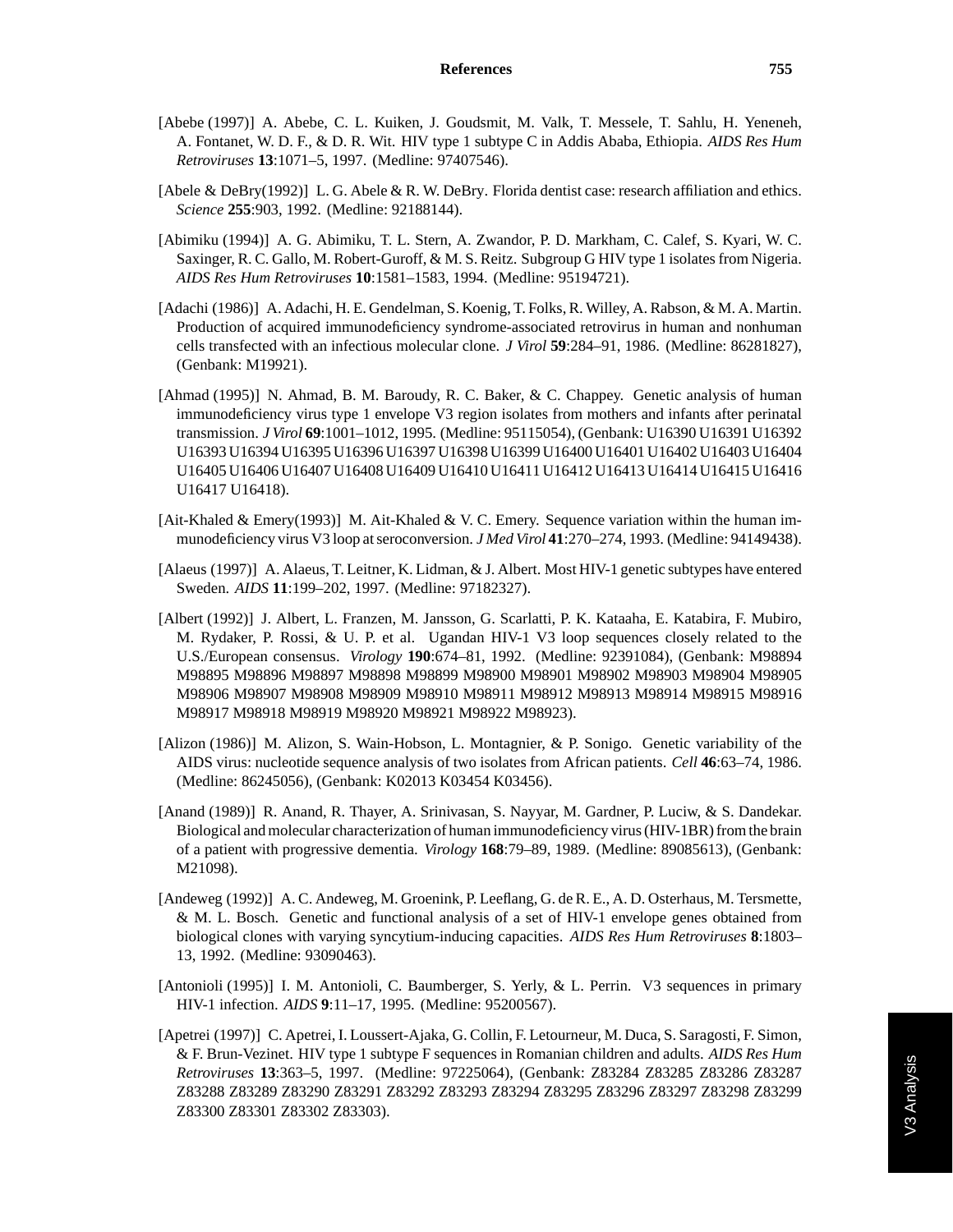- [Arnold (1995a)] C. Arnold, P. Balfe, & J. P. Clewley. Sequence distances between env genes of HIV-1 from individuals infected from the same source: implications for the investigation of possible transmission events. *Virology* **211**:198–203, 1995a. (Medline: 95373135), (Genbank: U23112 U23113 U23114 U23115 U23116 U23117 U23118 U23119 U23120 U23121 U23122 U23123 U23124 U23125 U23126 U23127 U23128 U23129 U23130 U23131 U23132 U23133 U23134 U23135 U23136 U23137 U23138).
- [Arnold (1995b)] C. Arnold, K. L. Barlow, S. Kaye, C. Loveday, P. Balfe, & J. P. Clewley. HIV type 1 sequence subtype G transmission from mother to infant: failure of variant sequence species to amplify in the Roche Amplicor Test. *AIDS Res Hum Retroviruses* **11**:999–1001, 1995b. (Medline: 96020103), (Genbank: U26301 U26302 U26303 U26304 U26305 U26306 U26307).
- [Arnold (1995c)] C. Arnold, K. L. Barlow, J. V. Parry, & J. P. Clewley. At least five HIV-1 sequence subtypes (A, B, C, D, A/E) occur in England. *AIDS Res Hum Retroviruses* **11**:427–429, 1995c. (Medline: 95306148), (Genbank: U21095 U21096 U21097 U21098 U21099 U21100 U21106 Z33479).
- [Artenstein (1995)] A. W. Artenstein, T. C. VanCott, J. R. Mascola, J. K. Carr, P. A. Hegerich, J. Gaywee, E. Sanders-Buell, M. L. Robb, D. E. Dayhoff, & S. T. et al. Dual infection with human immunodeficiency virus type 1 of distinct envelope subtypes in humans. *J Infect Dis* **171**:805–810, 1995. (Medline: 95221984), (Genbank: U21471 U21472 U21473 U21474 U21475 U21476).
- [Ashkenazi (1991)] A. Ashkenazi, D. H. Smith, S. A. Marsters, L. Riddle, T. J. Gregory, D. D. Ho, & D. J. Capon. Resistance of primary isolates of human immunodeficiency virus type 1 to soluble CD4 is independent of CD4-rgp120 binding affinity. *Proc Natl Acad SciUSA* **88**:7056–60, 1991. (Medline: 91334404).
- [Asjo (1986)] B. Asjo, L. Morfeldt-Manson, J. Albert, G. Biberfeld, A. Karlsson, K. Lidman, & E. M. Fenyo. Replicative capacity of human immunodeficiency virus from patients with varying severity of HIV infection. *Lancet* **2**:660–662, 1986. (Medline: 87013480).
- [Ataman-Onal (99)] Y. Ataman-Onal, C. Coiffier, A. Giraud, A. Babic-Erceg, F. Biron, & B. Verrier. Comparison of complete env gene sequences from individuals with symptomatic primary HIV type 1 infection. *AIDS Res Hum Retroviruses* **15**:1035–9, 99. OTE: (Medline: 99372987).
- [Atkin (1993)] A. Atkin, G. Pestano, D. Serwadda, A. M. Prince, D. Pascual, N. Sewankambo, & W. M. Boto. Phylogenetic and serological characterization of two Ugandan HIV-1 isolates. *AIDS Res Hum Retroviruses* **9**:351–6, 1993. (Medline: 93290930), (Genbank: M98503 M98504).
- [Audoly (1996)] G. Audoly, S. Fillon, P. Pinay, & C. Desgranges. In vivo and in vitro sequence diversity of the V3 env region of HIV type 1 from the Ivory Coast. *AIDS Res Hum Retroviruses* **12**:1073–1075, 1996. (Medline: 96424763).
- [Ayyavoo (1996)] V. Ayyavoo, K. E. Ugen, L. S. Fernandes, J. J. Goedert, A. Rubinstein, W. V. Williams, & D. B. Weiner. Analysis of genetic heterogeneity, antigenicity, and biological characteristics of HIV-1 in a maternal transmitter and nontransmitter patient pair. *DNA Cell Biol.* **15**:571–580, 1996. (Medline: 96326292), (Genbank: U07833 U07834 U07835 U07836 U07837 U07839 U07840 U07841 U07891 U07892 U07893 U07894 U07895 U07896 U07897 U07898 U07899 U07900 U07901 U07902 U07903 U07904 U07905 U07906 U07907 U07908 U07909 U07910 U07911 U07912).
- [Bagnarelli (1999)] P. Bagnarelli, F. Mazzola, S. Menzo, M. Montroni, L. Butini, & M. Clementi. Hostspecific modulation of the selective constraints driving human immunodeficiency virus type 1 env gene evolution. *J Virol* **73**:3764–77, 1999. (Medline: 99214314).
- [Balfe (1990)] P. Balfe, P. Simmonds, C. A. Ludlam, J. O. Bishop, & A. J. Brown. Concurrent evolution of human immunodeficiency virus type 1 in patients infected from the same source: rate of sequence change and low frequency of inactivating mutations. *J Virol* **64**:6221–33, 1990. (Medline: 91056593), (Genbank: M36997).
- [Balotta (1997a)] C. Balotta, P. Bagnarelli, C. Riva, A. Valenza, S. Antinori, M. C. Colombo, R. Sampaolesi, M. Violin, P. de M. P., M. Moroni, M. Clementi, & M. Galli. Comparable biological and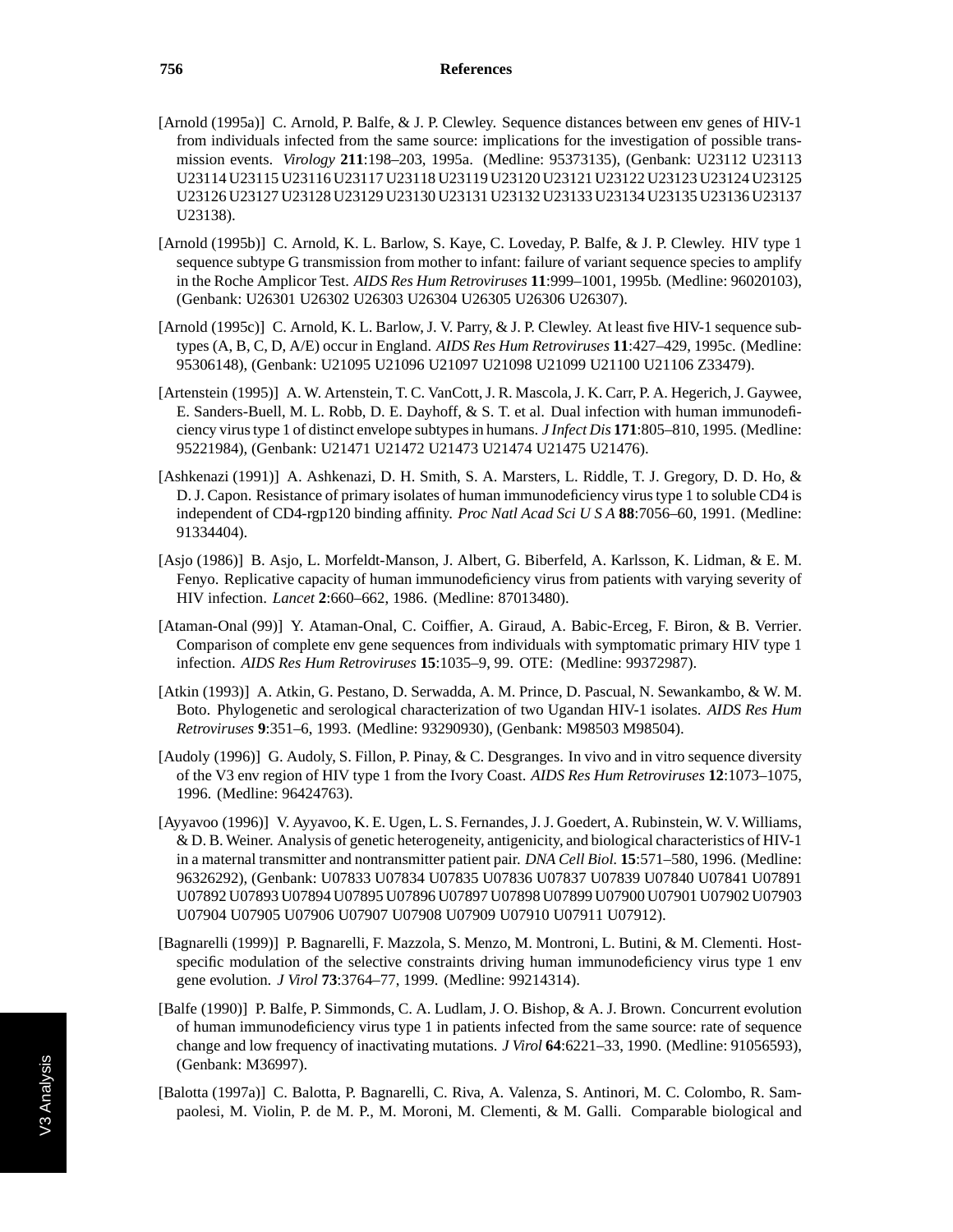molecular determinants in HIV type 1-infected long-term nonprogressors and recently infected individuals. *AIDS Res Hum Retroviruses* **13**:337–41, 1997a. (Medline: 97225060).

- [Balotta (1997b)] C. Balotta, P. Bagnarelli, M. Violin, A. L. Ridolfo, D. Zhou, A. Berlusconi, S. Corvasce, M. Corbellino, M. Clementi, M. Clerici, M. Moroni, & M. Galli. Homozygous delta 32 deletion of the CCR-5 chemokine receptor gene in an HIV-1-infected patient. *AIDS* **11**:F67–71, 1997b. (Medline: 97401097).
- [Barin (1996)] F. Barin, Y. Lahbabi, L. B. B. Lejeune, A. Baillou-Beaufils, F. Denis, C. Mathiot, S. M'Boup, V. Vithayasai, U. Dietrich, & A. Goudeau. Diversity of antibody binding to V3 peptides representing consensus sequences of HIV type 1 genotypes A to E: an approach for HIV type 1 serological subtyping. *AIDS Res Hum Retroviruses* **12**:1279–1289, 1996.
- [Baskar (1994)] P. V. Baskar, S. C. Ray, R. Rao, T. C. Quinn, J. E. Hildreth, & R. C. Bollinger. Presence in India of HIV type 1 similar to North American strains. *AIDS Res Hum Retroviruses* **10**:1039–1041, 1994. (Medline: 95110628), (Genbank: L29091 L29092 L29093 L29094).
- [Becker (1995)] M. L. Becker, J. D. G., & W. B. Becker. Analysis of partial gag and env gene sequences of HIV type 1 strains from southern Africa. *AIDS Res. Hum. Retroviruses* **11**:1265–1267, 1995. (Medline: 96157217), (Genbank: X52154).
- [Belda (1998)] F. J. Belda, K. L. Barlow, G. Murphy, J. V. Parry, & J. P. Clewley. A dual subtype B/E HIV type 1 infection with a novel V3 loop crown motif among infections acquired in Thailand and imported into England. *AIDS Res Hum Retroviruses* **14**:911–6, 1998. (Medline: 98334295).
- [Belec (1998)] L. Belec, A. S. Mohamed, M. C. Muller-Trutwin, J. Gilquin, L. Gutmann, M. Safar, F. Barre-Sinoussi, & M. D. Kazatchkine. Genetically related human immunodeficiency virus type 1 in three adults of a family with no identified risk factor for intrafamilial transmission. *J Virol* **72**:5831–9, 1998. (Medline: 98285741).
- [Bex (1994)] F. Bex, P. Hermans, S. Sprecher, A. Achour, R. Badjou, C. Desgranges, J. Cogniaux, P. Franchioli, C. Vanhulle, & A. Lachgar. Syngeneic adoptive transfer of anti-human immunodeficiency virus (HIV- 1)-primed lymphocytes from a vaccinated HIV-seronegative individual to his HIV-1 infected identical twin. *Blood* **84**:3317–26, 1994. (Medline: 95036224).
- [Bieniasz (1997)] P. D. Bieniasz, R. A. Fridell, I. Aramori, S. S. Ferguson, M. G. Caron, & B. R. Cullen. HIV-1-induced cell fusion is mediated by multiple regions within both the viral envelope and the CCR-5 co-receptor. *EMBO J* **16**:2599–2609, 1997.
- [Blackard (1999)] J. T. Blackard, B. R. Renjifo, D. Mwakagile, M. A. Montano, W. W. Fawzi, & M. Essex. Transmission of human immunodeficiency type 1 viruses with intersubtype recombinant long terminal repeat sequences. *Virology* **254**:220–5, 1999. (Medline: 99143336).
- [Blanchard (1998)] A. Blanchard, S. Ferris, S. Chamaret, D. Guetard, & L. Montagnier. Molecular evidence for nosocomial transmission of human immunodeficiency virus from a surgeon to one of his patients. *J Virol* **72**:4537–40, 1998. (Medline: 98216834).
- [Bobkov (1994a)] A. Bobkov, R. Cheingsong-Popov, M. Garaev, A. Rzhaninova, P. Kaleebu, S. Beddows, M. H. Bachmann, J. I. Mullins, J. Louwagie, & W. J. et al. Identification of an env G subtype and heterogeneity of HIV-1 strains in the Russian Federation and Belarus. *AIDS* **8**:1649–1655, 1994a. (Medline: 95194609), (Genbank: U08356 U08357 U08358 U08359 U08360 U08361 U08362 U08363 U08364 U08365 U08366 U08367 U08368).
- [Bobkov (1996a)] A. Bobkov, R. Cheingsong-Popov, M. Garaev, & J. Weber. Glycoprotein 120 polymorphism in an HIV type 1 epidemic originating from a point source: nucleotide sequence analysis of variants with conserved V3 loop sequences. *AIDS Res Hum Retroviruses* **12**:251–253, 1996a. (Medline: 96432138).
- [Bobkov (1996b)] A. Bobkov, R. Cheingsong-Popov, M. Salminen, F. McCutchan, J. Louwagie, K. Ariyoshi, H. Whittle, & J. Weber. Complex mosaic structure of the partial envelope sequence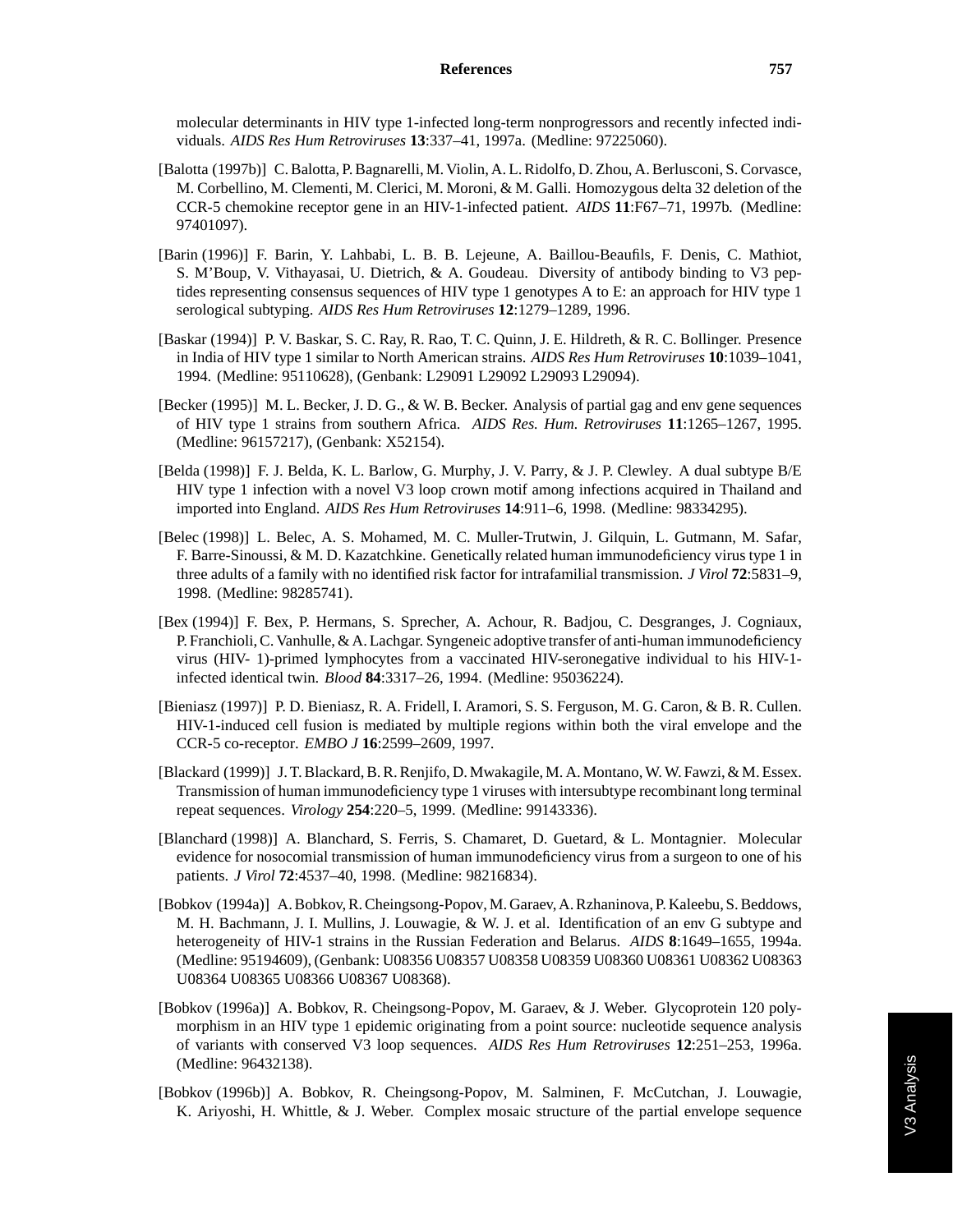from a Gambian HIV type 1 isolate. *AIDS Res Hum Retroviruses* **12**:169–171, 1996b. (Medline: 96431385).

- [Bobkov (1996c)] A. Bobkov, R. Cheingsong-Popov, L. Selimova, E. Kazennova, N. Karasyova, A. Kravchenko, N. Ladnaya, V. Pokrovsky, & J. Weber. Genetic heterogeneity of HIV type 1 in Russia: identification of H variants and relationship with epidemiological data. *AIDS Res Hum Retroviruses* **12**:1687–90, 1996c. (Medline: 97118361), (Genbank: U33104 U33105 U33106 U33107 U33108).
- [Bobkov (1997a)] A. Bobkov, R. Cheingsong-Popov, L. Selimova, N. Ladnaya, E. Kazennova, A. Kravchenko, E. Fedotov, S. Saukhat, S. Zverev, V. Pokrovsky, & J. Weber. An HIV type 1 epidemic among injecting drug users in the former Soviet Union caused by a homogeneous subtype A strain. *AIDS Res Hum Retroviruses* **13**:1195–201, 1997a. (Medline: 97454211), (Genbank: U93611 U93612 U93613 U93614 U93615 U93616 U93617 U93618 U93619 U93620 U93621 U93622 U93623 U93624 U93625 U93626 U93627 U93628 U93629 U93630 U93631 U93632 U93633 U93634 U93635 U93636 U93637 U93638 U93639 U93640).
- [Bobkov (1997b)] A. Bobkov, R. Cheingsong-Popov, L. Selimova, N. Ladnaya, E. Kazennova, A. Kravchenko, V. Pokrovsky, & J. Weber. HIV type 1 subtype E in Russia. *AIDS Res Hum Retroviruses* **13**:725–7, 1997b. (Medline: 97311525), (Genbank: U93607 U93608 U93609 U93610).
- [Bobkov (1994b)] A. Bobkov, M. M. Garaev, A. Rzhaninova, P. Kaleebu, R. Pitman, J. N. Weber, & R. Cheingsong-Popov. Molecular epidemiology of HIV-1 in the former Soviet Union: analysis of env V3 sequences and their correlation with epidemiologic data. *AIDS* **8**:619–624, 1994b. (Medline: 94338597).
- [Bobkov (1998a)] A. Bobkov, E. Kazennova, L. Selimova, M. Bobkova, T. Khanina, N. Ladnaya, A. Kravchenko, V. Pokrovsky, R. Cheingsong-Popov, & J. Weber. A sudden epidemic of HIV type 1 among injecting drug users in the former Soviet Union: identification of subtype A, subtype B, and novel gagA/envB recombinants. *AIDS Res Hum Retroviruses* **14**:669–76, 1998a. (Medline: 98278640).
- [Bobkov (1998b)] A. Bobkov, E. Kazennova, L. Selimova, M. Bobkova, T. Khanina, N. Ladnaya, A. Kravchenko, V. Pokrovsky, R. Cheingsong-Popov, J. Weber, J. A. Brandful, W. K. Ampofo, W. Janssens, Y. Adu-Sarkodie, F. Apeagyei, F. Anyomi, S. Aidoo, N. Yamamoto, K. Ishikawa, T. Sata, & T. Kurata. Genetic and phylogenetic analysis of HIV type 1 strains from southern Ghana. *AIDS Res Hum Retroviruses* **14**:815–9, 1998b. (Medline: 98305536).
- [Bobkov (1998c)] A. Bobkov, E. Kazennova, L. Selimova, N. Ladnaya, A. Kravchenko, B. Foley, I. Morrison, V. Pokrovsky, J. Weber, & R. Cheingsong-Popov. HIV type 1 gag D/env G recombinants in Russia. *AIDS Res Hum Retroviruses* **14**:1597–9, 1998c. (Medline: 99054028).
- [Bobkov (1997c)] A. F. Bobkov, V. V. Pokrovskii, L. M. Selimova, E. V. Kazennova, N. G. Karaseva, N. N. Ladnaia, A. V. Kravchenko, R. Cheingsong-Popov, & D. Veber. (Genotyping and phylogenetic analysis of HIV-1 isolates circulating in Russia) LA - Rus. *Vopr Virusol* **42**:13–6, 1997c. (Medline: 97216819).
- [Bredell (1998)] H. Bredell, C. Williamson, P. Sonnenberg, D. J. Martin, & L. Morris. Genetic characterization of HIV type 1 from migrant workers in three South African gold mines. *AIDS Res Hum Retroviruses* **14**:677–84, 1998. (Medline: 98278641).
- [Brengel-Pesce (1999)] K. Brengel-Pesce, P. Innocenti-Francillard, P. Morand, A. Michault, P. Poubeau, F. Barin, S. Saragosti, & J. M. Seigneurin. Serologic and genetic characterization of HIV type 1 subtypes on Reunion Island. *AIDS Res Hum Retroviruses* **15**:787–92, 1999. (Medline: 99308896).
- [Briant (1995)] L. Briant, C. M. Wade, J. Puel, A. J. Brown, & M. Guyader. Analysis of envelope sequence variants suggests multiple mechanisms of mother-to-child transmission of human immunodeficiency virus type 1. *J Virol* **69**:3778–3788, 1995. (Medline: 95264471), (Genbank: U24717 U24718 U24719 U24720 U24721 U24722 U24723 U24724 U24725 U24726 U24727 U24728 U24729 U24730 U24731 U24732 U24733 U24734 U24735 U24736 U24737 U24738 U24739 U24740 U24741 U24742 U24743 U24744 U24745 U24746).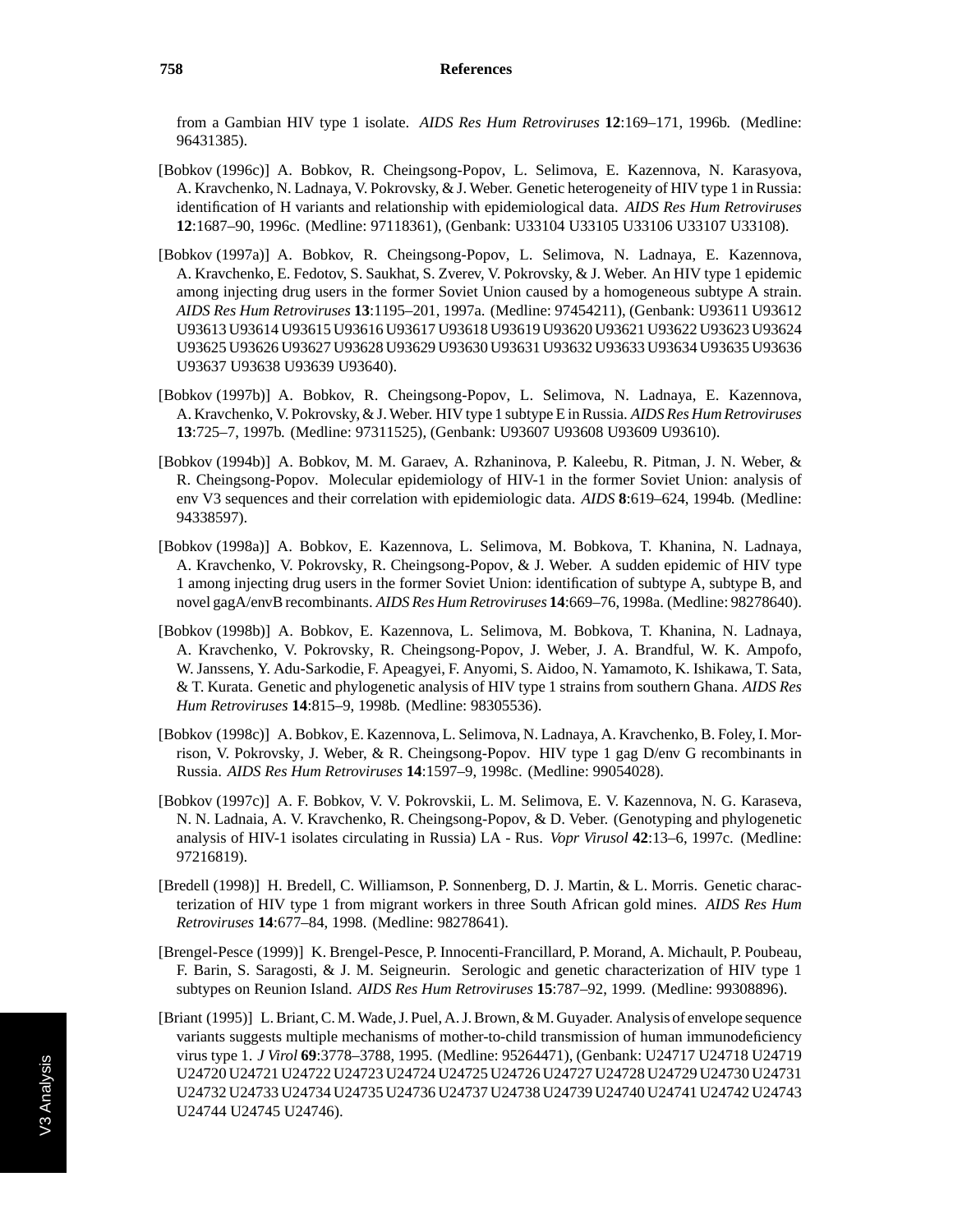- [Brown (1996)] T. M. Brown, K. E. Robbins, M. Sinniah, T. S. Saraswathy, V. Lee, L. S. Hooi, B. Vijayamalar, C. C. Luo, C. Y. Ou, J. Rapier, G. Schochetman, & M. L. Kalish. Human immunodeficiency virus type 1 subtypes in Malaysia include B C, and E. *AIDS Res Hum Retroviruses* **12**:1655–1657, 1996.
- [Bruce (1993)] C. Bruce, C. Clegg, A. Featherstone, J. Smith, & J. Oram. Sequence analysis of the gp120 region of the env gene of Ugandan human immunodeficiency proviruses from a single individual. *AIDS Res Hum Retroviruses* **9**:357–63, 1993. (Medline: 93290931).
- [Buonaguro (1998)] L. Buonaguro, F. M. Buonaguro, F. Russo, M. L. Tornesello, E. Beth-Giraldo, R. Wagner, H. Wolf, & G. Giraldo. A novel glycoprotein 120 sequence from an HIV type 1 isolate of the A clade identified in North Uganda. *AIDS Res Hum Retroviruses* **14**:1287–9, 1998. (Medline: 98435942).
- [Buonaguro (1995)] L. Buonaguro, G. D. E., M. Monaco, D. Greco, P. Corti, E. Beth-Giraldo, F. M. Buonaguro, & G. Giraldo. Heteroduplex mobility assay and phylogenetic analysis of V3 region sequences of human immunodeficiency virus type 1 isolates from Gulu, northern Uganda. The Italian-Ugandan Cooperation AIDS Program. *J Virol* **69**:7971–7981, 1995. (Medline: 96079047).
- [Burger (1991)] H. Burger, B. Weiser, K. Flaherty, J. Gulla, P. N. Nguyen, & R. A. Gibbs. Evolution of human immunodeficiency virus type 1 nucleotide sequence diversity among close contacts. *Proc Natl Acad SciUSA* **88**:11236–40, 1991. (Medline: 92107924), (Genbank: M77229 M77230 M77278).
- [Cabello (1995)] A. Cabello, M. Cabral, M. E. Vera, R. Kiefer, R. M. Azorero, J. Eberle, L. Gurtler, & B. V. A. Analysis of the V3 loop sequences from 10 HIV type 1-infected AIDS patients from Paraguay. *AIDS Res. Hum. Retroviruses* **11**:1135–7, 1995. (Medline: 96089222).
- [Calabro (1995)] M. L. Calabro, C. Zanotto, F. Calderazzo, C. Crivellaro, M. D. A., R. D. A., & L. Chieco-Bianchi. HIV-1 infection of the thymus: evidence for a cytopathic and thymotropic viral variant in vivo. *AIDS Res Hum Retroviruses* **11**:11–19, 1995. (Medline: 95251923).
- [Campodonico (1996)] M. Campodonico, W. Janssens, L. Heyndrickx, K. Fransen, A. Leonaers, F. F. Fay, M. Taborda, der Van Groen, & O. H. Fay. HIV type 1 subtypes in Argentina and genetic heterogeneity of the V3 region. *AIDS Res Hum Retroviruses* **12**:79–81, 1996. (Medline: 96423022), (Genbank: U37030 U37031 U37032 U37033 U37034 U37035 U37036 U37037 U37038 U37039 U37040 U37041 U37042 U37043).
- [Candotti (1991)] D. Candotti, M. Jung, D. Kerouedan, M. Rosenheim, M. Gentilini, P. M'Pele, J. M. Huraux, & H. Agut. Genetic variability affects the detection of HIV by polymerase chain reaction. *AIDS* **5**:1003–7, 1991. (Medline: 92134646).
- [Candotti (1999)] D. Candotti, C. Tareau, F. Barin, C. Joberty, M. Rosenheim, P. M'Pele, J. M. Huraux, & H. Agut. Genetic subtyping and V3 serotyping of HIV type 1 isolates in Congo. *AIDS Res Hum Retroviruses* **15**:309–14, 1999. (Medline: 99160128).
- [Cao (1997)] H. Cao, P. Kanki, J. L. Sankale, A. Dieng-Sarr, G. P. Mazzara, S. A. Kalams, B. Korber, S. Mboup, & B. D. Walker. Cytotoxic T-lymphocyte cross-reactivity among different human immunodeficiency virus type 1 clades: implications for vaccine development. *J Virol* **71**:8615–23, 1997. (Medline: 98001384).
- [Carr (1999)] J. K. Carr, T. Laukkanen, M. O. Salminen, J. Albert, A. Alaeus, B. Kim, E. Sanders-Buell, D. L. Birx, & F. E. McCutchan. Characterization of subtype A HIV-1 from Africa by full genome sequencing. *AIDS* **13**:1819–26, 1999. (Medline: 99441797).
- [Carr (1998)] J. K. Carr, M. O. Salminen, J. Albert, E. Sanders-Buell, D. Gotte, D. L. Birx, & F. E. McCutchan. Full genome sequences of human immunodeficiency virus type 1 subtypes G and A/G intersubtype recombinants. *Virology* **247**:22–31, 1998. (Medline: 98354338).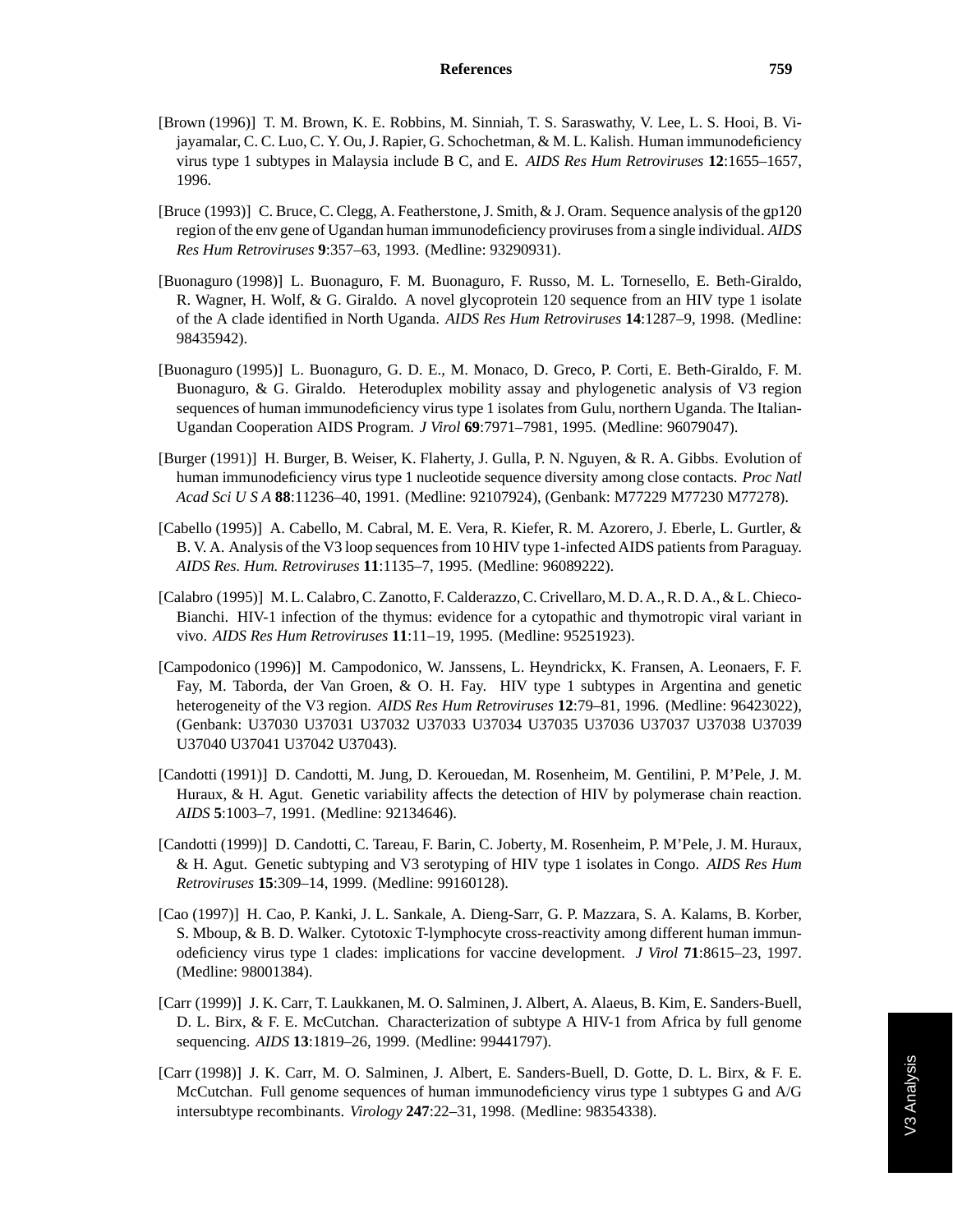- [Carr (1996)] J. K. Carr, M. O. Salminen, C. Koch, D. Gotte, A. W. Artenstein, P. A. Hegerich, L. S. D., D. S. Burke, & F. E. McCutchan. Full-length sequence and mosaic structure of a human immunodeficiency virus type 1 isolate from Thailand. *J. Virol.* **70**:5935–5943, 1996. (Medline: 96323109), (Genbank: U54771).
- [Cassol (1996)] S. Cassol, B. Weniger, P. Babu, M. Htoon, A. Delaney, M. O'Shaughnessy, & C.-Y. Ou. Detection of hiv-1 env subtypes a, b, c, and e in asia using dried blood spots: A new surveillance tool for molecular epidemiology. *AIDS Res. Hum. Retroviruses* **12**:1435–1441, 1996.
- [Chang (1997)] K. Chang, C. Lin, J. Chen, C. Shih, H. C. Lin, R. Lin, S. Twu, & M. Salminen. Hiv-1 env gene diversity detected in taiwan. *AIDS Res. Hum. Retroviruses* **13(2)**:201–204, 1997. (Medline: 97159690).
- [Charneau (1994)] P. Charneau, A. M. Borman, C. Quillent, D. Guetard, S. Chamaret, J. Cohen, G. Remy, L. Montagnier, & F. Clavel. Isolation and envelope sequence of a highly divergent HIV-1 isolate: definition of a new HIV-1 group. *Virology* **205**:247–253, 1994. (Medline: 95065659).
- [Chen (1999)] J. Chen, N. L. Young, S. Subbarao, P. Warachit, S. Saguanwongse, S. Wongsheree, C. Jayavasu, C. C. Luo, & T. D. Mastro. HIV type 1 subtypes in Guangxi Province, China, 1996 [published erratum appears in AIDS Res Hum Retroviruses 1999 May 20;15(8):786]. *AIDS Res Hum Retroviruses* **15**:81–4, 1999. (Medline: 99146662).
- [Chen (1997)] M. Chen, M. K. Singh, R. Balachandran, & P. Gupta. Isolation and characterization of two divergent infectious molecular clones of HIV type 1 longitudinally obtained from a seropositive patient by a progressive amplification procedure. *AIDS Res Hum Retroviruses* **13**:743–50, 1997. (Medline: 97315044).
- [Cheng-Mayer (1988)] C. Cheng-Mayer, J. Homsy, L. A. Evans, & J. A. Levy. Identification of human immunodeficiency virus subtypes with distinct patterns of sensitivity to serum neutralization. *Proc Natl Acad SciUSA* **85**:2815–9, 1988. (Medline: 88190159).
- [Cheng-Mayer (1990)] C. Cheng-Mayer, M. Quiroga, J. W. Tung, D. Dina, & J. A. Levy. Viral determinants of human immunodeficiency virus type 1 T-cell or macrophage tropism, cytopathogenicity, and CD4 antigen modulation. *J Virol* **64**:4390–8, 1990. (Medline: 90347835), (Genbank: M65024).
- [Cheng-Mayer (1991)] C. Cheng-Mayer, T. Shioda, & J. A. Levy. Host range, replicative, and cytopathic properties of human immunodeficiency virus type 1 are determined by very few amino acid changes in tat and gp120. *J Virol* **65**:6931–41, 1991. (Medline: 92046357).
- [Cho (1998)] M. W. Cho, M. K. Lee, M. C. Carney, J. F. Berson, R. W. Doms, & M. A. Martin. Identification of determinants on a dualtropic human immunodeficiency virus type 1 envelope glycoprotein that confer usage of CXCR4. *J Virol* **72**:2509–15, 1998. (Medline: 98139155).
- [Choi (1997)] D. J. Choi, S. Dube, T. P. Spicer, H. B. Slade, F. C. Jensen, & B. J. Poiesz. HIV type 1 isolate Z321, the strain used to make a therapeutic HIV type 1 immunogen, is intersubtype recombinant. *AIDS Res Hum Retroviruses* **13**:357–61, 1997. (Medline: 97225063), (Genbank: K02007 U50207 U50208 U76035).
- [Ciesielski (1991)] C. A. Ciesielski, D. M. Bell, & D. W. Marianos. Transmission of HIV from infected health-care workers to patients. *AIDS* **5 Suppl 2**:S93–7, 1991. (Medline: 93264041).
- [Ciesielski (1994)] C. A. Ciesielski, D. W. Marianos, G. Schochetman, J. J. Witte, & H. W. Jaffe. The 1990 Florida dental investigation: The press and the science. *Ann Intern Med* **121**:886–888, 1994. (Medline: 95069397).
- [Clark (1991)] S. J. Clark, M. S. Saag, W. D. Decker, S. Campbell-Hill, J. L. Roberson, P. J. Veldkamp, J. C. Kappes, B. H. Hahn, & G. M. Shaw. High titers of cytopathic virus in plasma of patients with symptomatic primary HIV-1 infection. *N Engl J Med* **324**:954–60, 1991. (Medline: 91163598).
- [Cleland (1996)] A. Cleland, H. G. Watson, P. Robertson, C. A. Ludlam, & A. J. Brown. Evolution of zidovudine resistance-associated genotypes in human immunodeficiency virus type 1-infected patients.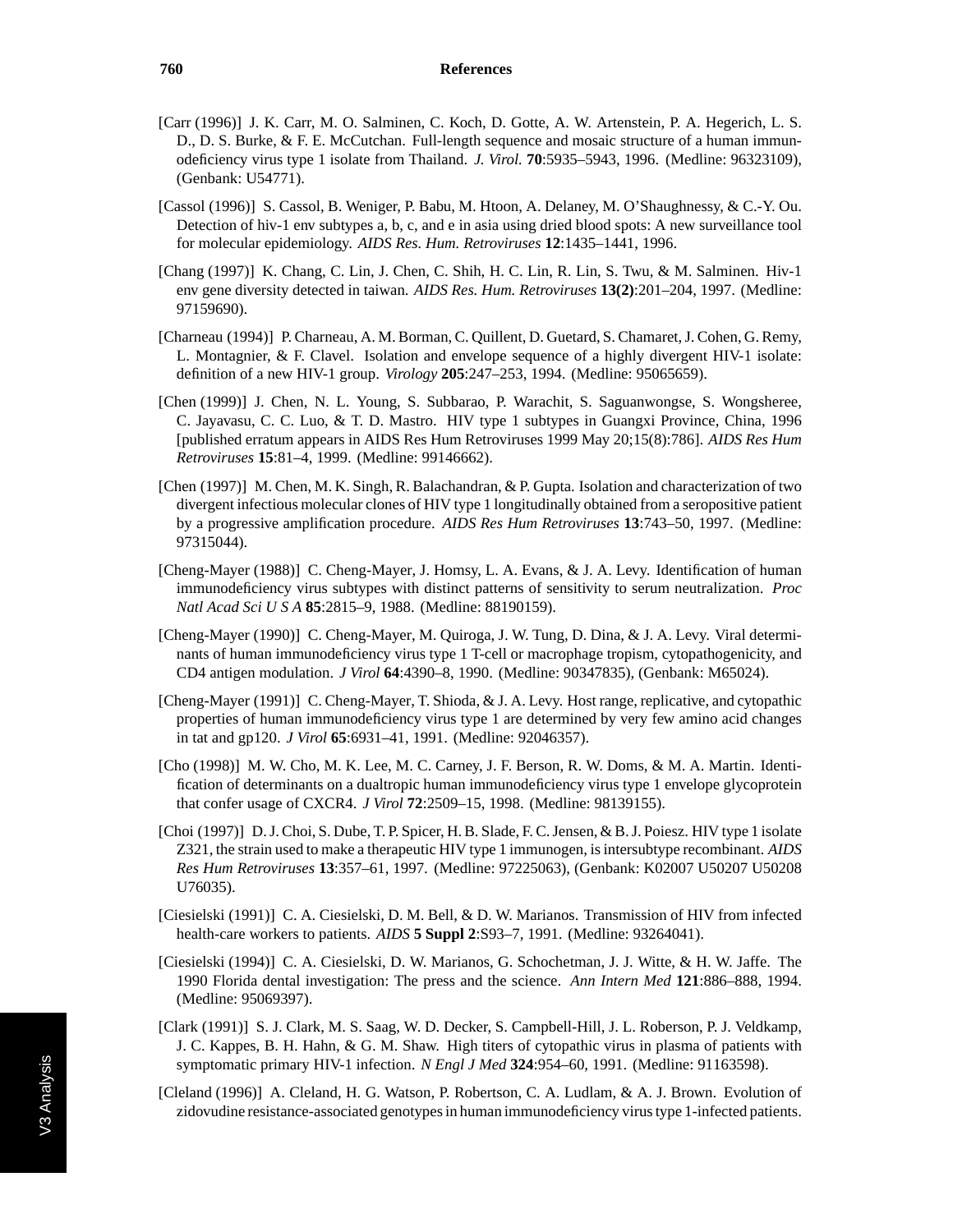*J Acquir Immune Defic Syndr Hum Retrovirol* **12**:6–18, 1996. (Medline: 96242958), (Genbank: U45026 U45027 U45028 U45029 U45030 U45031 U45032 U45033 U45034 U45035 U45036 U45037 U45038 U45039 U45040 U45041 U45042 U45043 U45044 U45045 U45046 U45047 U45048 U45049 U45050 U45051 U45052 U45053 U45054 U45055).

- [Cocchi (1996)] E. Cocchi, A. L. DeVico, A. Garzino-Demo, A. Cara, R. C. Gallo, & P. Lusso. The V3 domain of the HIV-1 gp120 envelope glycoprotein is critical for chemokine-mediated blockage of infection. *Nat Med* **270**:1811–1815, 1996.
- [Cohen (1995)] J. H. Cohen, D. Guetard, F. Philbert, S. Chamaret, T. Tabary, R. Deleys, & L. Montagnier. Atypical HIV serological profile of novel HIV-1 variant distinct from subtype O (letter). *Lancet* **345**:856, 1995. (Medline: 95206029), (Genbank: X83215 X83216).
- [Collman (1992)] R. Collman, J. W. Balliet, S. A. Gregory, H. Friedman, D. L. Kolson, N. Nathanson, & A. Srinivasan. An infectious molecular clone of an unusual macrophage-tropic and highly cytopathic strain of human immunodeficiency virus type 1. *J Virol* **66**:7517–21, 1992. (Medline: 93059708), (Genbank: M96155).
- [Connor (1998)] R. I. Connor, B. T. Korber, B. S. Graham, B. H. Hahn, D. D. Ho, B. D. Walker, A. U. Neumann, S. H. Vermund, J. Mestecky, S. Jackson, E. Fenamore, Y. Cao, F. Gao, S. Kalams, K. J. Kunstman, D. McDonald, N. McWilliams, A. Trkola, J. P. Moore, & S. M. Wolinsky. Immunological and virological analyses of persons infected by human immunodeficiency virus type 1 while participating in trials of recombinant gp120 subunit vaccines. *J Virol* **72**:1552–76, 1998. (Medline: 98105804).
- [Contag (1997)] C. H. Contag, A. Ehrnst, J. Duda, A. B. Bohlin, S. Lindgren, G. H. Learn, & J. I. Mullins. Mother-to-infant transmission of human immunodeficiency virus type 1 involving five envelope sequence subtypes. *J Virol* **71**:1292–300, 1997. (Medline: 97151117), (Genbank: U56263 U56264 U56265 U56266 U56267 U56268 U56269 U56270 U56271 U56272 U56273 U56274 U56275 U56276 U56277 U56278 U56279 U56280 U56281 U56282 U56283 U56284 U56285 U56286 U56287 U56288 U56289 U56290 U56291 U56292).
- [Cornelissen (1995)] M. Cornelissen, G. Mulder-Kampinga, J. Veenstra, F. Zorgdrager, C. Kuiken, S. Hartman, J. Dekker, der van Hoek, C. Sol, & R. C. et al. Syncytium-inducing (SI) phenotype suppression at seroconversion after intramuscular inoculation of a non-syncytium-inducing/SI phenotypically mixed human immunodeficiency virus population. *J Virol* **69**:1810–1818, 1995. (Medline: 95156613), (Genbank: Z47411 Z47540).
- [Couto-Fernandez (1994)] J. C. Couto-Fernandez, W. Janssens, L. Heyndrickx, J. Motte, K. Fransen, M. Peeters, E. Delaporte, B. Galvao-Castro, P. Piot, & G. van der Groen. Genetic and antigenic variability of HIV type 1 in Brazil. *AIDS Res Hum Retroviruses* **10**:1157–1163, 1994. (Medline: 95127298).
- [Covas (1998)] D. T. Covas, T. A. Biscaro, S. Kashima, G. Duarte, & A. A. Machado. High frequency of the GWG (Pro Trp) envelope variant of HIV-1 in Southeast Brazil. *J Acquir Immune Defic Syndr Hum Retrovirol* **19**:74–9, 1998. (Medline: 98400822).
- [Crandall(1995)] K. A. Crandall. Intraspecific phylogenetics: support for dental transmission of human immunodeficiency virus. *J Virol* **69**:2351–2356, 1995. (Medline: 95191010).
- [D. (1996)] F. R. D., M. Jansson, E. Halapi, J. C. Russi, O. Libonatti, & H. Wigzell. Genetic analysis of V3 domain sequences obtained from Uruguayan HIV type 1-infected individuals. *AIDS Res Hum Retroviruses* **12**:1491–3, 1996. (Medline: 97048221).
- [da Costa (1995)] S. M. da Costa, M. Schechter, N. Shindo, A. C. Vicente, E. F. Oliveira, M. E. Pinto, & A. Tanuri. Sequence and phylogenetic analysis of glycoprotein 120 of an HIV type 1 variant (GWGR) prevalent in Brazil. *AIDS Res. Hum. Retroviruses* **11**:1143–5, 1995. (Medline: 96089224).
- [Daniels (1991)] R. S. Daniels, M. H. Smith, & A. G. Fisher. Molecular characterization of biologically diverse envelope variants of human immunodeficiency virus type 1 derived from an individual. *J Virol* **65**:5574–8, 1991. (Medline: 91374618).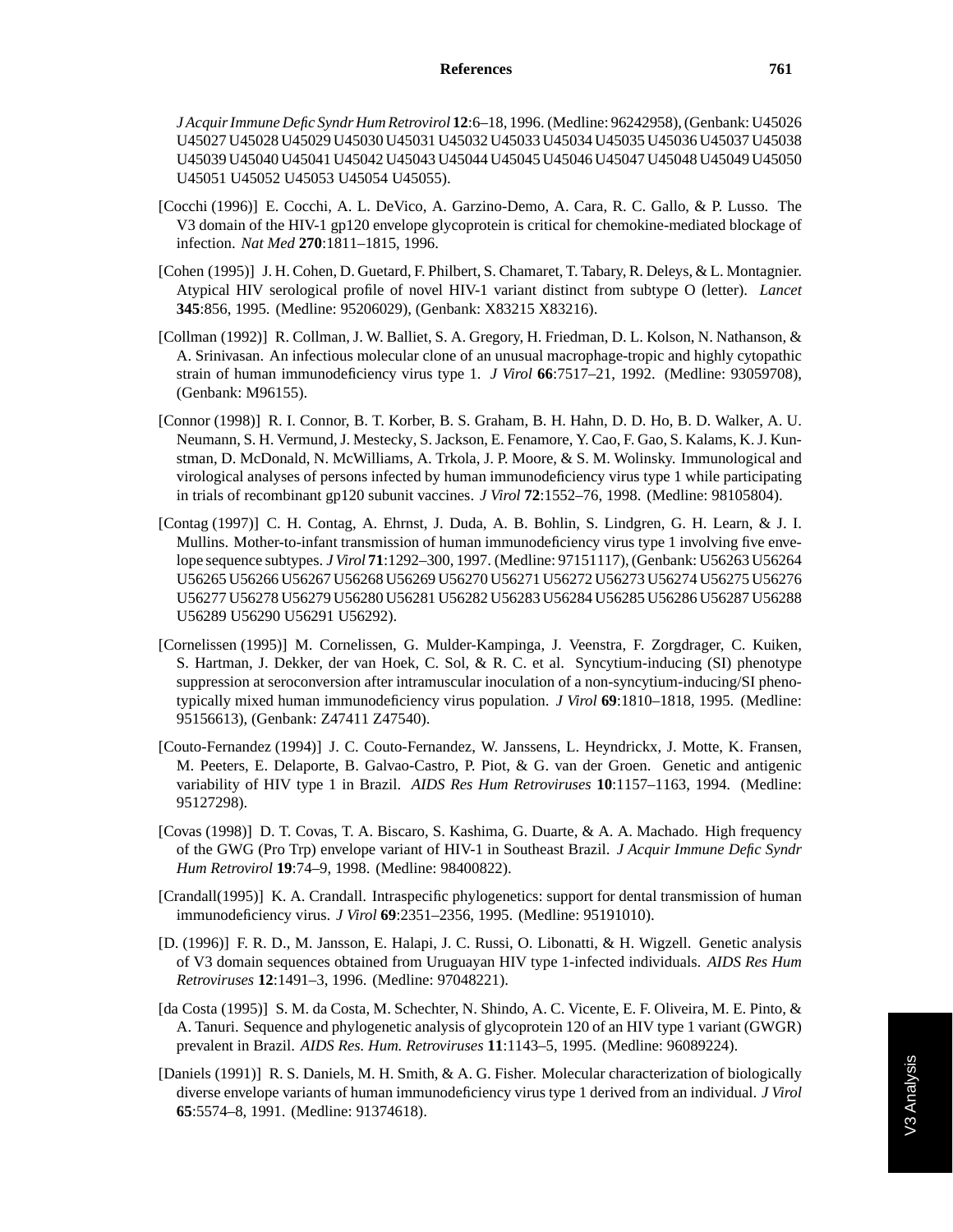- [Davis (1998)] I. C. Davis, M. Girard, & P. N. Fultz. Loss of CD4+ T cells in human immunodeficiency virus type 1-infected chimpanzees is associated with increased lymphocyte apoptosis. *J Virol* **72**:4623– 32, 1998. (Medline: 98241696).
- [de Jong (1992)] J. J. de Jong, J. Goudsmit, W. Keulen, B. Klaver, W. J. A. Krone, M. Tersmette, & A. de Ronde. Human immunodeficiency virus type 1 clones chimeric for the envelope V3 domain differ in syncytium formation and replication capacity. *J Virol* **66**:757–765, 1992.
- [de Souza (1997)] M. de Souza, M. S. Song, J. K. Carr, E. Sanders-Buell, Y. Shin, A. W. Artenstein, H. Lee, F. E. McCutchan, & A. E. Brown. HIV-1 subtypes A and B isolated from the Republic of Korea [letter]. *AIDS* **11**:389–91, 1997. (Medline: 97206903).
- [De Wolf (1994)] F. De Wolf, E. Hogervorst, J. Goudsmit, E. M. Fenyo, H. Rubsamen-Waigmann, H. Holmes, B. Galvao-Castro, C. W. E. Karita, & S. D. Sempala. Syncytium-inducing and nonsyncytium-inducing capacity of human immunodeficiency virus type 1 subtypes other than B: phenotypic and genotypic characteristics. WHO Network for HIV Isolation and Characterization. *AIDS Res Hum Retroviruses* **10**:1387–1400, 1994. (Medline: 95194697).
- [Deacon (1995)] N. J. Deacon, A. Tsykin, A. Solomon, K. Smith, M. Ludford-Menting, D. J. Hooker, D. A. McPhee, A. L. Greenway, A. Ellett, & C. C. et al. Genomic structure of an attenuated quasi species of HIV-1 from a blood transfusion donor and recipients. *Science* **270**:988–991, 1995. (Medline: 96069819).
- [DeBry (1993)] R. W. DeBry, L. G. Abele, S. H. Weiss, M. D. Hill, M. Bouzas, E. Lorenzo, F. Graebnitz, & L. Resnick. Dental HIV transmission. *Nature* **361**:691, 1993. (Medline: 93180905).
- [Debyser (1998)] Z. Debyser, E. Van Wijngaerden, K. Van Laethem, K. Beuselinck, M. Reynders, E. De Clercq, J. Desmyter, & A. M. Vandamme. Failure to quantify viral load with two of the three commercial methods in a pregnant woman harboring an HIV type 1 subtype G strain. *AIDS Res Hum Retroviruses* **14**:453–9, 1998.
- [Delaporte (1996)] E. Delaporte, W.Janssens, M. Peeters, A. Buve, G. Dibanga, J. Perret, V. Ditsambou, M. G. Courbot, A. Georges, A. Bourgeois, B. Samb, D. Henzel, L. Heyndrickx, K. Fransen, G. V. der Groen, B. Larouz, & J. Mbet. Epidemiological and molecular characteristics of hiv infection in gabon (1986 - 1994). *AIDS.* **10**:903–910, 1996.
- [Delwart (1995)] E. L. Delwart, M. P. Busch, M. L. Kalish, J. W. Mosley, & J. I. Mullins. Rapid molecular epidemiology of human immunodeficiency virus transmission. *AIDS Res. Hum. Retroviruses* **11**:1081– 93, 1995. (Medline: 96089215).
- [Delwart (1998)] E. L. Delwart, J. I. Mullins, P. Gupta, G. H. Learn, M. Holodniy, D. Katzenstein, B. D. Walker, & M. K. Singh. Human immunodeficiency virus type 1 populations in blood and semen. *J Virol* **72**:617–23, 1998. (Medline: 98080455).
- [Delwart (1994)] E. L. Delwart, H. W. Sheppard, B. D. Walker, J. Goudsmit, & J. I. Mullins. Human immunodeficiency virus type 1 evolution in vivo tracked by DNA heteroduplex mobility assays. *J Virol* **68**:6672–6683, 1994. (Medline: 94365971), (Genbank: U00821 U00822 U00832 U00833 U00834 U00837 U00839 U13240 U13241 U13242 U13243 U13244 U13245 U13246 U13247 U13248 U13249 U13250 U13251 U13252 U13373 U13374 U13375 U13376 U13377 U13378 U13379 U13380 U13381 U13382).
- [Desai (1986)] S. M. Desai, V. S. Kalyanaraman, J. M. Casey, A. Srinivasan, P. R. Andersen, & S. G. Devare. Molecular cloning and primary nucleotide sequence analysis of a distinct human immunodeficiency virus isolate reveal significant divergence in its genomic sequences. *Proc Natl Acad Sci U S A* **83**:8380–4, 1986. (Medline: 87041461), (Genbank: M13136 M13137).
- [Desgranges (1996)] C. Desgranges, S. Fillon, G. Audoly, C. Neisson-Vernant, O. Bera, M. Ouka, R. Cesaire, L. Buzelay, & F. Barin. Presence of HIV-1 subtypes B and F and HTLV-I in HIV/HTLV coinfected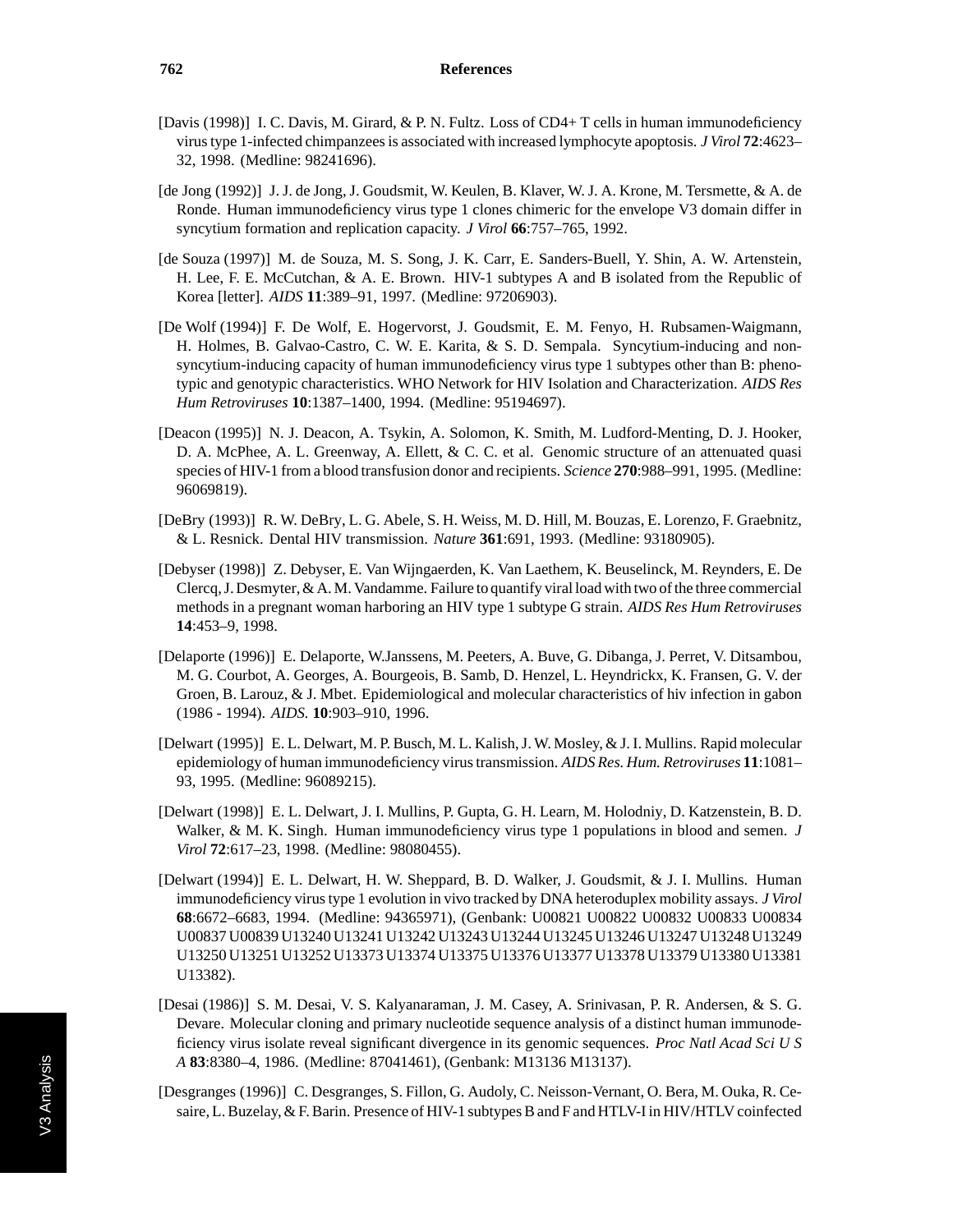individuals of Martinique [letter]. *J Acquir Immune Defic Syndr Hum Retrovirol* **13**:468–70, 1996. (Medline: 97125400).

- [Diaz (1996)] R. S. Diaz, E. C. Sabino, A. Mayer, C. F. deOliveira, J. W. Mosley, & M. P. Busch. Lack of dual HIV infection in a transfusion recipient exposed to two seropositive blood components. *AIDS Res Hum Retroviruses* **12**:1291–5, 1996. (Medline: 97024623), (Genbank: U43986 U43987 U43988 U43989 U43990 U43991 U43992 U43993 U43994 U43995 U43996 U43997 U43998 U43999 U44000 U44001 U44002 U44003 U44004 U44005 U44006 U44007 U44008 U44009 U44010 U44011 U44012 U44013 U44014 U44015).
- [Diaz (1995)] R. S. Diaz, E. C. Sabino, A. Mayer, J. W. Mosley, & M. P. Busch. Dual human immunodeficiency virus type 1 infection and recombination in a dually exposed transfusion recipient. The Transfusion Safety Study Group. *J Virol* **69**:3273–3281, 1995. (Medline: 95264414), (Genbank: U11124 U11125 U11126 U11127 U11128 U11129 U11130 U11131 U11132 U11133 U11134 U11135 U11136 U11137 U11138 U11139 U11140 U11141 U11142 U11143 U11144 U11145 U11146 U11147 U11148 U11149 U11150 U11151 U11152 U11153).
- [Dietrich (1993)] U. Dietrich, M. Grez, H. von Briesen, B. Panhans, M. Geissendorfer, H. Kuhnel, J. Maniar, G. Mahambre, W. B. Becker, & M. L. B. et al. HIV-1 strains from India are highly divergent from prototypic African and US/European strains, but are linked to a South African isolate. *AIDS* **7**:23–7, 1993. (Medline: 93183429), (Genbank: X65638 X65639 X65640 X68406 X68407 X65638 X65639 X65640 X68406 X68407).
- [Dighe (1997)] P. K. Dighe, B. T. Korber, & B. T. Foley. Global Variation in the HIV-1 V3 Rgion. In *Human Retroviruses and AIDS 1997*, pages III 74–206, Los Alamos, NM. Los Alamos National Laboratory: Theoretical Biology and Biophysics, 1997.
- [Dittmar (1997)] M. T. Dittmar, G. Simmons, S. Hibbitts, M. O'Hare, S. Louisirirotchanakul, S. Beddows, J. Weber, P. R. Clapham, & R. A. Weiss. Langerhans cell tropism of human immunodeficiency virus type 1 subtype A through F isolates derived from different transmission groups. *J Virol* **71**:8008– 13, 1997. (Medline: 97456582).
- [Douglas (1996)] N. Douglas, A. Knight, A. Hayhurst, W. Barrett, M. Kevany, & R. Daniels. An efficient method for the rescue and analysis of functional hiv-1 env genes: evidence for recombination in the vicinity of the tat/rev splice site. *AIDS* **10**:39–46, 1996.
- [Douglas (1997)] N. W. Douglas, G. H. Munro, & R. S. Daniels. HIV/SIV glycoproteins: structurefunction relationships. *J Mol Biol* **273**:122–49, 1997. (Medline: 98035047).
- [Duensing (1995)] T. D. Duensing, H. Fang, D. W. Dorward, & S. H. Pincus. Processing of the envelope glycoprotein gp160 in immunotoxin-resistant cell lines chronically infected with human immunodeficiency virus type 1. *J Virol* **69**:7122–7131, 1995. (Medline: 96013815).
- [Dumitrescu (1994)] O. Dumitrescu, M. L. Kalish, S. C. Kliks, C. I. Bandea, & J. A. Levy. Characterization of human immunodeficiency virus type 1 isolates from children in Romania: identification of a new envelope subtype. *J Infect Dis* **169**:281–8, 1994. (Medline: 94149311).
- [Dwyer (1998)] D. E. Dwyer, B. L. Herring, Y. C. Ge, W. V. Bolton, R. B. Ellis-Pegler, M. Thomas, B. A. Schroeder, M. C. Croxson, A. L. Cunningham, J. I. Mullins, & N. K. Saksena. Human immunodeficiency virus type 1 subtypes B and C detected in New Zealand. *AIDS Res Hum Retroviruses* **14**:1105–8, 1998. (Medline: 98382254).
- [Ellenberger (1999)] D. L. Ellenberger, D. Pieniazek, J. Nkengasong, C. C. Luo, S. Devare, C. Maurice, M. Janini, A. Ramos, C. Fridlund, D. J. Hu, I. M. Coulibaly, E. Ekpini, S. Z. Wiktor, A. E. Greenberg, G. Schochetman, & M. A. Rayfield. Genetic analysis of human immunodeficiency virus in Abidjan, Ivory Coast reveals predominance of HIV type 1 subtype A and introduction of subtype G. *AIDS Res Hum Retroviruses* **15**:3–9, 1999. (Medline: 99146652).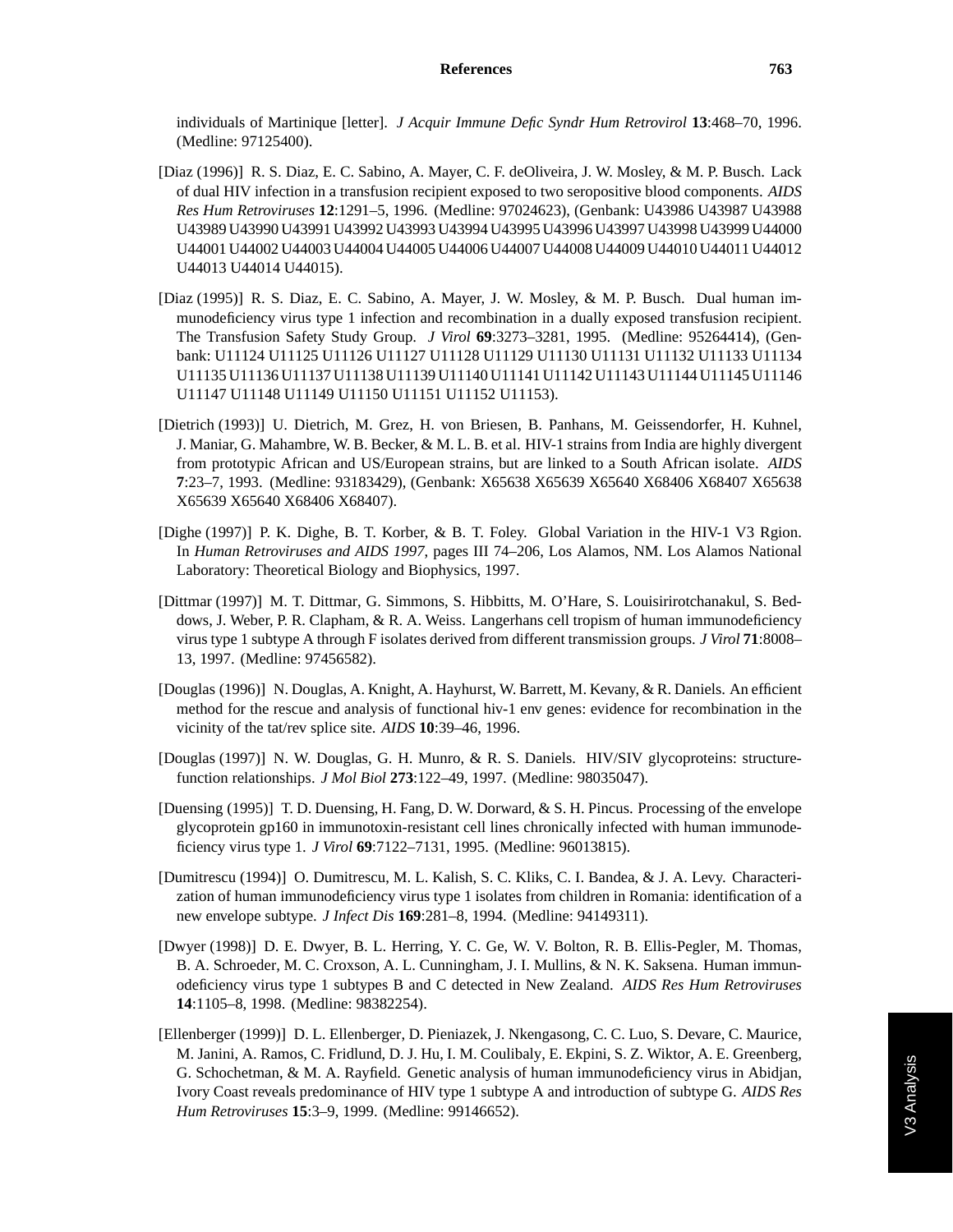- [Engelbrecht (1998)] S. Engelbrecht, I. Koulinska, T. L. Smith, J. Barreto, & E. J. van Rensburg. Variation in HIV type 1 V3 region env sequences from Mozambique. *AIDS Res Hum Retroviruses* **14**:803–5, 1998. (Medline: 98305533).
- [Engelbrecht (1995)] S. Engelbrecht, J. D. Laten, T. L. Smith, & R. van E. J. Identification of env subtypes in fourteen HIV type 1 isolates from south Africa. *AIDS Res Hum Retroviruses* **11**:1269–71, 1995. (Medline: 96157218), (Genbank: L47608 L48061 L48062 L48063 L48064 L48065 L48066 L48067 L48068 L48069 L48070 L48071 L48072 L48073 U33769 U33770 U33771 U33772 U33773 U33774 U33775 U33776 U33777 U33778 U33779 U33780 U33781 U33782).
- [Engelstad(1996)] M. Engelstad. Genetic diversity of env V3 loop sequences in HIV type 1-infected homosexuals, heterosexuals, intravenous drug users, and hemophilia patients in norway: high prevalence of subtype B and detection of subtype C. *AIDS Res Hum Retroviruses* **12**:1733–8, 1996. (Medline: 97118369), (Genbank: X92902 X92903 X92904 X92905 X92906 X92907 X92908 X92909 X92910 X92911 X92912 X92913 X92914 X92915 X92916 X92917 X92918 X92919 X92920 X92921 X92922 X92923 X92924 X92925 X92926 X92927 X92928 X92929 X92930 X92931).
- [Estable (1998)] M. C. Estable, A. Merzouki, M. Arella, & I. J. Sadowski. Distinct clustering of HIV type 1 sequences derived from injection versus noninjection drug users in Vancouver, Canada. *AIDS Res Hum Retroviruses* **14**:917–9, 1998. (Medline: 98334296).
- [Fernandez-Medina (1999)] D. Fernandez-Medina, M. Jansson, R. D. Rabinovich, O. Libonatti, & H. Wigzell. Identification of human immunodeficiency virus type 1 subtypes B and F B/F recombinant and dual infection with these subtypes in Argentina. *Scand J Infect Dis* **31**:235–42, 1999. (Medline: 99409776).
- [Fisher (1988)] A. G. Fisher, B. Ensoli, D. Looney, A. Rose, R. C. Gallo, M. S. Saag, G. M. Shaw, B. H. Hahn, & F. Wong-Staal. Biologically diverse molecular variants within a single HIV-1 isolate. *Nature* **334**:444–7, 1988. (Medline: 88302422).
- [Fitzgibbon (1993)] J. E. Fitzgibbon, S. Gaur, L. D. Frenkel, F. Laraque, B. R. Edlin, & D. T. Dubin. Transmission from one child to another of human immunodeficiency virus type 1 with a zidovudineresistance mutation. *N Engl J Med* **329**:1835–41, 1993. (Medline: 94067210).
- [Flores (1999)] I. Flores, D. Pieniazek, N. Moran, A. Soler, N. Rodriguez, M. Alegria, M. Vera, L. M. Janini, C. I. Bandea, A. Ramos, M. Rayfield, & Y. Yamamura. HIV-1 subtype F in single and dual infections in Puerto Rico: A potential sentinel site for monitoring novel genetic HIV variants in North America [letter]. *Emerg Infect Dis* **5**:481–3, 1999. (Medline: 99276710).
- [Follis (1998)] K. E. Follis, M. Trahey, R. A. LaCasse, & J. H. Nunberg. Continued utilization of CCR5 coreceptor by a newly derived T-cell line- adapted isolate of human immunodeficiency virus type 1. *J Virol* **72**:7603–8, 1998. (Medline: 98362170).
- [for HIV Isolation (1994)] W. N. for HIV Isolation, Characterization., F. Gao, L. Yue, S. Craig, C. L. Thornton, D. L. Robertson, F. E. McCutchan, J. A. Bradac, P. M. Sharp, & B. H. Hahn. Genetic variation of HIV type 1 in four World Health Organization- sponsored vaccine evaluation sites: generation of functional envelope (glycoprotein 160) clones representative of sequence subtypes A, B, C, and E. *AIDS Res Hum Retroviruses* **10**:1359–1368, 1994. (Medline: 95194694), (Genbank: L34667 U08793 U08794 U08795 U08796 U08797 U08802 U08804 U08810 U09131).
- [Fouchier (1992)] R. A. Fouchier, M. Groenink, N. A. Kootstra, M. Tersmette, H. G. Huisman, F. Miedema, & H. Schuitemaker. Phenotype-associated sequence variation in the third variable domain of the human immunodeficiency virus type 1 gp120 molecule. *J Virol* **66**:3183–7, 1992. (Medline: 92219412).
- [Fredriksson (1991)] R. Fredriksson, P. Stalhanske, G. von A., B. Lind, P. Aman, E. Rassart, & E. M. Fenyo. Biological characterization of infectious molecular clones derived from a human immunodeficiency virus type-1 isolate with rapid/high replicative capacity. *Virology* **181**:55–61, 1991. (Medline: 91135020).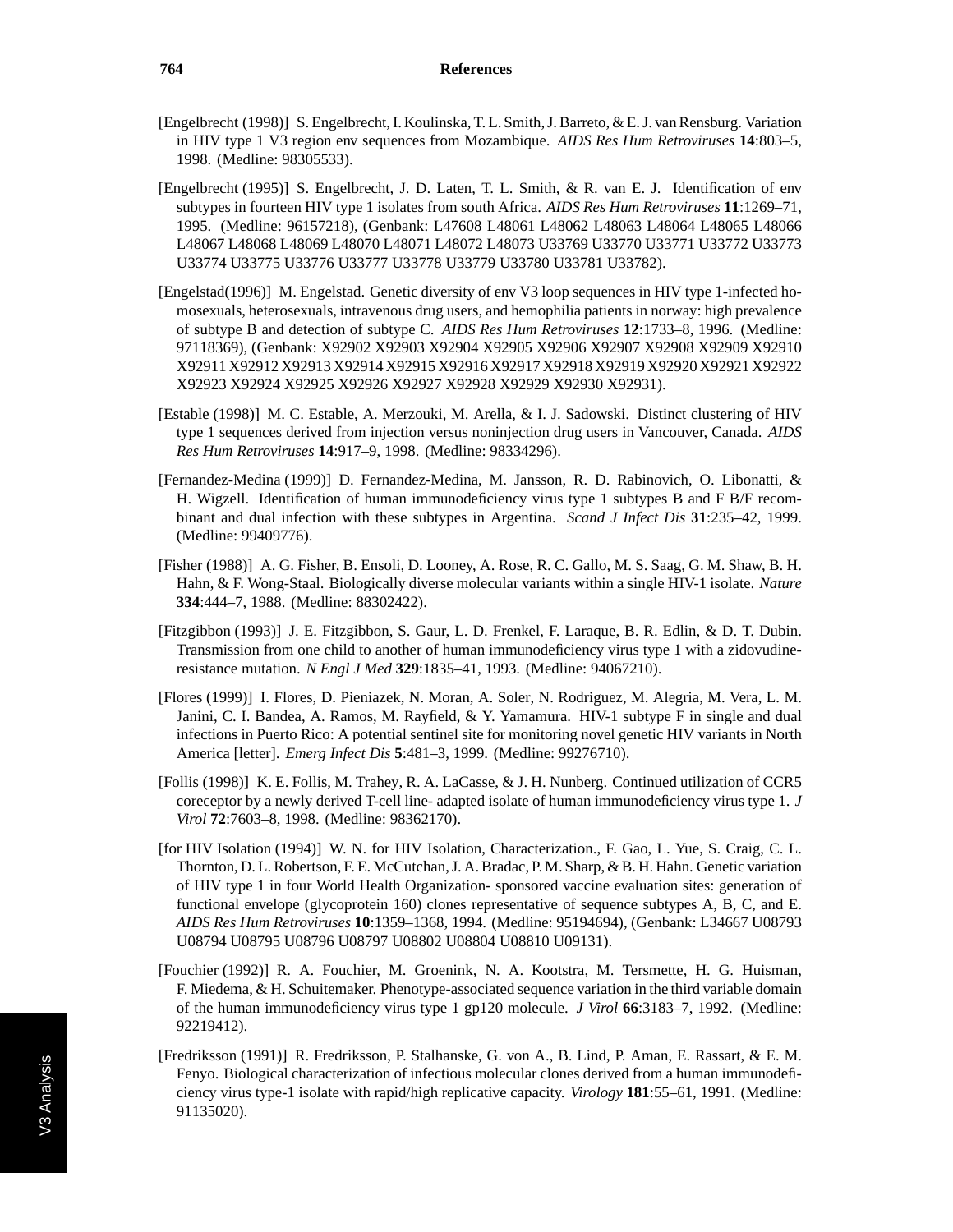- [Frenkel (1998)] L. M. Frenkel, J. I. Mullins, G. H. Learn, L. Manns-Arcuino, B. L. Herring, M. L. Kalish, R. W. Steketee, D. M. Thea, J. E. Nichols, S. L. Liu, A. Harmache, X. He, D. Muthui, A. Madan, L. Hood, A. T. Haase, M. Zupancic, K. Staskus, S. Wolinsky, P. Krogstad, J. Zhao, I. Chen, R. Koup, D. Ho, N. J. Roberts, & et al. Genetic evaluation of suspected cases of transient HIV-1 infection of infants. *Science* **280**:1073–7, 1998. (Medline: 98248614).
- [Fultz(1997)] P. N. Fultz. HIV type 1 strains pathogenic for chimpanzees [letter]. *AIDS Res Hum Retroviruses* **13**:1261, 1997. (Medline: 97479761).
- [Fultz (1997)] P. N. Fultz, L. Yue, Q. Wei, & M. Girard. Human immunodeficiency virus type 1 intersubtype (B/E) recombination in a superinfected chimpanzee. *J Virol* **71**:7990–5, 1997. (Medline: 97456579).
- [Furuta (1994)] Y. Furuta, T. Bergstrom, G. Norkrans, & P. Horal. HIV type 1 V3 sequence diversity in contact-traced Swedish couples at the time of sexual transmission. *AIDS Res Hum Retroviruses* **10**:1187–1189, 1994. (Medline: 95127302), (Genbank: U10929 U10930 U10931 U10932 U10933 U10934 U10935 U10936 U10937 U10938 U10939 U10940 U10941 U10942 U10943 U10944 U10945 U10946 U10947 U10948 U10949 U10950).
- [Ganeshan (1997)] S. Ganeshan, R. E. Dickover, B. T. Korber, Y. J. Bryson, & S. M. Wolinsky. Human immunodeficiency virus type 1 genetic evolution in children with different rates of development of disease. *J Virol* **71**:663–77, 1997. (Medline: 97138372), (Genbank: U47950 U47951 U47952 U47953 U47954 U47955 U47956 U47957 U47958 U47959 U47960 U47961 U47962 U47963 U47964 U47965 U47966 U47967 U47968 U47969 U47970 U47971 U47972 U47973 U47974 U47975 U47976 U47977 U47978 U47979).
- [Gao (1996a)] F. Gao, S. G. Morrison, D. L. Robertson, C. L. Thornton, S. Craig, G. Karlsson, J. Sodroski, M. Morgado, B. Galvao-Castro, H. von Briesen, S. Beddows, J. Weber, P. M. Sharp, G. M. Shaw, & B. H. Hahn. Molecular cloning and analysis of functional envelope genes from human immunodeficiency virus type 1 sequence subtypes A through G.. *J. Virol.* **70**:1651–1657, 1996a. (Medline: 96190564), (Genbank: L34667 U02739 U04908 U08442 U08443 U08444 U08445 U08446 U08447 U08448 U08450 U08451 U08452 U08453 U08454 U08455 U08456 U08457 U08794 U08797 U08801 U09126 U09127 U09131 U27419 U27434 U27443 U43386).
- [Gao (1996b)] F. Gao, D. L. Robertson, S. G. S. G. Morrison, H. Hui, S. Craig, P. N. Fultz, J. Decker, M. Girard, G. M. Shaw, B. H. Hahn, & P. M. Sharp. The heterosexual HIV-1 epidemic in Thailand is caused by an intersubtype (A/E) recombinant of African origin. *J. Virology* **70**:7013–7029, 1996b.
- [Gao (1994a)] F. Gao, L. Yue, S. Craig, C. L. Thornton, D. L. Robertson, F. E. McCutchan, J. A. Bradac, P. M. Sharp, B. H. Hahn, & the WHO Network for HIV Isolation and Characterization. HIV type 1 variation in World Health Organization-sponsored vaccine evaluation sites: genetic screening, sequence analysis, and preliminary biological characterization of selected viral strains. *AIDS Res Hum Retroviruses* **10**:1327–1343, 1994a. (Medline: 95194691).
- [Gao (1994b)] F. Gao, L. Yue, S. C. Hill, D. L. Robertson, A. H. Graves, M. S. Saag, G. M. Shaw, P. M. Sharp, & B. H. Hahn. HIV-1 sequence subtype D in the United States. *AIDS Res Hum Retroviruses* **10**:625–627, 1994b. (Medline: 95000937), (Genbank: U08192 U08193).
- [Gehring (1997)] S. Gehring, S. Maayan, H. Ruppach, P. Balfe, J. Juraszczyk, I. Yust, N. Vardinon, A. Rimlawi, S. Polak, Z. Bentwich, H. Rubsamen-Waigmann, & U. Dietrich. Molecular epidemiology of HIV in Israel. *J Acquir Immune Defic Syndr Hum Retrovirol* **15**:296–303, 1997. (Medline: 97436616).
- [Ghosh (1993)] S. K. Ghosh, P. N. Fultz, E. Keddie, M. S. Saag, P. M. Sharp, B. H. Hahn, & G. M. Shaw. A molecular clone of HIV-1 tropic and cytopathic for human and chimpanzee lymphocytes. *Virology* **194**:858–64, 1993. (Medline: 93276579), (Genbank: L02317).
- [Gomez (1996)] C. E. Gomez, J. R. Fernandez, E. Iglesias, A. E. Lopez, L. Lobaina, E. Noa, H. Diaz, A. Herrera, F. Rolo, & C. A. Duarte. Complete DNA sequence of the gene encoding the external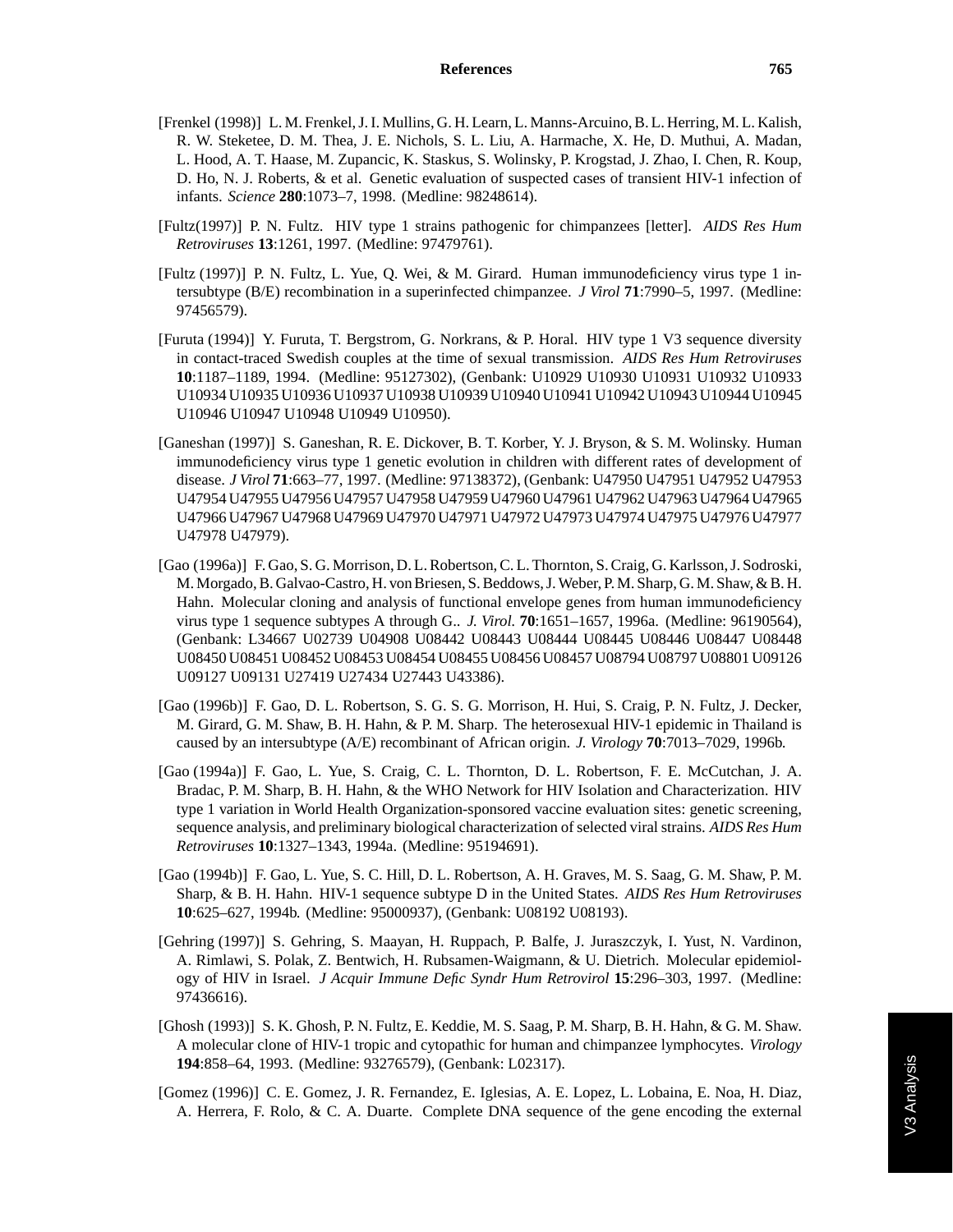glycoprotein (gp120) from a Cuban HIV type 1 isolate. *AIDS Res. Hum. Retroviruses* **12**:553–555, 1996. (Medline: 96296968).

- [Goodenow (1989)] M. Goodenow, T. Huet, W. Saurin, S. Kwok, J. Sninsky, & S. Wain-Hobson. HIV-1 isolates are rapidly evolving quasispecies: evidence for viral mixtures and preferred nucleotide substitutions. *J Acquir Immune Defic Syndr* **2**:344–52, 1989. (Medline: 89328783).
- [Graf (1998)] M. Graf, Y. Shao, Q. Zhao, T. Seidl, J. Kostler, H. Wolf, & R. Wagner. Cloning and characterization of a virtually full-length HIV type 1 genome from a subtype B'-Thai strain representing the most prevalent B- clade isolate in China. *AIDS Res Hum Retroviruses* **14**:285–8, 1998. (Medline: 98150884).
- [Grez (1994)] M. Grez, U. Dietrich, P. Balfe, H. von Briesen, J. K. Maniar, G. Mahambre, E. L. Delwart, J. I. Mullins, & H. Rubsamen-Waigmann. Genetic analysis of human immunodeficiency virus type 1 and 2 (HIV-1 and HIV-2) mixed infections in India reveals a recent spread of HIV-1 and HIV-2 from a single ancestor for each of these viruses. *J Virol* **68**:2161–8, 1994. (Medline: 94187055).
- [Groenink (1992)] M. Groenink, A. C. Andeweg, R. A. Fouchier, S. Broersen, der van Jagt, H. Schuitemaker, G. de R. E., M. L. Bosch, H. G. Huisman, & M. Tersmette. Phenotype-associated env gene variation among eight related human immunodeficiency virus type 1 clones: evidence for in vivo recombination and determinants of cytotropism outside the V3 domain. *J Virol* **66**:6175–80, 1992. (Medline: 92408013).
- [Guillon (1995)] C. Guillon, F. Bedin, R. A. Fouchier, H. Schuitemaker, & R. A. Gruters. Completion of nucleotide sequences of non-syncytium-inducing and syncytium-inducing HIV type 1 variants isolated from the same patient. *AIDS Res Hum Retroviruses* **11**:1537–41, 1995. (Medline: 96288454), (Genbank: L06678 L06706 M64490 M64491 U34603 U34604).
- [Guo (1991)] H. G. Guo, J. C. Chermann, D. Waters, L. Hall, A. Louie, R. C. Gallo, H. Streicher, M. S. Reitz, M. Popovic, & W. Blattner. Sequence analysis of original HIV-1. *Nature* **349**:745–6, 1991. (Medline: 91156044), (Genbank: X57446 X57447 X57448 X57449 X57450 X57451 X57452 X57453 X57454 X57455).
- [Gurgo (1988)] C. Gurgo, H. G. Guo, G. Franchini, A. Aldovini, E. Collalti, K. Farrell, F. Wong-Staal, R. C. Gallo, & M. S. R. Jr. Envelope sequences of two new United States HIV-1 isolates. *Virology* **164**:531–6, 1988. (Medline: 88219542), (Genbank: M17449 M17450).
- [Gurtler (1994)] L. G. Gurtler, P. H. Hauser, J. Eberle, A. von Brunn, S. Knapp, L. Zekeng, J. M. Tsague, & L. Kaptue. A new subtype of human immunodeficiency virus type 1 (MVP-5180) from Cameroon. *J Virol* **68**:1581–5, 1994. (Medline: 94149848).
- [Hahn (1986)] B. H. Hahn, G. M. Shaw, M. E. Taylor, R. R. Redfield, P. D. Markham, S. Z. Salahuddin, F. Wong-Staal, R. C. Gallo, E. S. Parks, & W. P. Parks. Genetic variation in HTLV-III/LAV over time in patients with AIDS or at risk for AIDS. *Science* **232**:1548–53, 1986. (Medline: 86235450), (Genbank: M12507).
- [Halapi (1997)] E. Halapi, T. Leitner, M. Jansson, G. Scarlatti, P. Orlandi, A. Plebani, L. Romiti, J. Albert, H. Wigzell, & P. Rossi. Correlation between HIV sequence evolution, specific immune response and clinical outcome in vertically infected infants. *AIDS* **11**:1709–17, 1997. (Medline: 98048036).
- [Hattori (1991)] T. Hattori, K. Shiozaki, Y. Eda, S. Tokiyoshi, S. Matsushita, H. Inaba, M. Fujimaki, T. Meguro, K. Yamada, & M. H. et al. Characteristics of the principal neutralizing determinant of HIV-1 prevalent in Japan. *AIDS Res Hum Retroviruses* **7**:825–30, 1991. (Medline: 92075338), (Genbank: M81693 M81694 S70936).
- [Henikoff & Henikoff(1992)] S. Henikoff & J. G. Henikoff. Amino acid substitution matrices from protein blocks. *Proc Natl Acad Sci USA* **89**:10915–10919, 1992.
- [Henikoff & Henikoff(1993)] S. Henikoff & J. G. Henikoff. Performance evaluation of amino acid substitution matrices. *Proteins: Structure, Function and Genetics* **17**:49–61, 1993.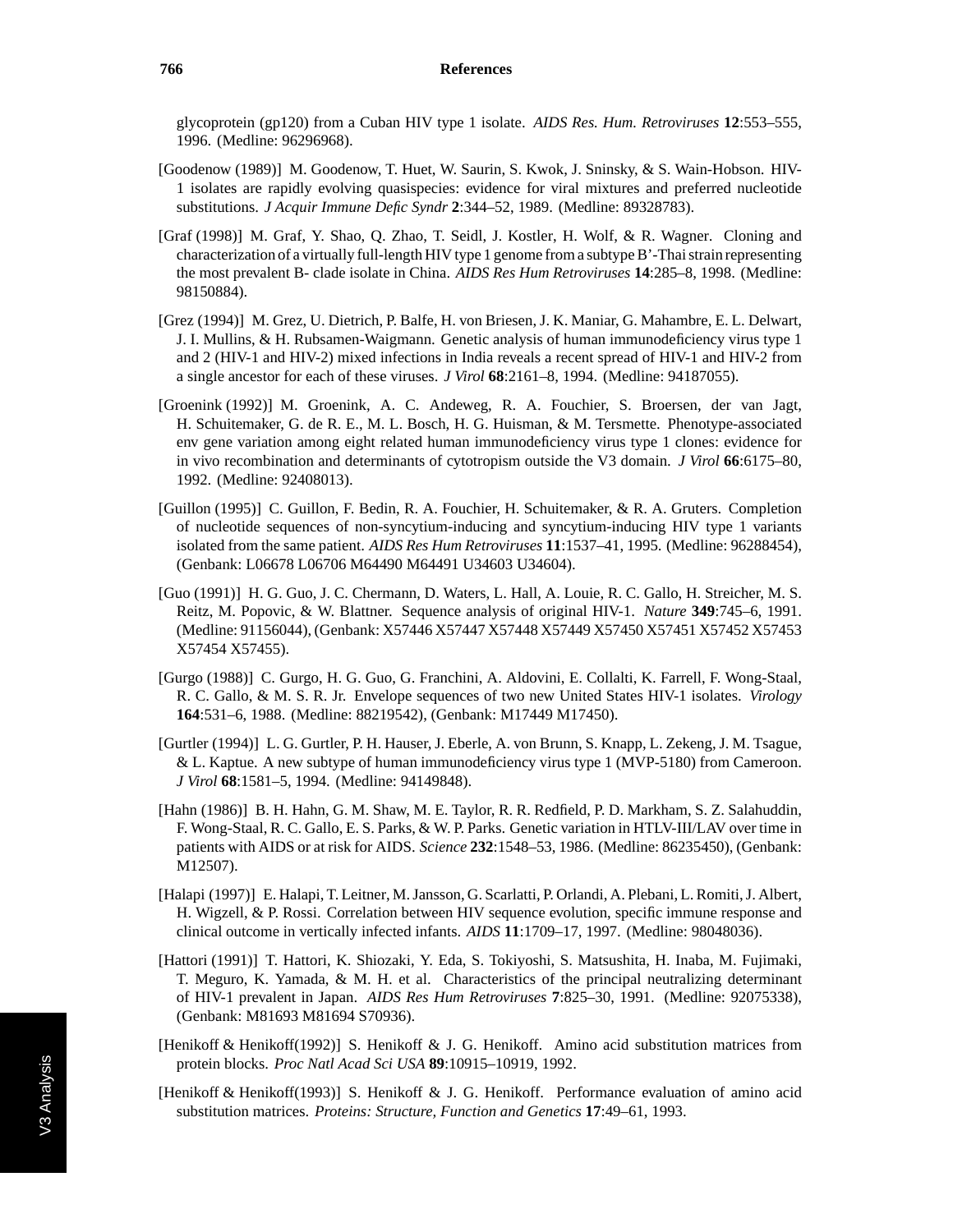- [Heyndrickx (1996)] L. Heyndrickx, W. Janssens, M. Alary, K. Fransen, K. Vereecken, S. Coppens, B. Willems, N. Davo, A. Guedeme, E. Baganizi, J. Joly, & der Van Groen. Genetic variability of HIV type 1 in Benin. *AIDS Res Hum Retroviruses* **12**:1495–7, 1996. (Medline: 97048222), (Genbank: U61854 U61855 U61856 U61857 U61858 U61859 U61860 U61861 U61862 U61863 U61864 U61865 U61866 U61867 U61868 U61869 U61870 U61871 U61872 U61873 U61874).
- [Heyndrickx (1998)] L. Heyndrickx, W. Janssens, S. Coppens, K. Vereecken, B. Willems, K. Fransen, R. Colebunders, M. Vandenbruaene, & G. van der Groen. HIV type 1 C2V3 env diversity among Belgian individuals. *AIDS Res Hum Retroviruses* **14**:1291–6, 1998. (Medline: 98435943).
- [Hillis & Huelsenbeck(1994)] D. M. Hillis & J. P. Huelsenbeck. Support for dental HIV transmission. *Nature* **369**:24–5, 1994. (Medline: 94217803), (Genbank: U06872 U06873 U06874 U06875 U06876 U06877 U06878 U06879 U06880 U06881 U06882 U06883 U06884 U06885 U06886 U06887 U06888 U06889 U06890 U06891 U06892 U06893 U06894 U06895 U06896 U06897 U06898 U06899 U06900 U06901).
- [Ho (1989)] D. D. Ho, H. S. Robin, M. Alam, B. J. Wallace, & Y. Mizrachi. Human immunodeficiency virus type 1 in a seronegative patient with visceral Kaposi's sarcoma and hypogammaglobulinemia. *American J of Med* **86**:349–51, 1989. (Medline: 89148307).
- [Hoelscher (1998)] M. Hoelscher, S. Hanker, F. Barin, R. Cheingsong-Popov, U. Dietrich, B. Jordan-Harder, D. Olaleye, E. Nagele, A. Markuzzi, D. Mwakagile, F. Minja, J. Weber, L. Gurtler, & F. Von Sonnenburg. HIV type 1 V3 serotyping of Tanzanian samples: probable reasons for mismatching with genetic subtyping. *AIDS Res Hum Retroviruses* **14**:139–49, 1998. (Medline: 98122756).
- [Hoelscher (1997)] M. Hoelscher, S. Hanker, F. Barin, & et al. Phenetic analysis versus serological subtyping. In *Workshop on HIV-1 subtypes: implications for epidemology, pathogen icity, vaccines and diagnostics. Dar es Salaam, 25-27 June 1997*, Dar es Salaam, Tanzania. 1997.
- [Holm-Hansen (1995)] C. Holm-Hansen, D. Grothues, S. Rustad, B. Rosok, F. R. Pascu, & B. Asjo. Characterization of HIV type 1 from Romanian children: lack of correlation between V3 loop amino acid sequence and syncytium formation in MT-2 cells. *AIDS Res Hum Retroviruses* **11**:597–603, 1995. (Medline: 96093895), (Genbank: X77968 X77969 X77970 X77971 X77972 X77973 X77974 X77975 X77976 X77977 X77978 X77979 X77980 X77981 X77982 X77983 X77984 X77985 X77986 X77987).
- [Holmes (1992)] E. C. Holmes, L. Q. Zhang, P. Simmonds, C. A. Ludlam, & A. J. Brown. Convergent and divergent sequence evolution in the surface envelope glycoprotein of human immunodeficiency virus type 1 within a single infected patient. *Proc Natl Acad Sci U S A***89**:4835–9, 1992. (Medline: 92279221), (Genbank: M84240 M84241 M84242 M84243 M84244 M84245 M84246 M84247 M84248 M84249 M84250 M84251 M84252 M84253 M84254 M84255 M84256 M84257 M84258 M84259 M84260 M84261 M84262 M84263 M84264 M84265 M84266 M84267 M84268 M84269).
- [Howard & Rasheed(1996)] T. M. Howard & S. Rasheed. Genomic structure and nucleotide sequence analysis of a new HIV type 1 subtype A strain from Nigeria. *AIDS Res. Hum. Retroviruses* **12**:1413– 1425, 1996.
- [Huet (1989)] T. Huet, M. C. Dazza, F. Brun-Vezinet, G. E. Roelants, & S. Wain-Hobson. A highly defective HIV-1 strain isolated from a healthy Gabonese individual presenting an atypical western blot. *AIDS* **3**:707–15, 1989. (Medline: 90148544).
- [Hunt (1997)] J. C. Hunt, A. M. Golden, J. K. Lund, L. G. Gurtler, L. Zekeng, J. Obiang, L. Kaptue, H. Hampl, A. Vallari, & S. G. Devare. Envelope sequence variability and serologic characterization of HIV type 1 group O isolates from equatorial Guinea. *AIDS Res Hum Retroviruses* **13**:995–1005, 1997. (Medline: 97407537).
- [Hutto (1996)] C. Hutto, Y. Zhou, J. He, R. Geffin, M. Hill, W. Scott, & C. Wood. Longitudinal studies of viral sequence, viral phenotype, and immunologic parameters of human immunodeficiency virus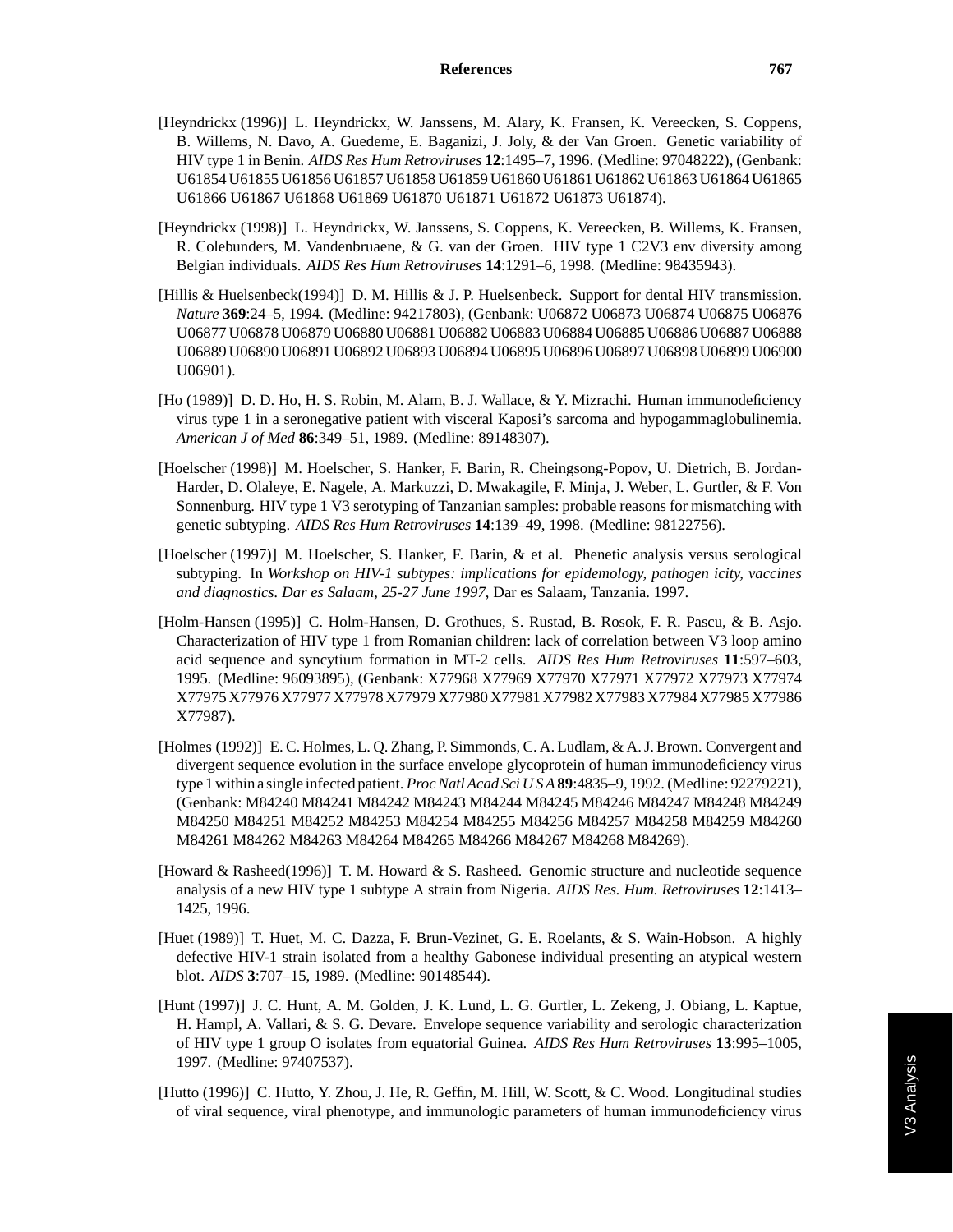type 1 infection in perinatally infected twins with discordant disease courses. *J. Virol.* **70**:3589–3598, 1996. (Medline: 96211491).

- [Hwang (1991)] S. S. Hwang, T. J. Boyle, H. K. Lyerly, & B. R. Cullen. Identification of the envelope V3 loop as the primary determinant of cell tropism in HIV-1. *Science* **253**:71–4, 1991. (Medline: 91289160).
- [Irwin (1997)] K. L. Irwin, C. P. Pau, D. Lupo, D. Pienazek, C. C. Luo, N. Olivo, M. Rayfield, D. J. Hu, J. T. Weber, R. A. Respess, R. Janssen, P. Minor, & J. Ernst. Presence of human immunodeficiency virus (HIV) type 1 subtype A infection in a New York community with high HIV prevalence: a sentinel site for monitoring HIV genetic diversity in North America. Centers for Disease Control and Prevention-Bronx Lebanon HIV Serosurvey Team. *J Infect Dis* **176**:1629–33, 1997. (Medline: 98055758).
- [Ishikawa (1996)] K. Ishikawa, W. Janssens, J. Brandful, L. Heyndrickx, Y. Takebe, W. Ampofo, T. Sata, S. Yamazaki, M. Osei-Kwasi, N. Yamamoto, Y. Koyanagi, der Van Groen, & T. Kurata. Genetic and phylogenetic analysis of HIV type 1 env subtypes in Ghana, west Africa. *AIDS Res Hum Retroviruses* **12**:1575–8, 1996. (Medline: 97068257), (Genbank: U67682 U67683 U67684 U67685 U67686 U67687 U67688 U67689 U67690 U67691 U67692 U67693 U67694 U67696 U67697 U67698 U67699 U67700).
- [Jaffe (1994)] H. W. Jaffe, J. M. McCurdy, M. L. Kalish, T. Liberti, G. Metellus, B. H. Bowman, S. B. Richards, A. R. Neasman, & J. J. Witte. Lack of HIV transmission in the practice of a dentist with AIDS. *Ann Intern Med* **121**:855–859, 1994. (Medline: 95069391).
- [Janini (1998)] L. M. Janini, A. Tanuri, M. Schechter, J. M. Peralta, A. C. Vicente, N. Dela Torre, N. J. Pieniazek, C. C. Luo, A. Ramos, V. Soriano, G. Schochetman, M. A. Rayfield, & D. Pieniazek. Horizontal and vertical transmission of human immunodeficiency virus type 1 dual infections caused by viruses of subtypes B and C. *J Infect Dis* **177**:227–31, 1998. (Medline: 98079004).
- [Janssens (1994a)] W. Janssens, L. Heyndrickx, de Van Peer, A. Bouckaert, K. Fransen, J. Motte, G. M. Gershy-Damet, M. Peeters, P. Piot, & G. van der Groen. Molecular phylogeny of part of the env gene of HIV-1 strains isolated in Cote d'Ivoire. *AIDS* **8**:21–6, 1994a. (Medline: 94280700).
- [Janssens (1994b)] W. Janssens, L. Heyndrickx, K. Fransen, J. Motte, M. Peeters, J. N. Nkengasong, P. M. Ndumbe, E. Delaporte, J. L. Perret, & C. A. et al. Genetic and phylogenetic analysis of env subtypes G and H in central Africa. *AIDS Res Hum Retroviruses* **10**:877–879, 1994b. (Medline: 95078007), (Genbank: U09664 U09665 U09666 U09667).
- [Janssens (1994c)] W. Janssens, L. Heyndrickx, K. Fransen, M. Temmerman, A. Leonaers, T. Ivens, J. Motte, P. Piot, & G. van der Groen. Genetic variability of HIV type 1 in Kenya. *AIDS Res Hum Retroviruses* **10**:1577–1579, 1994c. (Medline: 95194720), (Genbank: U12984 U12985 U12986 U12987 U12988 U12989 U12990 U12991 U12992 U12993 U12994 U12995 U12996 U12997 U12998 U12999 U13000 U13001 U13002 U13003 U13004 U13005 U13006).
- [Janssens (1994d)] W. Janssens, J. N. Nkengasong, L. Heyndrickx, K. Fransen, P. M. Ndumbe, E. Delaporte, M. Peeters, J. L. Perret, A. Ndoumou, & C. Atende. Further evidence of the presence of genetically aberrant HIV-1 strains in Cameroon and Gabon. *AIDS* **8**:1012–3, 1994d. (Medline: 95032906), (Genbank: X78476 X78477).
- [Jansson (1996)] M. Jansson, M. Popovic, A. Karlsson, F. Cocchi, P. Rossi, J. Albert, & H. Wigzell. Sensitivity to inhibition by beta-chemokines correlates with biological phenotypes of primary HIV-1 isolates. *Proc Natl Acad Sci U S A* **93**:15382–7, 1996. (Medline: 97140339), (Genbank: U76078 U76079 U76080 U76081 U76082 U76083 U76084 U76085 U76086 U76087).
- [Jr (1996)] G. H. L. Jr, B. T. Korber, B. Foley, B. H. Hahn, S. M. Wolinsky, & J. I. Mullins. Maintaining the integrity of human immunodeficiency virus sequence databases. *J Virol* **70**:5720–30, 1996. (Medline: 96357112).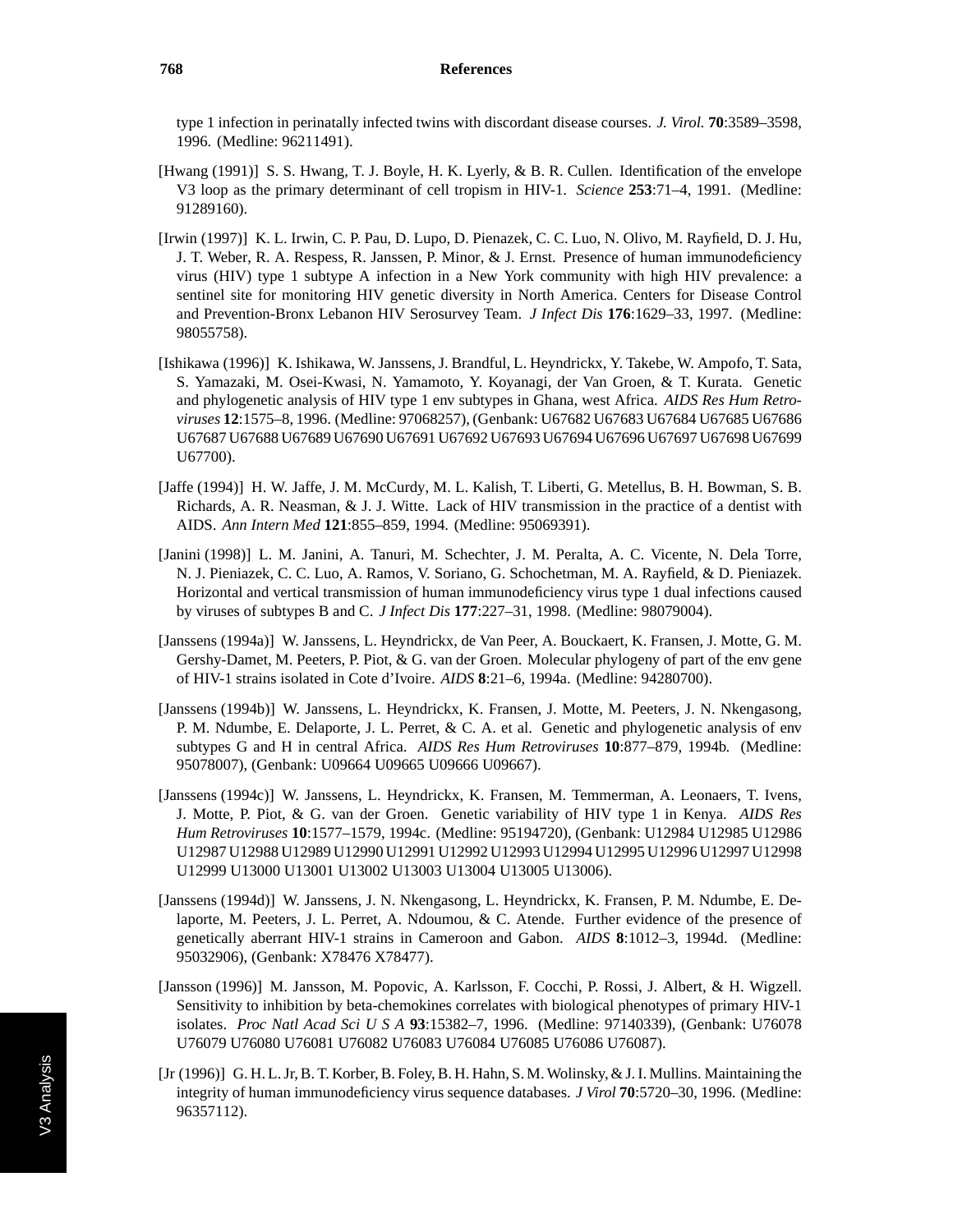- [Jubier-Maurin (1999)] V. Jubier-Maurin, S. Saragosti, J. L. Perret, E. Mpoudi, E. Esu-Williams, C. Mulanga, F. Liegeois, M. Ekwalanga, E. Delaporte, & M. Peeters. Genetic characterization of the nef gene from human immunodeficiency virus type 1 group M strains representing genetic subtypes A, B, C, E, F, G, and H. *AIDS Res Hum Retroviruses* **15**:23–32, 1999. (Medline: 99146654).
- [Kaleebu (1995)] P. Kaleebu, A. Bobkov, R. Cheingsong-Popov, P. Bieniasz, M. Garaev, & J. Weber. Identification of HIV-1 subtype G from Uganda. *AIDS Res Hum Retroviruses* **11**:657–659, 1995. (Medline: 96093903), (Genbank: U22010).
- [Kalish (1995)] M. L. Kalish, A. Baldwin, S. Raktham, C. Wasi, C. C. Luo, G. Schochetman, T. D. Mastro, N. Young, S. Vanichseni, & H. R. et al. The evolving molecular epidemiology of HIV-1 envelope subtypes in injecting drug users in Bangkok, Thailand: implications for HIV vaccine trials. *AIDS* **9**:851–857, 1995. (Medline: 96014957).
- [Kalish (1994)] M. L. Kalish, C. C. Luo, B. G. Weniger, K. Limpakarnjanarat, N. Young, C. Y. Ou, & G. Schochetman. Early HIV type 1 strains in Thailand were not responsible for the current epidemic. *AIDS Res Hum Retroviruses* **10**:1573–1575, 1994. (Medline: 95194719), (Genbank: L15724 L15728 L15730 L19237 L19238 L19239 L19571 L19579 L19634 U15576 U15577 U15578 U15579 U15580 U15581 U15582 U15583 U15584 U15585 U15586 U15587 U15588).
- [Kampinga (1997)] G. A. Kampinga, A. Simonon, de Van Perre, E. Karita, P. Msellati, & J. Goudsmit. Primary infections with HIV-1 of women and their offspring in Rwanda: findings of heterogeneity at seroconversion, coinfection, and recombinants of HIV-1 subtypes A and C. *Virology* **227**:63–76, 1997. (Medline: 97167518), (Genbank: Z47881 Z47882 Z47883 Z47884 Z47885 Z47886 Z47887 Z47888 Z47889 Z47890 Z47891 Z47951 Z47952 Z47953 Z47954 Z47955 Z47956 Z47957 Z47958 Z47959 Z47960 Z47961 Z47962 Z47963 Z47964 Z47965 Z75958 Z75959 Z75960 Z75961).
- [Kanki (1999)] P. J. Kanki, D. J. Hamel, J. L. Sankale, C. Hsieh, I. Thior, F. Barin, S. A. Woodcock, A. Gueye-Ndiaye, E. Zhang, M. Montano, T. Siby, R. Marlink, I. N. Doye, M. E. Essex, & S. M. Boup. Human immunodeficiency virus type 1 subtypes differ in disease progression. *J Infect Dis* **179**:68–73, 1999. (Medline: 99059853).
- [Karlsson (1999)] A. C. Karlsson, H. Gaines, M. Sallberg, S. Lindback, & A. Sonnerborg. Reappearance of founder virus sequence in human immunodeficiency virus type 1-infected patients. *J Virol* **73**:6191– 6, 1999. (Medline: 99292926).
- [Kasper (1994)] P. Kasper, R. Kaiser, J. Oldenburg, H. H. Brackmann, B. Matz, & K. E. Schneweis. Parallel evolution in the V3 region of HIV type 1 after infection of hemophiliacs from a homogeneous source. *AIDS Res Hum Retroviruses* **10**:1669–1678, 1994. (Medline: 95194733).
- [Kato (1999)] K. Kato, T. Shiino, S. Kusagawa, H. Sato, K. Nohtomi, K. Shibamura, T. H. Nguyen, K. C. Pham, X. L. Truong, H. A. Mai, T. L. Hoang, G. Bunyaraksyotin, Y. Fukushima, M. Honda, C. Wasi, S. Yamazaki, Y. Nagai, & Y. Takebe. Genetic similarity of HIV type 1 subtype E in a recent outbreak among injecting drug users in northern Vietnam to strains in Guangxi Province of southern China . *AIDS Res Hum Retroviruses* **15**:1157–68, 1999. (Medline: 99408506).
- [Keys (1993)] B. Keys, J. Karis, B. Fadeel, A. Valentin, G. Norkrans, L. Hagberg, & F. Chiodi. V3 sequences of paired HIV-1 isolates from blood and cerebrospinal fluid cluster according to host and show variation related to the clinical stage of disease. *Virology* **196**:475–83, 1993. (Medline: 93383372), (Genbank: Z23177 Z23178 Z23179 Z23180 Z23181 Z23182 Z23183 Z23184 Z23185 Z23186 Z23187 Z23188 Z23190 Z23191 Z23192 Z23193 Z23194 Z23195 Z23196 Z23197 Z23198 Z23199 Z23200 Z23201 Z23202 Z23203 Z23204 Z23205 Z23206 Z23207).
- [Kim (1995)] F. M. Kim, D. L. Kolson, J. W. Balliet, A. Srinivasan, & R. G. Collman. V3-independent determinants of macrophage tropism in a primary human immunodeficiency virus type 1 isolate. *J Virol* **69**:1755–1761, 1995. (Medline: 95156606).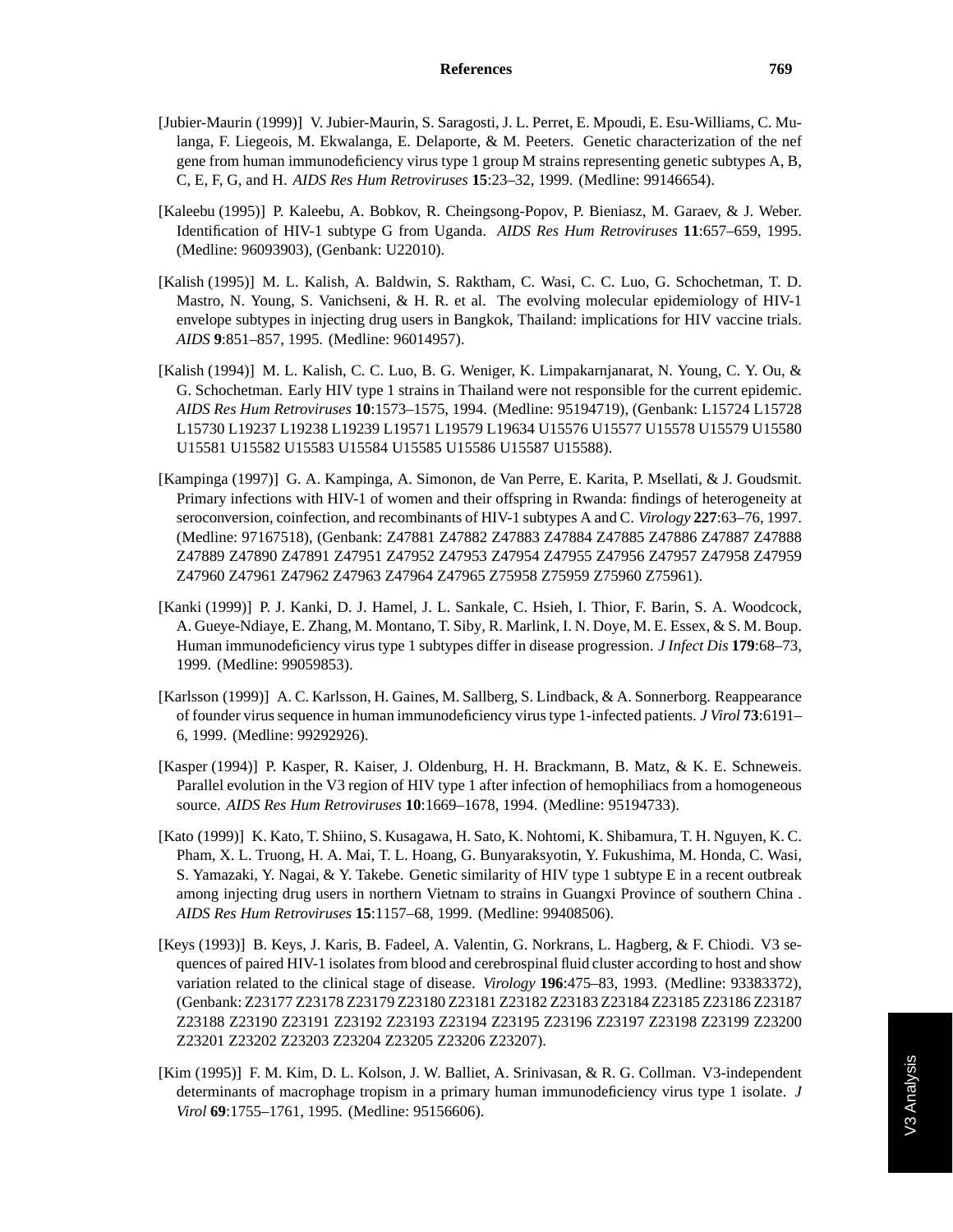- [Kim (1999)] Y. B. Kim, Y. K. Cho, H. J. Lee, C. K. Kim, Y. K. Kim, & J. M. Yang. Molecular phylogenetic analysis of human immunodeficiency virus type 1 strains obtained from Korean patients: env gene sequences. *AIDS Res Hum Retroviruses* **15**:303–7, 1999. (Medline: 99160127).
- [Kitsutani (1998)] P. T. Kitsutani, S. Naganawa, T. Shiino, M. Matsuda, M. Honda, K. Yamada, M. Taki, & W. Sugiura. HIV type 1 subtypes of nonhemophiliac patients in Japan. *AIDS Res Hum Retroviruses* **14**:1099–103, 1998. (Medline: 98382253).
- [Klasse (1996)] P. J. Klasse, M. T. Boyd, R. A. Weiss, & T. F. Schulz. Mutations in the vpu, env and nef genes of a syncytium-inducing variant of HIV type 1 JR-CSF that infects a range of T-cell lines. *AIDS Res. Hum. Retroviruses* **12**:347–350, 1996.
- [Komiyama (1989)] N. Komiyama, N. Hattori, J. Inoue, S. Sakuma, T. Kurimura, & M. Yoshida. Nucleotide sequences of gag and env genes of a Japanese isolate of HIV- 1 and their expression in bacteria. *AIDS Res Hum Retroviruses* **5**:411–9, 1989. (Medline: 89352108).
- [Korber & Myers(1992)] B. Korber & G. Myers. Signature pattern analysis: a method for assessing viral sequence relatedness. *AIDS Res Hum Retroviruses* **8**:1549–60, 1992. (Medline: 93090472), (Genbank: M90847 M90848 M90849 M90850 M90851 M90852 M90853 M90854 M90855 M90856 M90857 M90858 M90859 M90860 M90861 M90862 M90863 M90864 M90865 M90866 M90867 M90868 M90869 M90870 M90871 M90872 M90873 M90874 M90875 M90876).
- [Korber (1994a)] B. T. Korber, K. J. Kunstman, B. K. Patterson, M. Furtado, M. M. McEvilly, R. Levy, & S. M. Wolinsky. Genetic differences between blood- and brain-derived viral sequences from human immunodeficiency virus type 1-infected patients: evidence of conserved elements in the V3 region of the envelope protein of brain- derived sequences. *J Virol* **68**:7467–7481, 1994a. (Medline: 95018660), (Genbank: U05360 U05361 U05362 U05363 U05364 U05365 U05366 U05367 U05368 U05369 U05370 U05371 U05372 U05373 U05374 U05375 U05376 U05377 U05378 U05379 U05380 U05381 U05382 U05383 U05384 U05385 U05386 U05387 U05388 U05389).
- [Korber (1995)] B. T. Korber, G. Learn, J. I. Mullins, B. H. Hahn, & S. Wolinsky. Protecting HIV databases. *Nature* **378**:242–244, 1995. (Medline: 96069755).
- [Korber (1994b)] B. T. M. Korber, K. MacInnes, R. Smith, & G. Myers. Mutational trends in V3 loop protein sequences observed in different genetic lineages of human immunodeficiency virus type-1. *J Virol* **68**:6730–6744, 1994b.
- [Kostrikis (1995)] L. G. Kostrikis, E. Bagdades, Y. Cao, L. Zhang, D. Dimitriou, & D. D. Ho. Genetic analysis of human immunodeficiency virus type 1 strains from patients in Cyprus: identification of a new subtype designated subtype I. *J Virol* **69**:6122–6130, 1995. (Medline: 95395946), (Genbank: L19573 L19576 L22084 L22954 L22955 M15896 M38428 M66533 U28321 U28661 U28662 U28663 U28664 U28665 U28666 U28667 U28668 U28669 U28670 U28671 U28672 U28673 U28674 U28675 U28676 U28677 U28678 U28679 U28680 U28719).
- [Koyanagi (1987)] Y. Koyanagi, S. Miles, R. T. Mitsuyasu, J. E. Merrill, H. V. Vinters, & I. S. Chen. Dual infection of the central nervous system by AIDS viruses with distinct cellular tropisms. *Science* **236**:819–22, 1987. (Medline: 87206194).
- [Kreutz (1992)] R. Kreutz, U. Dietrich, H. Kuhnel, K. Nieselt-Struwe, M. Eigen, & H. Rubsamen-Waigmann. Analysis of the envelope region of the highly divergent HIV-2ALT isolate extends the known range of variability within the primate immunodeficiency viruses. *AIDS Res Hum Retroviruses* **8**:1619–29, 1992. (Medline: 93090480), (Genbank: X61240 X61240).
- [Kuiken (1996a)] C. Kuiken, V. Lukashov, E. Baan, J. dekker, J. Leunissen, & J. Goudsmit. Evidence for limited intra-subject evolution of the v3 domain of the hiv-1 envelope in the amsterdam population. *AIDS.* **10(1)**:31–37, 1996a.
- [Kuiken (1996b)] C. L. Kuiken, M. T. Cornelissen, F. Zorgdrager, S. Hartman, A. J. Gibbs, & J. Goudsmit. Consistent risk group-associated differences in human immunodeficiency virus type 1 vpr, vpu and V3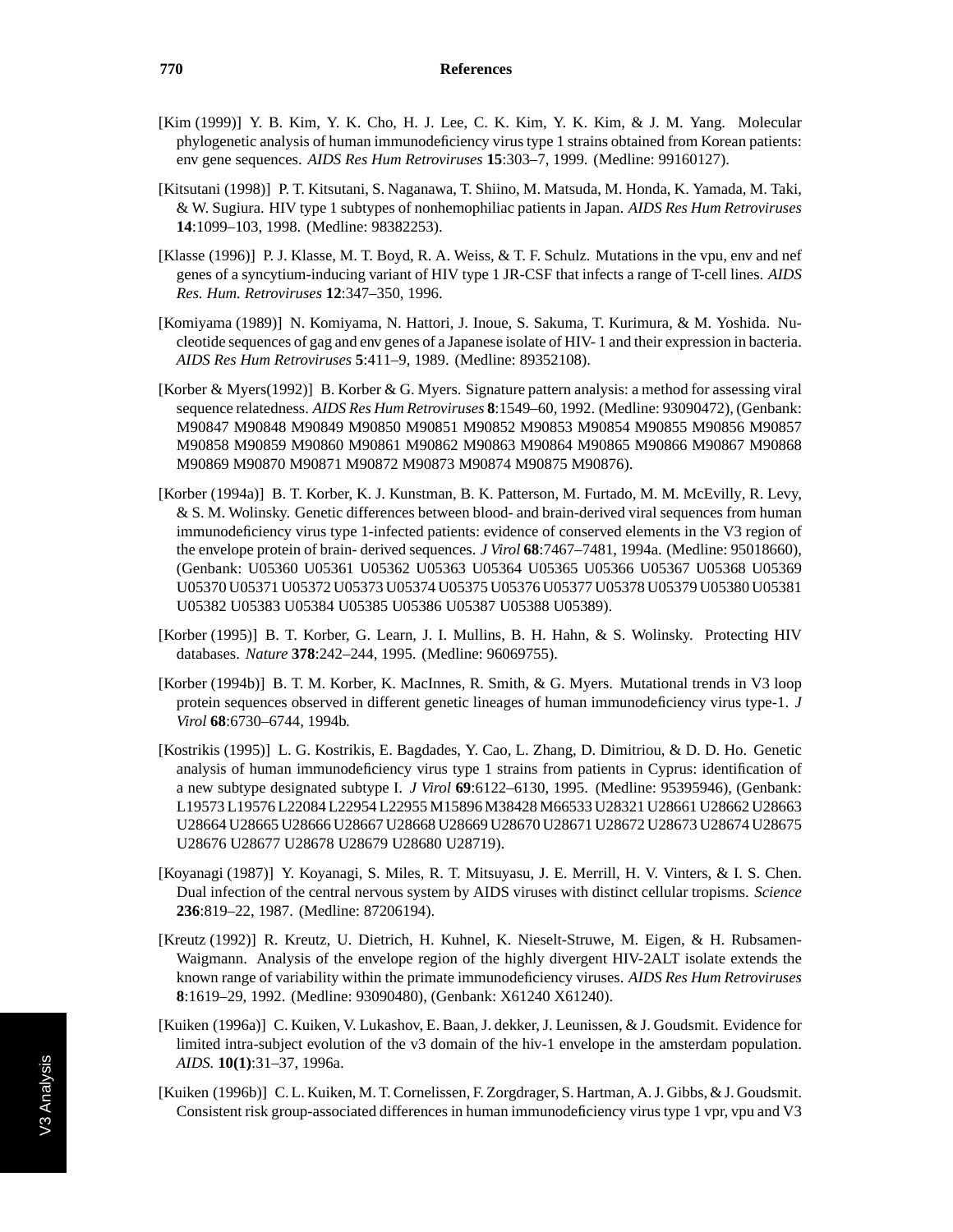sequences despite independent evolution. *J. Gen. Virol.* **77**:783–792, 1996b. (Medline: 96203966), (Genbank: Z29280 Z29296 Z29298 Z29299 Z29302 Z29303 Z29304 Z29306 Z29307 Z29310 Z29311 Z29312 Z29315 Z29319 Z29320 Z29321 Z29322 Z29323 Z29324 Z68033 Z68047 Z68062 Z68070 Z68074 Z68086 Z68508 Z68509 Z68510 Z68511 Z68512).

- [Kuiken (1995)] C. L. Kuiken, J. Goudsmit, G. F. Weiller, J. S. Armstrong, S. Hartman, P. Portegies, J. Dekker, & M. Cornelissen. Differences in human immunodeficiency virus type 1 V3 sequences from patients with and without AIDS dementia complex. *J Gen Virol* **76**:175–180, 1995. (Medline: 95146947), (Genbank: Z37734 Z37735 Z37736 Z37737 Z37738 Z37739 Z37740 Z37741 Z37742 Z37743 Z37744 Z37745 Z37746 Z37747 Z37748 Z37749 Z37750 Z37751 Z37752 Z37753 Z37754 Z37755 Z37756 Z37757 Z37758 Z37759 Z37760 Z37761 Z37762 Z37763).
- [Kuiken (1993)] C. L. Kuiken, G. Zwart, E. Baan, R. A. Coutinho, J. A. van den Hoek, & J. Goudsmit. Increasing antigenic and genetic diversity of the V3 variable domain of the human immunodeficiency virus envelope protein in the course of the AIDS epidemic. *Proc Natl Acad Sci U S A* **90**:9061–5, 1993. (Medline: 94022315).
- [Kusagawa (1999)] S. Kusagawa, H. Sato, K. Kato, K. Nohtomi, T. Shiino, C. Samrith, H. B. Leng, T. Phalla, M. B. Heng, & Y. Takebe. HIV type 1 env subtype E in Cambodia. *AIDS Res Hum Retroviruses* **15**:91–4, 1999. (Medline: 99146664).
- [Kusumi (1992)] K. Kusumi, B. Conway, S. Cunningham, A. Berson, C. Evans, A. K. Iversen, D. Colvin, M. V. Gallo, S. Coutre, & E. G. S. et al. Human immunodeficiency virus type 1 envelope gene structure and diversity in vivo and after cocultivation in vitro. *J Virol* **66**:875–85, 1992. (Medline: 92114191), (Genbank: M79342 M79343 M79344 M79345 M79346 M79347 M79348 M79349 M79350 M79351 M79352 M79353 M79354).
- [LaCasse (1998)] R. A. LaCasse, K. E. Follis, T. Moudgil, M. Trahey, J. M. Binley, V. Planelles, S. Zolla-Pazner, & J. H. Nunberg. Coreceptor utilization by human immunodeficiency virus type 1 is not a primary determinant of neutralization sensitivity. *J Virol* **72**:2491–5, 1998. (Medline: 98139151).
- [Lasky (1997)] M. Lasky, J. L. Perret, M. Peeters, F. Bibollet-Ruche, F. Liegeois, D. Patrel, S. Molinier, C. Gras, & E. Delaporte. Presence of multiple non-B subtypes and divergent subtype B strains of HIV-1 in individuals infected after overseas deployment. *AIDS* **11**:43–51, 1997. (Medline: 97264202).
- [Laukkanen (1999)] T. Laukkanen, J. Albert, K. Liitsola, S. D. Green, J. K. Carr, T. Leitner, F. E. McCutchan, & M. O. Salminen. Virtually full-length sequences of HIV type 1 subtype J reference strains. *AIDS Res Hum Retroviruses* **15**:293–7, 1999. (Medline: 99160125).
- [Lee (1998)] C. N. Lee, M. Y. Chen, H. S. Lin, M. C. Lee, C. C. Luo, S. J. Twu, R. Y. Lin, & C. Y. Chuang. HIV type 1 env subtype A variants in Taiwan. *AIDS Res Hum Retroviruses* **14**:807–9, 1998. (Medline: 98305534).
- [Leigh Brown & Cleland(1996)] A. J. Leigh Brown & A. Cleland. Independent evolution of the env and pol genes of HIV-1 during zidovudine therapy. *AIDS* **10**:1067–73, 1996. (Medline: 97028609), (Genbank: U58119 U58393 U58394 U58395 U58396 U58397 U58398 U58399 U58400 U58401 U58402 U58403 U58404 U58405 U58406 U58407 U58408 U58409 U58410 U58411 U58412 U58413 U58414 U58415 U58416 U58417 U58418 U58420 U58421 U58422).
- [Leigh Brown (1997)] A. J. Leigh Brown, D. Lobidel, C. M. Wade, S. Rebus, A. N. Phillips, R. P. Brettle, A. J. France, C. S. Leen, J. McMenamin, A. McMillan, R. D. Maw, F. Mulcahy, J. R. Robertson, K. N. Sankar, G. Scott, R. Wyld, & J. F. Peutherer. The molecular epidemiology of human immunodeficiency virus type 1 in six cities in Britain and Ireland. *Virology* **235**:166–77, 1997. (Medline: 97445059).
- [Leitner (1995)] T. Leitner, A. Alaeus, S. Marquina, E. Lilja, K. Lidman, & J. Albert. Yet another subtype of HIV type 1. *AIDS Res Hum Retroviruses* **11**:995–997, 1995. (Medline: 96020102), (Genbank: L41176 L41177 L41178 L41179).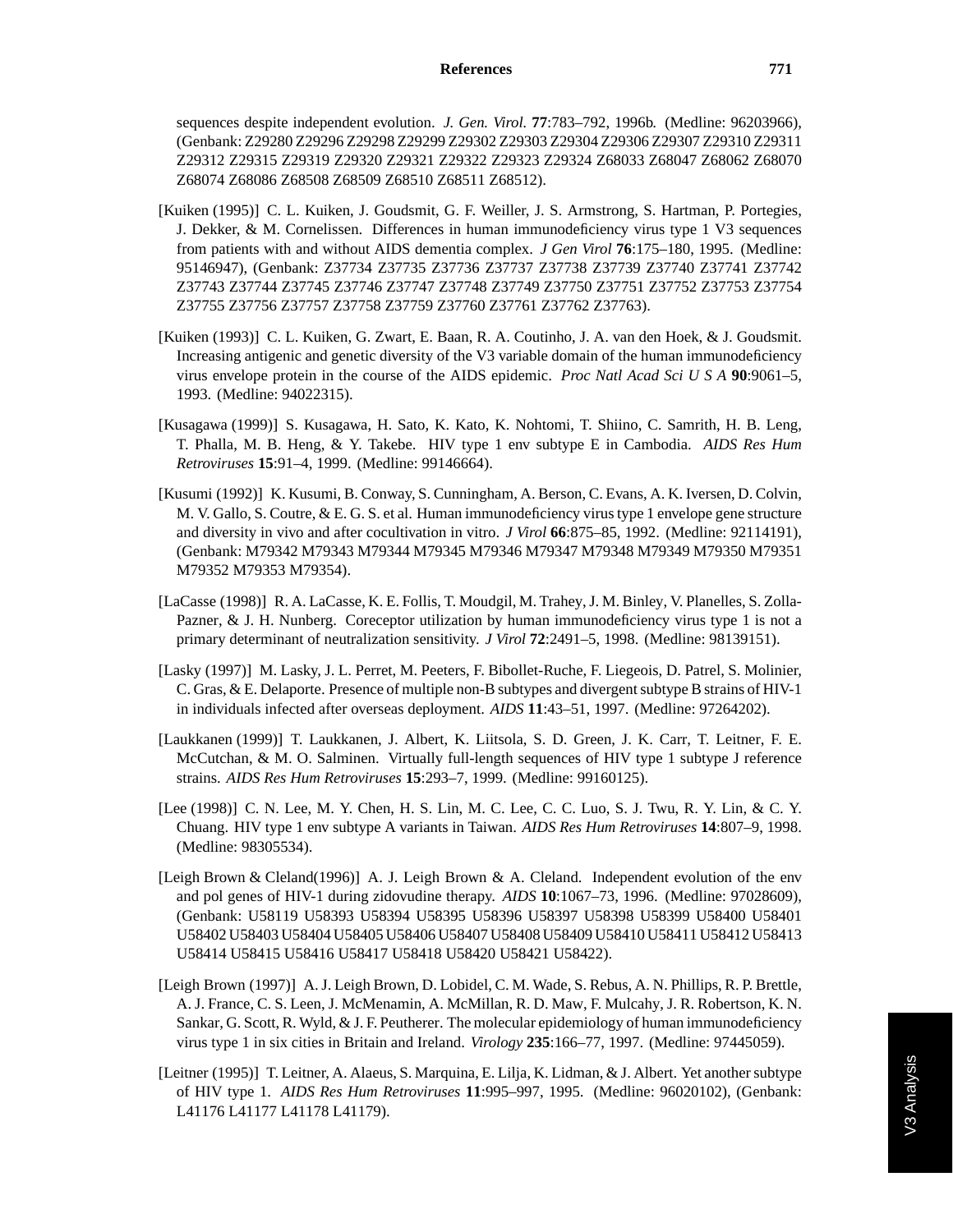- [Leitner (1996a)] T. Leitner, D. Escanilla, C. Franzen, M. Uhlen, & J. Albert. Accurate reconstruction of a known HIV-1 transmission history by phylogenetic tree analysis. *Proc. Natl. Acad. Sci. U.S.A.* **20**:10864–10869, 1996a.
- [Leitner (1995)] T. Leitner, D. Escanilla, S. Marquina, J. Wahlberg, C. Brostrom, H. B. Hansson, M. Uhlen, & J. Albert. Biological and molecular characterization of subtype D, G, and A/D recombinant HIV-1 transmissions in Sweden. *Virology* **209**:136–46, 1995. (Medline: 95266300).
- [Leitner (1996b)] T. Leitner, G. Korovina, S. Marquina, T. Smolskaya, & J. Albert. Molecular epidemiology and MT-2 cell tropism of Russian HIV type 1 variant. *AIDS Res Hum Retroviruses* **12**:1595–603, 1996b. (Medline: 97102922), (Genbank: U69646 U69647 U69648 U69649 U69650 U69651 U69652 U69653 U69654 U69655 U69656 U69657 U69658 U69659 U69660 U69661 U69662 U69663 U69664 U69665 U69667).
- [Lepage (1996)] P. Lepage, P. Msellati, D. G. Hitimana, A. Bazubagira, G. V. C., A. Simonon, E. Karita, L. Dequae-Merchadou, de Van Perre, & F. Dabis. Growth of human immunodeficiency type 1-infected and uninfected children: a prospective cohort study in Kigali, Rwanda, 1988 to 1993. *Pediatr Infect Dis J* **15**:479–85, 1996. (Medline: 96377503).
- [Levy (1984)] J. A. Levy, A. D. Hoffman, S. M. Kramer, J. A. Landis, J. M. Shimabukuro, & L. S. Oshiro. Isolation of lymphocytopathic retroviruses from San Francisco patients with AIDS. *Science* **225**:840–2, 1984. (Medline: 84300260).
- [Lewis (1998)] J. Lewis, P. Balfe, C. Arnold, S. Kaye, R. S. Tedder, & J. A. McKeating. Development of a neutralizing antibody response during acute primary human immunodeficiency virus type 1 infection and the emergence of antigenic variants. *J Virol* **72**:8943–51, 1998. (Medline: 98440558).
- [Li (1992)] Y. Li, H. Hui, C. J. Burgess, R. W. Price, P. M. Sharp, B. H. Hahn, & G. M. Shaw. Complete nucleotide sequence, genome organization, and biological properties of human immunodeficiency virus type 1 in vivo: evidence for limited defectiveness and complementation. *J Virol* **66**:6587–600, 1992. (Medline: 93021387), (Genbank: M93258 M93259).
- [Li (1991)] Y. Li, J. C. Kappes, J. A. Conway, R. W. Price, G. M. Shaw, & B. H. Hahn. Molecular characterization of human immunodeficiency virus type 1 cloned directly from uncultured human brain tissue: identification of replication-competent and -defective viral genomes. *J Virol* **65**:3973–85, 1991. (Medline: 91303644).
- [Liitsola (1998)] K. Liitsola, I. Tashkinova, T. Laukkanen, G. Korovina, T. Smolskaja, O. Momot, N. Mashkilleyson, S. Chaplinskas, H. Brummer-Korvenkontio, J. Vanhatalo, P. Leinikki, & M. O. Salminen. HIV-1 genetic subtype A/B recombinant strain causing an explosive epidemic in injecting drug users in Kaliningrad. *AIDS* **12**:1907–19, 1998. (Medline: 99006878).
- [Liu (1997)] S. L. Liu, T. Schacker, L. Musey, D. Shriner, M. J. McElrath, L. Corey, & J. I. Mullins. Divergent patterns of progression to AIDS after infection from the same source: human immunodeficiency virus type 1 evolution and antiviral responses. *J Virol* **71**:4284–95, 1997. (Medline: 97296232), (Genbank: U56146 U56147 U56148 U56149 U56150 U56151 U56152 U56153 U56154 U56155 U56156 U56157 U56158 U56159 U56160 U56161 U56162 U56163 U56164 U56165 U56166 U56167 U56168 U56169 U56170 U56171 U56172 U56173 U56174 U56175).
- [Liu (1990)] Z. Q. Liu, C. Wood, J. A. Levy, & C. Cheng-Mayer. The viral envelope gene is involved in macrophage tropism of a human immunodeficiency virus type 1 strain isolated from brain tissue. *J Virol* **64**:6148–53, 1990. (Medline: 91056585), (Genbank: M38673 M38673).
- [Lockey (1996)] T. D. Lockey, K. S. Slobod, S. D. Rencher, R. V. Srinivas, & J. L. Hurwitz. Fluctuating diversity in the HTLV-IIIB virus stock: implications for neutralization and challenge experiments. *AIDS Res Hum Retroviruses* **12**:1297–9, 1996. (Medline: 97024624), (Genbank: U54646 U54647 U54648 U54649 U54650 U54651 U54652 U54653 U54654 U54655 U54656 U54657 U54658 U54659 U54660 U54661 U54662 U54663 U54664 U54665 U54666 U54667 U54668 U54669 U54670 U54671 U54672 U54673 U54674 U54675).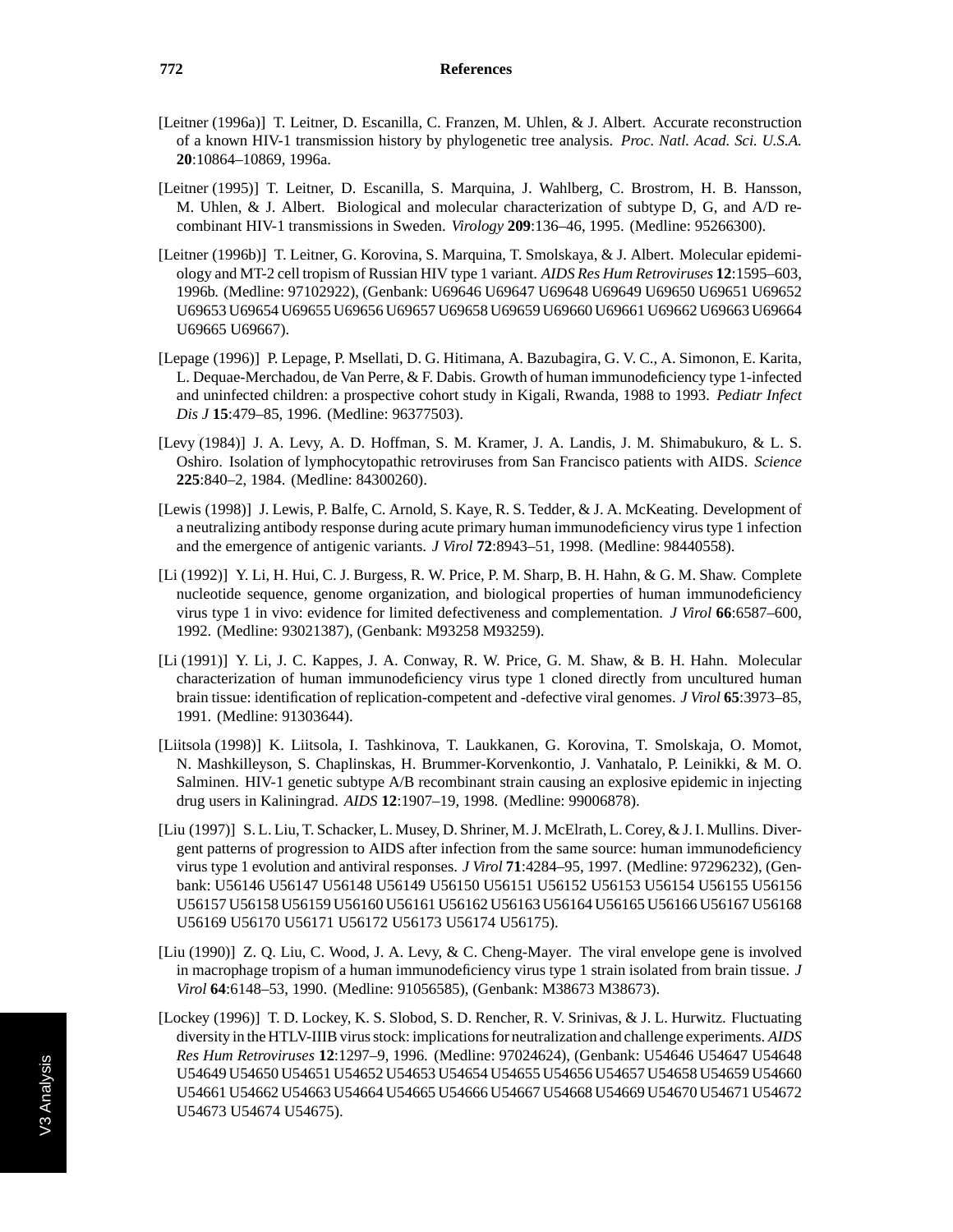- [Lole (1999)] K. S. Lole, R. C. Bollinger, R. S. Paranjape, D. Gadkari, S. S. Kulkarni, N. G. Novak, R. Ingersoll, H. W. Sheppard, & S. C. Ray. Full-length human immunodeficiency virus type 1 genomes from subtype C- infected seroconverters in India, with evidence of intersubtype recombination. *J Virol* **73**:152–60, 1999. (Medline: 99102570).
- [Lorenzo (1996)] E. Lorenzo, R. J. Herrera, S. Lai, M. A. Fischl, & M. D. Hill. The Tat and C2- V3 envelope genes in the molecular epidemiology of human immunodeficiency virus-1. *Virology* **221**:310–7, 1996. (Medline: 96295430).
- [Louisirirotchanakul (1997)] S. Louisirirotchanakul, A. Bobkov, N. Shaffer, T. D. Mastro, C. Wasi, J. Weber, & R. Cheingsong-Popov. Sequence analysis of an HIV type 1 env subtype E isolate from Thailand with discordant V3-loop serotyping. *AIDS Res Hum Retroviruses* **13**:807–9, 1997. (Medline: 97315052), (Genbank: U96782 U96783).
- [Loussert-Ajaka (1995)] I. Loussert-Ajaka, M. L. Chaix, B. Korber, F. Letourneur, E. Gomas, E. Allen, T. D. Ly, F. Brun-Vezinet, F. Simon, & S. Saragosti. Variability of human immunodeficiency virus type 1 group O strains isolated from Cameroonian patients living in France. *J Virol* **69**:5640–5649, 1995. (Medline: 95363977), (Genbank: U24562 U24563 U24564 U24565 U24566 U24567 U24568 U24706 U24707 U24708 U24709 U24710 U24711 U24712).
- [Loussert-Ajaka (1998)] I. Loussert-Ajaka, E. Menu, C. Apetrei, M. Peeters, F. Damond, P. Mauclere, J. Eberle, C. Brengues, S. Saragosti, F. Barre-Sinoussi, F. Brun-Vezinet, & F. Simon. HIV type 1 diversity and the reliability of the heteroduplex mobility assay. *AIDS Res Hum Retroviruses* **14**:877– 83, 1998. (Medline: 98334291).
- [Louwagie (1994)] J. Louwagie, E. L. Delwart, J. I. Mullins, F. E. McCutchan, G. Eddy, & D. S. Burke. Genetic analysis of HIV-1 isolates from Brazil reveals presence of two distinct genetic subtypes. *AIDS Res Hum Retroviruses* **10**:561–567, 1994. (Medline: 95000928), (Genbank: L11751 L11752 L11753 L11754 L22082 L22083 L22084 L22085 L22086 L22087 L22088).
- [Louwagie (1995)] J. Louwagie, W. Janssens, J. Mascola, L. Heyndrickx, P. Hegerich, der van Groen, F. E. McCutchan, & D. S. Burke. Genetic diversity of the envelope glycoprotein from human immunodeficiency virus type 1 isolates of African origin. *J Virol* **69**:263–271, 1995. (Medline: 95074874), (Genbank: L22939 L22957 L23064 L23065).
- [Louwagie (1993)] J. Louwagie, F. E. McCutchan, M. Peeters, T. P. Brennan, E. Sanders-Buell, G. A. Eddy, G. van der Groen, K. Fransen, G. M. Gershy-Damet, & R. D. et al. Phylogenetic analysis of gag genes from 70 international HIV-1 isolates provides evidence for multiple genotypes. *AIDS* **7**:769–80, 1993. (Medline: 93371703), (Genbank: L03696 L03702 L03705 L03707 L11751 L11752 L11753 L11754 L11755 L11756 L11757 L11758 L11759 L11760 L11761 L11762 L11763 L11764 L11765 L11766 L11767 L11768 L11769 L11770 L11771 L11772 L11773 L11774 L11775 L11776).
- [Ludlam (1985)] C. A. Ludlam, J. Tucker, C. M. Steel, R. S. Tedder, R. Cheingsong-Popov, R. A. Weiss, D. B. McClelland, I. Philp, & R. J. Prescott. Human T-lymphotropic virus type III (HTLV-III) infection in seronegative haemophiliacs after transfusion of factor VIII. *Lancet* **2**:233–6, 1985. (Medline: 85266713).
- [Lukashov (1996)] V. Lukashov, C. Kuiken, K. Boer, & J. Goudsmit. Hiv type 1 subtypes in the netherlands circulating among women originating from aids-endemic regions. *AIDS Res. Hum. Retroviruses* **12**:951–953, 1996.
- [Lukashov (1995)] V. V. Lukashov, M. T. Cornelissen, J. Goudsmit, M. N. Papuashvilli, P. G. Rytik, R. M. Khaitov, E. V. Karamov, & W. de F. Simultaneous introduction of distinct HIV-1 subtypes into different risk groups in Russia, Byelorussia and Lithuania. *AIDS* **9**:435–439, 1995. (Medline: 95367213).
- [Lukashov & Goudsmit(1995)] V. V. Lukashov & J. Goudsmit. Increasing genotypic and phenotypic selection from the original genomic RNA populations of HIV-1 strains LAI and MN (NM) by peripheral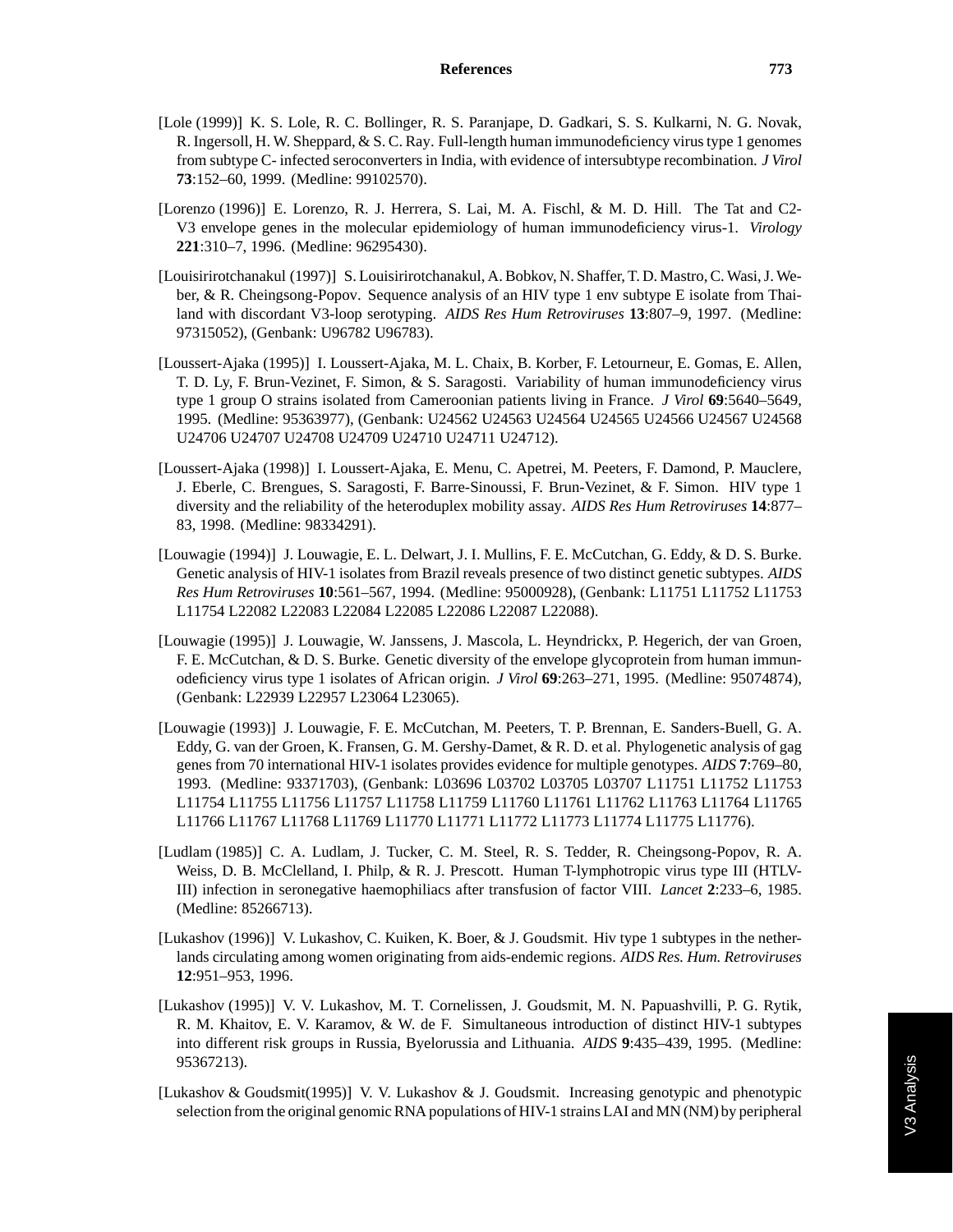blood mononuclear cell culture, B-cell-line propagation and T-cell-line adaptation. *AIDS* **9**:1307–1311, 1995. (Medline: 96188304).

- [Lukashov (1998a)] V. V. Lukashov, E. V. Karamov, V. F. Eremin, L. P. Titov, & J. Goudsmit. Extreme founder effect in an HIV type 1 subtype A epidemic among drug users in Svetlogorsk, Belarus. *AIDS Res Hum Retroviruses* **14**:1299–303, 1998a. (Medline: 98435945).
- [Lukashov (1998b)] V. V. Lukashov, E. L. Op de Coul, R. A. Coutinho, & J. Goudsmit. HIV-1 strains specific for Dutch injecting drug users in heterosexually infected individuals in The Netherlands. *AIDS* **12**:635–41, 1998b. (Medline: 98242906).
- [Maitra (1999)] A. Maitra, B. Singh, S. Banu, A. Deshpande, K. Robbins, M. L. Kalish, S. Broor, & P. Seth. Subtypes of HIV type 1 circulating in India: partial envelope sequences. *AIDS Res Hum Retroviruses* **15**:941–4, 1999. (Medline: 99335216).
- [Markham (1998)] R. B. Markham, W. C. Wang, A. E. Weisstein, Z. Wang, A. Munoz, A. Templeton, J. Margolick, D. Vlahov, T. Quinn, H. Farzadegan, & X. F. Yu. Patterns of HIV-1 evolution in individuals with differing rates of CD4 T cell decline. *Proc Natl Acad Sci U S A* **95**:12568–73, 1998. (Medline: 98445411).
- [Marquina (1996)] S. Marquina, T. Leitner, R. D. Rabinovich, J. Benetucci, O. Libonatti, & J. Albert. Co-existence of subtypes B, F and a B/F env recombinant of HIV-1 in Buenos Aires, Argentina. *AIDS Res. Hum. Retroviruses* **12**:1651–1654, 1996.
- [Mas (1999)] A. Mas, M. E. Quinones-Mateu, E. Domingo, & V. Soriano. Phylogeny of HIV type 1 group O isolates based on env gene sequences. *AIDS Res Hum Retroviruses* **15**:769–73, 1999. (Medline: 99284364).
- [Mascola (1994)] J. R. Mascola, J. Louwagie, F. E. McCutchan, C. L. Fischer, P. A. Hegerich, K. F. Wagner, A. K. Fowler, J. G. McNeil, & D. S. Burke. Two antigenically distinct subtypes of human immunodeficiency virus type 1: viral genotype predicts neutralization serotype. *J Infect Dis* **169**:48–54, 1994. (Medline: 94103665), (Genbank: L14570 L14571 L14572 L14573 L14574 L14575 L14576).
- [Mboudjeka (1999)] I. Mboudjeka, L. Zekeng, J. Takehisa, T. Miura, E. Ido, M. Yamashita, L. Kaptue, & M. Hayami. HIV type 1 genetic variability in the northern part of Cameroon. *AIDS Res Hum Retroviruses* **15**:951–6, 1999. (Medline: 99372978).
- [McCutchan (1996a)] F. E. McCutchan, A. W. Artenstein, E. Sanders-Buell, M. O. Salminen, J. K. Carr, J. R. Mascola, X. F. Yu, K. E. Nelson, C. Khamboonruang, D. Schmitt, M. P. Kieny, J. G. McNeil, & D. S. Burke. Diversity of the envelope glycoprotein among human immunodeficiency virus type 1 isolates of clade E from Asia and Africa. *J. Virol.* **70**:3331–3338, 1996a. (Medline: 96211461), (Genbank: U48264 U48265 U48266 U48267 U48268 U48269 U48272 U48723 U48724 U48725 U48726 U48727 U48728).
- [McCutchan (1999)] F. E. McCutchan, J. K. Carr, M. Bajani, E. Sanders-Buell, T. O. Harry, T. C. Stoeckli, K. E. Robbins, W. Gashau, A. Nasidi, W. Janssens, & M. L. Kalish. Subtype G and multiple forms of A/G intersubtype recombinant human immunodeficiency virus type 1 in Nigeria. *Virology* **254**:226–34, 1999. (Medline: 99143337).
- [McCutchan (1992)] F. E. McCutchan, P. A. Hegerich, T. P. Brennan, P. Phanuphak, P. Singharaj, A. Jugsudee, P. W. Berman, A. M. Gray, A. K. Fowler, & D. S. Burke. Genetic variants of HIV-1 in Thailand. *AIDS Res Hum Retroviruses* **8**:1887–95, 1992. (Medline: 93143998).
- [McCutchan (1996b)] F. E. McCutchan, M. O. Salminen, J. K. Carr, & D. S. Burke. HIV-1 genetic diversity. *AIDS* **10**:S13–S20, 1996b.
- [McCutchan (1998)] F. E. McCutchan, E. Sanders-Buell, M. O. Salminen, J. K. Carr, & W. H. Sheppard. Diversity of the human immunodeficiency virus type 1 envelope glycoprotein in San Francisco Men's Health Study participants. *AIDS Res Hum Retroviruses* **14**:329–37, 1998. (Medline: 98178716).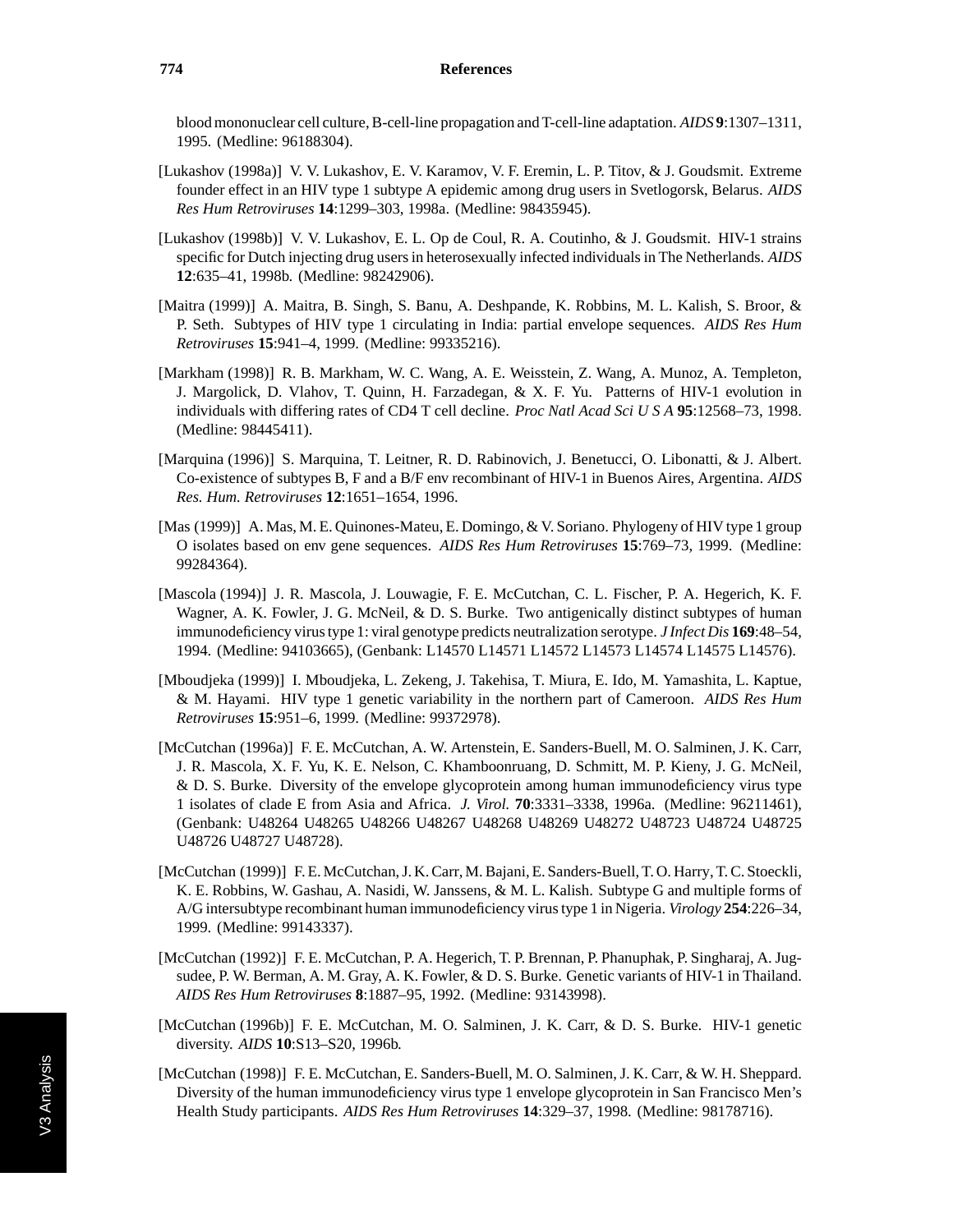- [McDonald (1997)] R. A. McDonald, D. L. Mayers, R. C. Chung, K. F. Wagner, S. Ratto-Kim, D. L. Birx, & N. L. Michael. Evolution of human immunodeficiency virus type 1 env sequence variation in patients with diverse rates of disease progression and T-cell function. *J Virol* **71**:1871–9, 1997. (Medline: 97184515), (Genbank: U69282 U69283 U69284 U69285 U69286 U69287 U69288 U69289 U69290 U69291 U69292 U69293 U69294 U69295 U69296 U69297 U69298 U69299 U69300 U69301 U69302 U69303 U69304 U69305 U69306 U69307 U69308 U69309 U69310 U69311).
- [McKeating (1996)] J. A. McKeating, Y. J. Zhang, C. Arnold, R. Frederiksson, E. M. Fenyo, & P. Balfe. Chimeric viruses expressing primary envelope glycoproteins of human immunodeficiency virus type I show increased sensitivity to neutralization by human sera. *Virology* **220**:450–460, 1996. (Medline: 96251941), (Genbank: U57788 U57789 U57790 U57791 U57792 U57793 U57794).
- [McNearney (1993)] T. McNearney, Z. Hornickova, B. Kloster, A. Birdwell, G. A. Storch, S. H. Polmar, M. Arens, & L. Ratner. Evolution of sequence divergence among human immunodeficiency virus type 1 isolates derived from a blood donor and a recipient. *Pediatr Res* **33**:36–42, 1993. (Medline: 93165379).
- [McNearney (1992)] T. McNearney, Z. Hornickova, R. Markham, A. Birdwell, M. Arens, A. Saah, & L. Ratner. Relationship of human immunodeficiency virus type 1 sequence heterogeneity to stage of disease. *Proc Natl Acad SciUSA* **89**:10247–51, 1992. (Medline: 93066216).
- [McNearney (1990)] T. McNearney, P. Westervelt, B. J. Thielan, D. B. Trowbridge, J. Garcia, R. Whittier, & L. Ratner. Limited sequence heterogeneity among biologically distinct human immunodeficiency virus type 1 isolates from individuals involved in a clustered infectious outbreak. *Proc Natl Acad Sci USA* **87**:1917–21, 1990. (Medline: 90175407), (Genbank: M31451).
- [Menu (1999)] E. Menu, J. M. Reynes, M. C. Muller-Trutwin, L. Guillemot, P. Versmisse, M. Chiron, S. An, V. Trouplin, P. Charneau, H. Fleury, F. Barre-Sinoussi, & F. F. Sainte Marie. Predominance of CCR5-dependent HIV-1 subtype E isolates in Cambodia. *J Acquir Immune Defic Syndr Hum Retrovirol* **20**:481–7, 1999. (Medline: 99239737).
- [Menu (1996)] E. Menu, T.X., Truong, M. Lafon, T. Nguyen, M. Muller-Trutwin, T. Nguyen, A. Deslandres, G. Chaouat, Q. Duong, B. Ha, H. Fleury, & F. Barre-Sinoussi. Hiv type 1 thai subtype e is predominant in south vietnam. *AIDS Res. Hum. Retroviruses* **12**:629–633, 1996.
- [Michael (1997)] N. L. Michael, A. E. Brown, R. F. Voigt, S. S. Frankel, J. R. Mascola, K. S. Brothers, M. Louder, D. L. Birx, & S. A. Cassol. Rapid disease progression without seroconversion following primary human immunodeficiency virus type 1 infection–evidence for highly susceptible human hosts. *J Infect Dis* **175**:1352–9, 1997. (Medline: 97323978), (Genbank: U52888 U52889 U52890 U52891 U52892 U52893 U52894 U52895 U52896 U52897 U52898 U52899 U52900 U52901 U52902 U52903 U52904 U52905 U52906 U53103 U53104 U53105 U53106 U53107 U53108 U53109 U53110 U53111 U53112 U53113).
- [Michael (1995)] N. L. Michael, G. Chang, L. A. d'Arcy, P. K. Ehrenberg, R. Mariani, M. P. Busch, D. L. Birx, & D. H. Schwartz. Defective accessory genes in a human immunodeficiency virus type 1 infected long-term survivor lacking recoverable virus. *J Virol* **69**:4228–36, 1995. (Medline: 95287475), (Genbank: U24443 U24444 U24445 U24446 U24447 U24448 U24449 U24450 U24451 U24452 U24453 U24454 U24455 U24456 U24457 U24458 U24459 U24460 U24461 U24462 U24463 U24464 U24465 U24466 U24467 U24468 U24469 U24470 U24471 U24472).
- [Michael (1998)] N. L. Michael, J. A. Nelson, V. N. KewalRamani, G. Chang, S. J. O'Brien, J. R. Mascola, B. Volsky, M. Louder, G. 2nd. White, D. R. Littman, R. Swanstrom, & T. R. O'Brien. Exclusive and persistent use of the entry coreceptor CXCR4 by human immunodeficiency virus type 1 from a subject homozygous for CCR5 delta32. *J Virol* **72**:6040–7, 1998. (Medline: 98285765).
- [Monken (1995)] C. E. Monken, B. Wu, & A. Srinivasan. High resolution analysis of HIV-1 quasispecies in the brain. *AIDS* **9**:345–349, 1995. (Medline: 95314789), (Genbank: L17088 L17089 L17090 L17091 L17092 L17093 L17094 L17095 L17096 L17097 L17098 L17099 L17100 L17101 L17102 L17103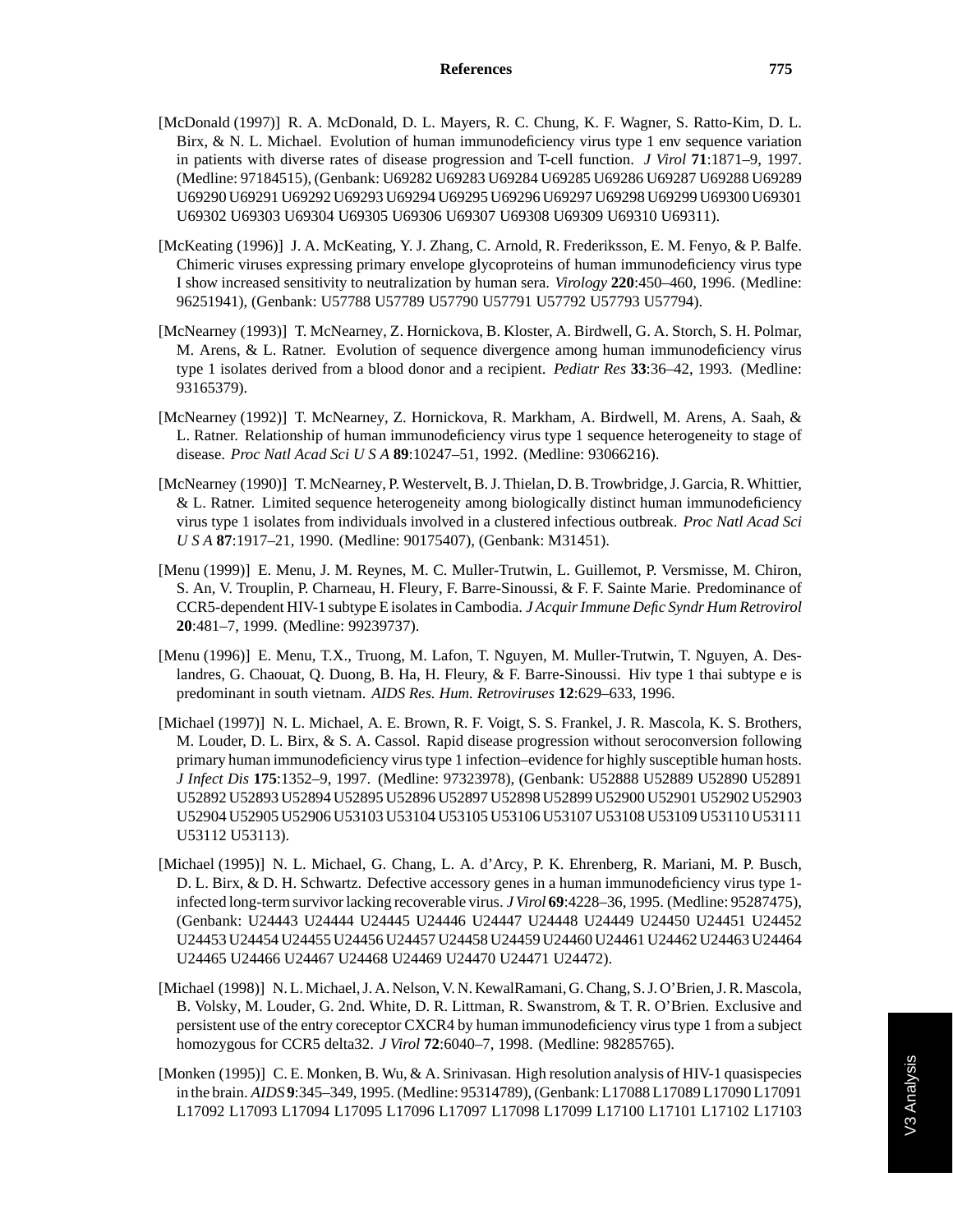L17104 L17105 L17106 L17107 L17108 L17109 L17110 L17111 L17112 L17113 L17114 L17115 L17116 L17117).

- [Montpetit(1995)] M. Montpetit. HIV-1 subtype A in Canada. *AIDS Res. Hum. Retroviruses* **11**:1421– 1422, 1995. (Medline: 96159142).
- [Moodley (1998)] D. Moodley, T. L. Smith, E. J. Van Rensburg, J. Moodley, & S. Engelbrecht. HIV type 1 V3 region subtyping in KwaZulu-Natal, a high-seroprevalence South African region. *AIDS Res Hum Retroviruses* **14**:1015–8, 1998. (Medline: 98349437).
- [Morgado (1998)] M. G. Morgado, M. L. Guimaraes, C. B. Gripp, C. I. Costa, I. Neves, V. G. Veloso, M. I. Linhares-Carvalho, L. R. Castello-Branco, F. I. Bastos, C. Kuiken, E. A. Castilho, B. Galvao-Castro, & V. Bongertz. Molecular epidemiology of HIV-1 in Brazil: high prevalence of HIV-1 subtype B and identification of an HIV-1 subtype D infection in the city of Rio de Janeiro, Brazil. Evandro Chagas Hospital AIDS Clinical Research Group. *J Acquir Immune Defic Syndr Hum Retrovirol* **18**:488–94, 1998. (Medline: 98379703).
- [Morgado (1994)] M. G. Morgado, E. C. Sabino, E. G. Shpaer, V. Bongertz, L. Brigido, M. D. Guimaraes, E. A. Castilho, B. Galvao-Castro, J. I. Mullins, & R. M. H. et al. V3 region polymorphisms in HIV-1 from Brazil: prevalence of subtype B strains divergent from North American/European prototype and detection of subtype F. *AIDS Res Hum Retroviruses* **10**:569–576, 1994. (Medline: 95000929), (Genbank: L19237 L19571 L19575 L19576 L19579).
- [Mulder-Kampinga (1993)] G. A. Mulder-Kampinga, C. Kuiken, J. Dekker, H. J. Scherpbier, K. Boer, & J. Goudsmit. Genomic human immunodeficiency virus type 1 RNA variation in mother and child following intra-uterine virus transmission. *J Gen Virol* **74**:1747–56, 1993. (Medline: 93389428), (Genbank: L21028 L21153).
- [Mulder-Kampinga (1995)] G. A. Mulder-Kampinga, A. Simonon, C. L. Kuiken, J. Dekker, H. J. Scherpbier, de van Perre, K. Boer, & J. Goudsmit. Similarity in env and gag genes between genomic RNAs of human immunodeficiency virus type 1 (HIV-1) from mother and infant is unrelated to time of HIV-1 RNA positivity in the child. *J Virol* **69**:2285–2296, 1995. (Medline: 95191002), (Genbank: L21028 L21029 L21030 L21031 L21032 L21033 L21034 L21035 L21036 L21037 L21038 L21039 L21040 L21041 L21042 L21043 L21044 L21045 L21046 L21047 L21048 L21049 L21050 L21051 L21052 L21053 Z47817 Z47818 Z47819 Z47820).
- [Muller-Trutwin (1999)] M. C. Muller-Trutwin, M. L. Chaix, F. Letourneur, E. Begaud, D. Beaumont, A. Deslandres, B. You, J. Morvan, C. Mathiot, F. Barre-Sinoussi, & S. Saragosti. Increase of HIV-1 subtype A in Central African Republic. *J Acquir Immune Defic Syndr* **21**:164–71, 1999. (Medline: 99287554).
- [Murphy (1993)] E. Murphy, B. Korber, M. C. Georges-Courbot, B. You, A. Pinter, D. Cook, M. P. Kieny, A. Georges, C. Mathiot, & F. B. et al. Diversity of V3 region sequences of human immunodeficiency viruses type 1 from the central African Republic. *AIDS Res Hum Retroviruses* **9**:997–1006, 1993. (Medline: 94107601), (Genbank: L11457 L11458 L11459 L11460 L11461 L11462 L11463 L11464 L11465 L11466 L11467 L11468 L11469 L11470 L11471 L11472 L11473 L11474 L11475 L11476 L11477 L11478 L11479 L11480 L11481 L11482 L11483 L11484 L11485 L11486).
- [Naif (1999)] H. M. Naif, S. Li, M. Alali, J. Chang, C. Mayne, J. Sullivan, & A. L. Cunningham. Definition of the stage of host cell genetic restriction of replication of human immunodeficiency virus type 1 in monocytes and monocyte- derived macrophages by using twins. *J Virol* **73**:4866–81, 1999. (Medline: 99252178).
- [Nasioulas (1999)] G. Nasioulas, D. Paraskevis, E. Magiorkinis, M. Theodoridou, & A. Hatzakis. Molecular analysis of the full-length genome of HIV type 1 subtype I: evidence of A/G/I recombination. *AIDS Res Hum Retroviruses* **15**:745–58, 1999. (Medline: 99284362).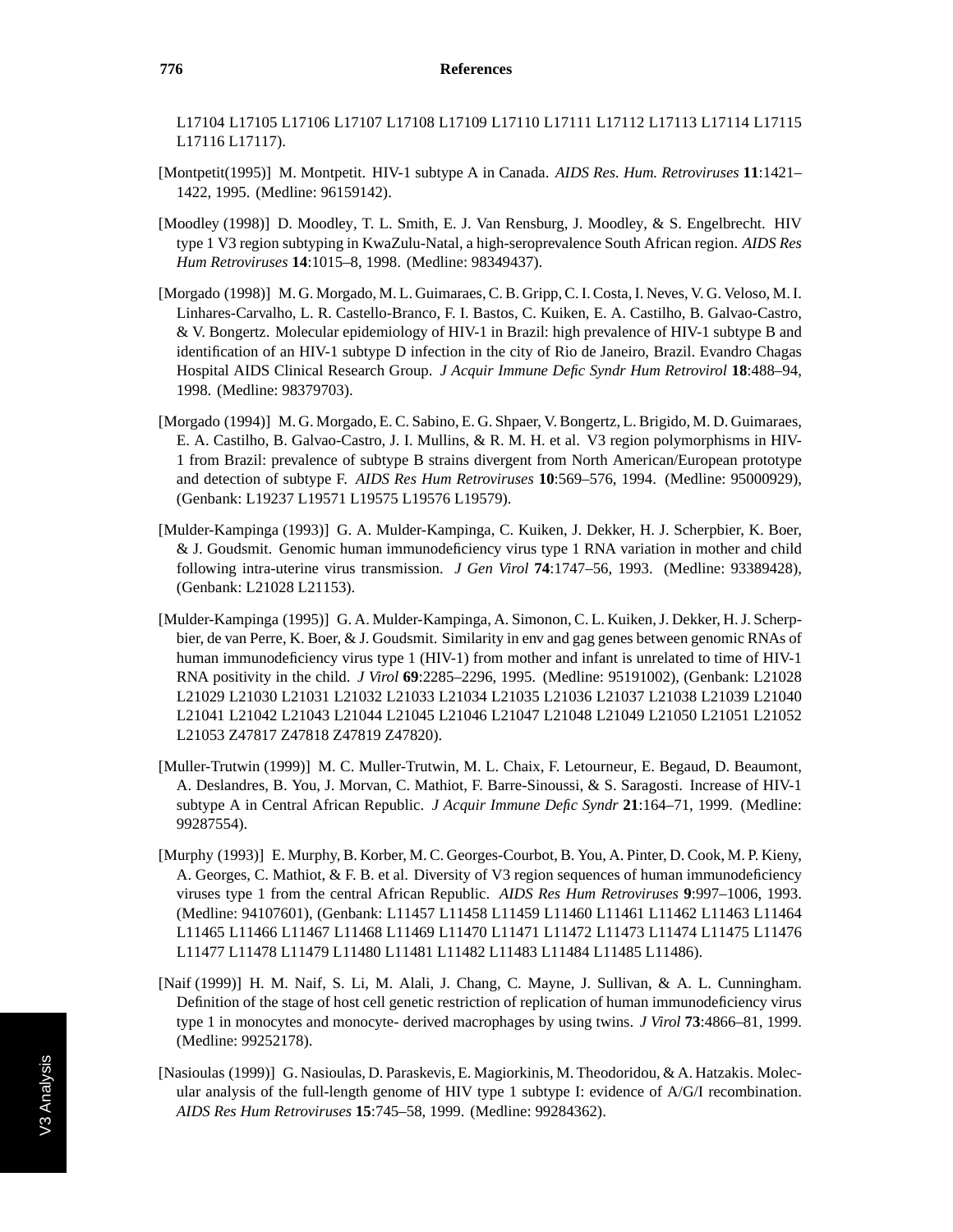- [Nasioulas (1998)] G. Nasioulas, D. Paraskevis, V. Paparizos, M. Lazanas, A. Karafoulidou, & A. Hatzakis. Genotypic characterization of human immunodeficiency virus type 1 in Greece. Multicentre Study on HIV-1 Heterogeneity. *AIDS Res Hum Retroviruses* **14**:685–90, 1998. (Medline: 98278642).
- [Neilson (1999)] J. R. Neilson, G. C. John, J. K. Carr, P. Lewis, J. K. Kreiss, S. Jackson, R. W. Nduati, D. Mbori-Ngacha, D. D. Panteleeff, S. Bodrug, C. Giachetti, M. A. Bott, B. A. Richardson, J. Bwayo, J. Ndinya-Achola, & J. Overbaugh. Subtypes of human immunodeficiency virus type 1 and disease stage among women in Nairobi, Kenya. *J Virol* **73**:4393–403, 1999. (Medline: 99214380).
- [Neilson (1998)] J. R. Neilson, G. C. John, J. K. Carr, P. Lewis, J. K. Kreiss, S. Jackson, R. W. Nduati, D. Mbori-Ngacha, D. D. Panteleeff, S. Bodrug, C. Giachetti, M. A. Bott, B. A. Richardson, J. Bwayo, J. Ndinya-Achola, J. Overbaugh, I. Olivares, C. Casado Herrero, M. D. Iglesias-Ussel, U. Dietrich, & C. Lopez Galindez. Complete sequence of an infectious molecular clone derived from a Spanish HIV type I isolate. *AIDS Res Hum Retroviruses* **14**:1649–51, 1998. (Medline: 99085865).
- [Nerurkar (1996)] V. R. Nerurkar, H. T. Nguyen, W. M. Dashwood, P. R. Hoffmann, C. Yin, D. M. Morens, A. H. Kaplan, R. Detels, & R. Yanagihara. HIV type 1 subtype E in commercial sex workers and injection drug users in Southern Vietnam. *AIDS Res. Hum. Retroviruses* **12**:841–843, 1996.
- [Nerurkar (1997)] V. R. Nerurkar, H. T. Nguyen, C. L. Woodward, P. R. Hoffmann, W. M. Dashwood, H. T. Long, D. M. Morens, R. Detels, & R. Yanagihara. Sequence and phylogenetic analyses of HIV-1 infection in Vietnam: subtype E in commercial sex workers (CSW) and injection drug users (IDU). *grand)* **43**:959–68, 1997. (Medline: 98109582).
- [Nijhuis (1998)] M. Nijhuis, C. A. Boucher, P. Schipper, T. Leitner, R. Schuurman, & J. Albert. Stochastic processes strongly influence HIV-1 evolution during suboptimal protease-inhibitor therapy. *Proc Natl Acad SciUSA* **95**:14441–6, 1998. (Medline: 99045703).
- [Nkengasong (1994)] J. N. Nkengasong, W. Janssens, L. Heyndrickx, K. Fransen, P. M. Ndumbe, J. Motte, A. Leonaers, M. Ngolle, J. Ayuk, & P. P. et al. Genotypic subtypes of HIV-1 in Cameroon. *AIDS* **8**:1405–1412, 1994. (Medline: 95118531).
- [Novembre (1997)] F. J. Novembre, M. Saucier, D. C. Anderson, S. A. Klumpp, S. P. O'Neil, C. R. 2nd. Brown, C. E. Hart, P. C. Guenthner, R. B. Swenson, & H. M. McClure. Development of AIDS in a chimpanzee infected with human immunodeficiency virus type 1. *J Virol* **71**:4086–91, 1997. (Medline: 97248459).
- [Novitsky (1999)] V. A. Novitsky, M. A. Montano, M. F. McLane, B. Renjifo, F. Vannberg, B. T. Foley, T. P. Ndung'u, M. R. d M. J. Makhema, R. Marlink, & M. Essex. Molecular cloning and phylogenetic analysis of human immunodeficiency virus type 1 subtype C: a set of 23 full-length clones from Botswana. *J Virol* **73**:4427–32, 1999. (Medline: 99214383).
- [O'Brien (1990)] W. A. O'Brien, Y. Koyanagi, A. Namazie, J. Q. Zhao, A. Diagne, K. Idler, J. A. Zack, & I. S. Chen. HIV-1 tropism for mononuclear phagocytes can be determined by regions of gp120 outside the CD4-binding domain. *Nature* **348**:69–73, 1990. (Medline: 91043044).
- [Oggioni (99)] M. R. Oggioni, D. Medaglini, L. Romano, F. Peruzzi, T. Maggi, L. Lozzi, L. Bracci, M. Zazzi, F. Manca, P. E. Valensin, & G. Pozzi. Antigenicity and immunogenicity of the V3 domain of HIV type 1 glycoprotein 120 expressed on the surface of Streptococcus gordonii. *AIDS Res Hum Retroviruses* **15**:451–9, 99. OTE: (Medline: 99210130).
- [Okamoto (1998)] Y. Okamoto, Y. Eda, A. Ogura, S. Shibata, T. Amagai, Y. Katsura, T. Asano, K. Kimachi, K. Makizumi, & M. Honda. In SCID-hu mice, passive transfer of a humanized antibody prevents infection and atrophic change of medulla in human thymic implant due to intravenous inoculation of primary HIV-1 isolate. *J Immunol* **160**:69–76, 1998. (Medline: 98211683).
- [Olivares (1997)] I. Olivares, G. Shaw, & C. Lopez-Galindez. Phenotypic switch in a Spanish HIV type 1 isolate on serial passage on MT-4 cells (In Process Citation). *AIDS Res Hum Retroviruses* **13**:979–84, 1997. (Medline: 97366584).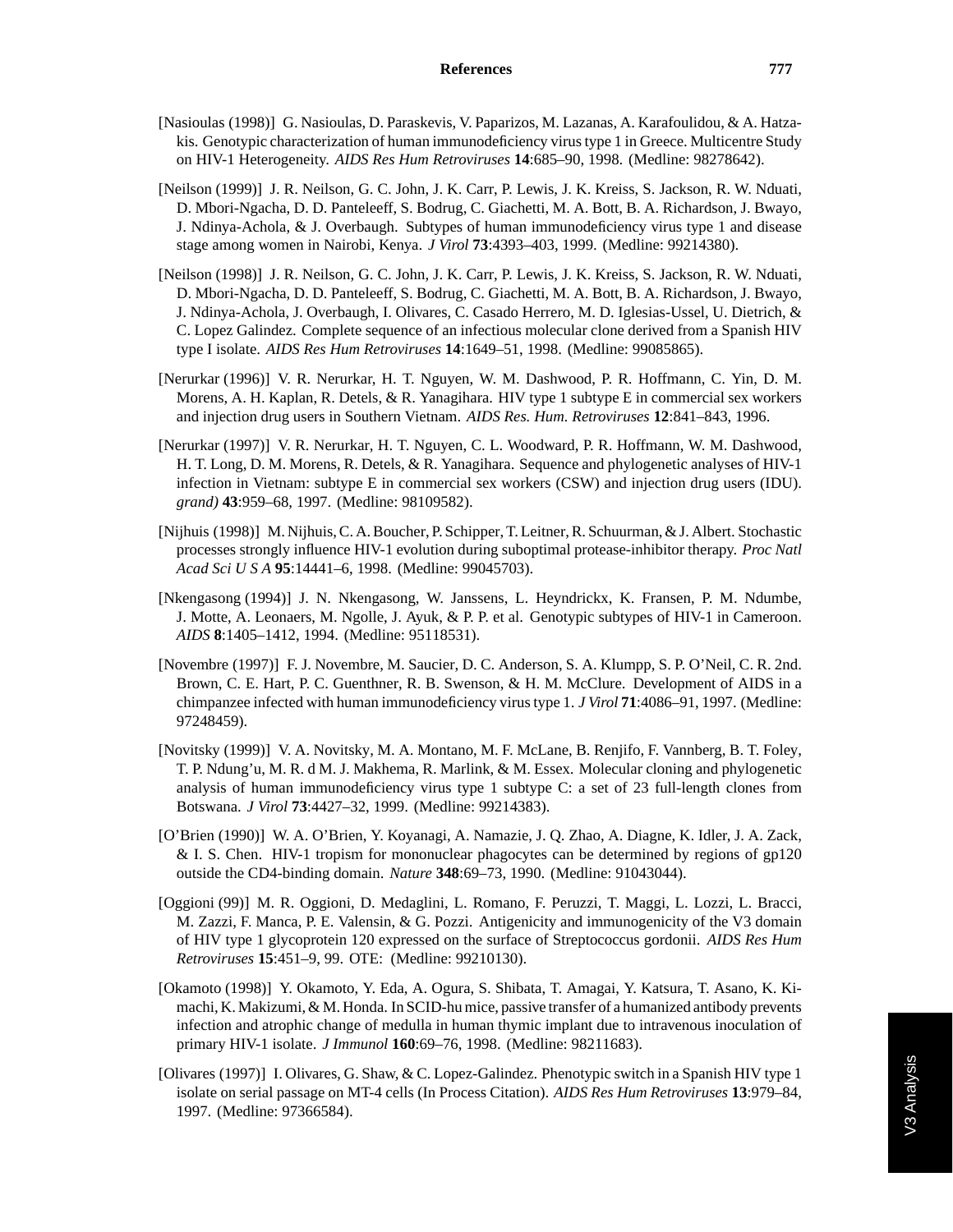- [Oram (1990)] J. D. Oram, R. G. Downing, M. Roff, J. C. Clegg, D. Serwadda, & J. W. Carswell. Nucleotide sequence of a Ugandan HIV-1 provirus reveals genetic diversity from other HIV-1 isolates. *AIDS Res Hum Retroviruses* **6**:1073–8, 1990. (Medline: 91090981), (Genbank: M62320).
- [Orloff (1993)] G. M. Orloff, M. L. Kalish, J. Chiphangwi, K. E. Potts, C. Y. Ou, G. Schochetman, G. Dallabetta, A. I. Saah, & P. G. Miotti. V3 loops of HIV-1 specimens from pregnant women in Malawi uniformly lack a potential N-linked glycosylation site. *AIDS Res Hum Retroviruses* **9**:705–6, 1993. (Medline: 93378795), (Genbank: L15721 L15722 L15723 L15724 L15725 L15726 L15727 L15728 L15729 L15730 L15731 L15732 L15733 L15734 L15735).
- [Ortiz (1998)] M. Ortiz, A. Bernal, V. Jimenez, M. Magallon, & A. Garcia-Saiz. Genetic characterization of the V3 loop sequences of 21 HIV type 1 Spanish isolates from hemophilia patients. *AIDS Res Hum Retroviruses* **14**:1487–90, 1998. (Medline: 99039933).
- [Osmanov (1994)] S. Osmanov, W. L. Heyward, & J. Esparza. The World Health Organization Network for HIV Isolation and Characterization: summary of a pilot study. *AIDS Res Hum Retroviruses* **10**:1325–1326, 1994. (Medline: 95194690).
- [Ostrowski (1998)] M. A. Ostrowski, D. C. Krakauer, Y. Li, S. J. Justement, G. Learn, L. A. Ehler, S. K. Stanley, M. Nowak, & A. S. Fauci. Effect of immune activation on the dynamics of human immunodeficiency virus replication and on the distribution of viral quasispecies. *J Virol* **72**:7772–84, 1998. (Medline: 98406177).
- [Ou (1992a)] C. Y. Ou, C. A. Ciesielski, G. Myers, C. I. Bandea, C. C. Luo, B. T. Korber, J. I. Mullins, G. Schochetman, R. L. Berkelman, & A. N. E. et al. Molecular epidemiology of HIV transmission in a dental practice. *Science* **256**:1165–71, 1992a. (Medline: 92271245), (Genbank: M90847 M90848 M90849 M90850 M90851 M90852 M90853 M90854 M90855 M90856 M90857 M90858 M90859 M90860 M90861 M90862 M90863 M90864 M90865 M90866 M90867 M90868 M90869 M90870 M90871 M90872 M90873 M90874 M90875 M90876).
- [Ou (1992b)] C. Y. Ou, Y. Takebe, C. C. Luo, M. Kalish, W. Auwanit, C. Bandea, la de Torre, J. L. Moore, G. Schochetman, & S. Y. et al. Wide distribution of two subtypes of HIV-1 in Thailand. *AIDS Res Hum Retroviruses* **8**:1471–2, 1992b. (Medline: 93103845).
- [Ou (1993)] C. Y. Ou, Y. Takebe, B. G. Weniger, C. C. Luo, M. L. Kalish, W. Auwanit, S. Yamazaki, H. D. Gayle, N. L. Young, & G. Schochetman. Independent introduction of two major HIV-1 genotypes into distinct high-risk populations in Thailand. *Lancet* **341**:1171–4, 1993. (Medline: 93254133).
- [Ouka (1998)] M. Ouka, E. Menu, F. Barin, O. Bera, M. C. Muller-Trutwin, D. Cales-Quist, G. Comlan-Mayaud, S. Abel, J. Martial, C. Neisson-Vernant, G. Sobesky, F. Barre-Sinoussi, & R. Cesaire. Introduction of HIV-1 subtype A in the French West Indies [letter]. *J Acquir Immune Defic Syndr Hum Retrovirol* **19**:308–10, 1998. (Medline: 99019121).
- [Palca(1992a)] J. Palca. AIDS. CDC closes the case of the Florida dentist. *Science* **256**:1130–1, 1992a. (Medline: 92271233).
- [Palca(1992b)] J. Palca. The case of the Florida dentist. *Science* **255**:392–4, 1992b. (Medline: 92132539).
- [Pang (1990)] S. Pang, Y. Koyanagi, S. Miles, C. Wiley, H. V. Vinters, & I. S. Chen. High levels of unintegrated HIV-1 DNA in brain tissue of AIDS dementia patients. *Nature* **343**:85–9, 1990. (Medline: 90114416).
- [Pang (1991)] S. Pang, H. V. Vinters, T. Akashi, W. A. O'Brien, & I. S. Chen. HIV-1 env sequence variation in brain tissue of patients with AIDS- related neurologic disease. *J Acquir Immune Defic Syndr* **4**:1082–92, 1991. (Medline: 92092169).
- [Papa (1998)] A. Papa, G. Adwan, S. Kouidou, J. P. Clewley, S. Alexiou, N. Malisiovas, I. Ntoutsos, B. Kiosses, & A. Antoniadis. The subtypes of HIV type 1 in Greece. *AIDS Res Hum Retroviruses* **14**:1297–8, 1998. (Medline: 98435944).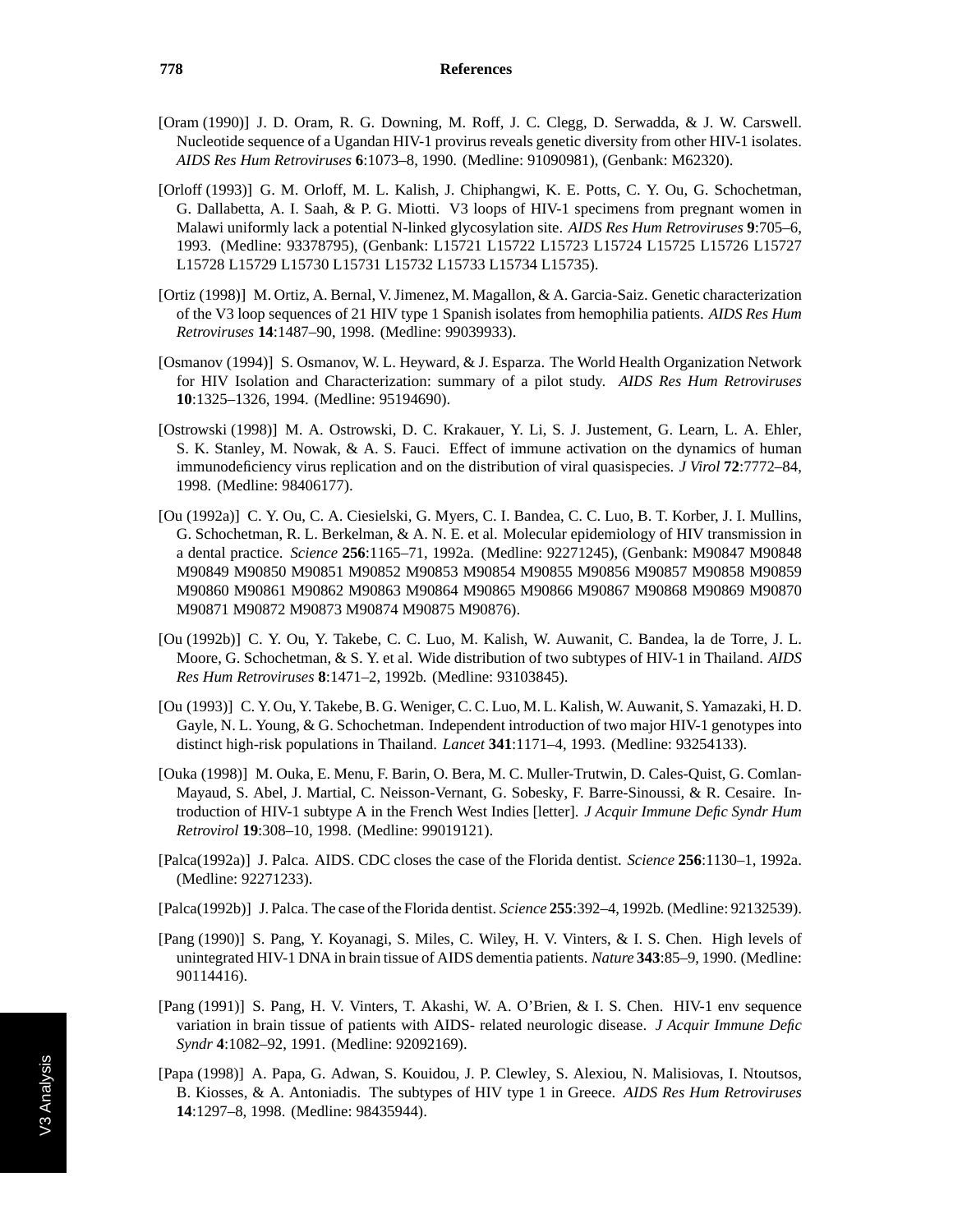- [Pasquier (1998)] C. Pasquier, C. Cayrou, A. Blancher, C. Tourne-Petheil, A. Berrebi, J. Tricoire, J. Puel, & J. Izopet. Molecular evidence for mother-to-child transmission of multiple variants by analysis of RNA and DNA sequences of human immunodeficiency virus type 1. *J Virol* **72**:8493–501, 1998. (Medline: 98440505).
- [Peeters (1998)] M. Peeters, B. Koumare, C. Mulanga, C. Brengues, B. Mounirou, F. Bougoudogo, S. Ravel, F. Bibollet-Ruche, & E. Delaporte. Genetic subtypes of HIV type 1 and HIV type 2 strains in commercial sex workers from Bamako, Mali. *AIDS Res Hum Retroviruses* **14**:51–8, 1998. (Medline: 98113996).
- [Penny (1996)] M. A. Penny, S. J. Thomas, N. W. Douglas, S. Ranjbar, H. Holmes, & R. S. Daniels. Env-gene sequences of primary HIV-1 isolates of subtypes B, C, D, E and F obtained from the WHO Network for HIV Isolation and Characterisation. *AIDS Res Hum Retroviruses* **12**:741–747, 1996.
- [Pestano (1993)] G. Pestano, A. Prince, J. Guyden, J. M. Ntambi, A. Atkin, & W. M. Boto. Independent divergences in the CD4 binding site and V3 loop encoded in two seroprevalent Ugandan HIV-1 clinical isolates. *J Acquir Immune Defic Syndr* **6**:872–80, 1993. (Medline: 93301830), (Genbank: M98503 M98504).
- [Pestano (1995)] G. A. Pestano, K. S. Hosford, A. I. Spira, J. Riley, J. M. Xie, N. Sewankambo, L. Brown, D. D. Ho, & W. M. Boto. Seroreactivity of analogous antigenic epitopes in glycoprotein 120 expressed in HIV-1 subtypes A, B, C, and D. *AIDS Res Hum Retroviruses* **11**:589–596, 1995. (Medline: 96093894).
- [Piatak Jr. (1993)] M. Piatak Jr., M. S. Saag, L. C. Yang, S. J. Clark, J. C. Kappes, K. C. Luk, B. H. Hahn, G. M. Shaw, & J. D. Lifson. High levels of HIV-1 in plasma during all stages of infection determined by competitive PCR. *Science* **259**:1749–54, 1993. (Medline: 93206118).
- [Pieniazek (1998)] D. Pieniazek, J. Baggs, D. J. Hu, G. M. Matar, A. M. Abdelnoor, J. E. Mokhbat, M. Uwaydah, A. R. Bizri, A. Ramos, L. M. Janini, A. Tanuri, C. Fridlund, C. Schable, L. Heyndrickx, M. A. Rayfield, & W. Heneine. Introduction of HIV-2 and multiple HIV-1 subtypes to Lebanon. *Emerg Infect Dis* **4**:649–56, 1998. (Medline: 99083976).
- [Pincus (1994)] S. H. Pincus, K. G. Messer, P. L. Nara, W. A. Blattner, G. Colclough, & M. Reitz. Temporal analysis of the antibody response to HIV envelope protein in HIV-infected laboratory workers. *J Clin Invest* **93**:2505–13, 1994. (Medline: 94259810).
- [Popovic (1984)] M. Popovic, N. Flomenberg, D. J. Volkman, D. Mann, A. S. Fauci, B. Dupont, & R. C. Gallo. Alteration of T-cell functions by infection with HTLV-I or HTLV-II. *Science* **226**:459–62, 1984. (Medline: 85040344).
- [Porter (1997)] K. R. Porter, J. R. Mascola, H. Hupudio, D. Ewing, T. C. VanCott, R. L. Anthony, A. L. Corwin, S. Widodo, S. Ertono, F. E. McCutchan, D. S. Burke, C. G. Hayes, F. S. Wignall, & R. R. Graham. Genetic, antigenic and serologic characterization of human immunodeficiency virus type 1 from Indonesia. *J Acquir Immune Defic Syndr Hum Retrovirol* **14**:1–6, 1997. (Medline: 97143192).
- [Poss (1997)] M. Poss, J. Gosink, E. Thomas, J. K. Kreiss, J. Ndinya-Achola, K. Mandaliya, J. Bwayo, & J. Overbaugh. Phylogenetic evaluation of Kenyan HIV type 1 isolates. *AIDS Res Hum Retroviruses* **13**:493–9, 1997. (Medline: 97255644).
- [Potts (1993a)] K. E. Potts, M. L. Kalish, C. I. Bandea, G. M. Orloff, L. S. M., C. Brown, N. Malanda, M. Kavuka, G. Schochetman, & C. Y. O. et al. Genetic diversity of human immunodeficiency virus type 1 strains in Kinshasa, Zaire. *AIDS Res Hum Retroviruses* **9**:613–8, 1993a. (Medline: 93378782).
- [Potts (1993b)] K. E. Potts, M. L. Kalish, T. Lott, G. Orloff, C. C. Luo, M. A. Bernard, C. B. Alves, R. Badaro, J. Suleiman, & O. F. et al. Genetic heterogeneity of the V3 region of the HIV-1 envelope glycoprotein in Brazil. Brazilian Collaborative AIDS Research Group. *AIDS* **7**:1191–7, 1993b. (Medline: 94030749).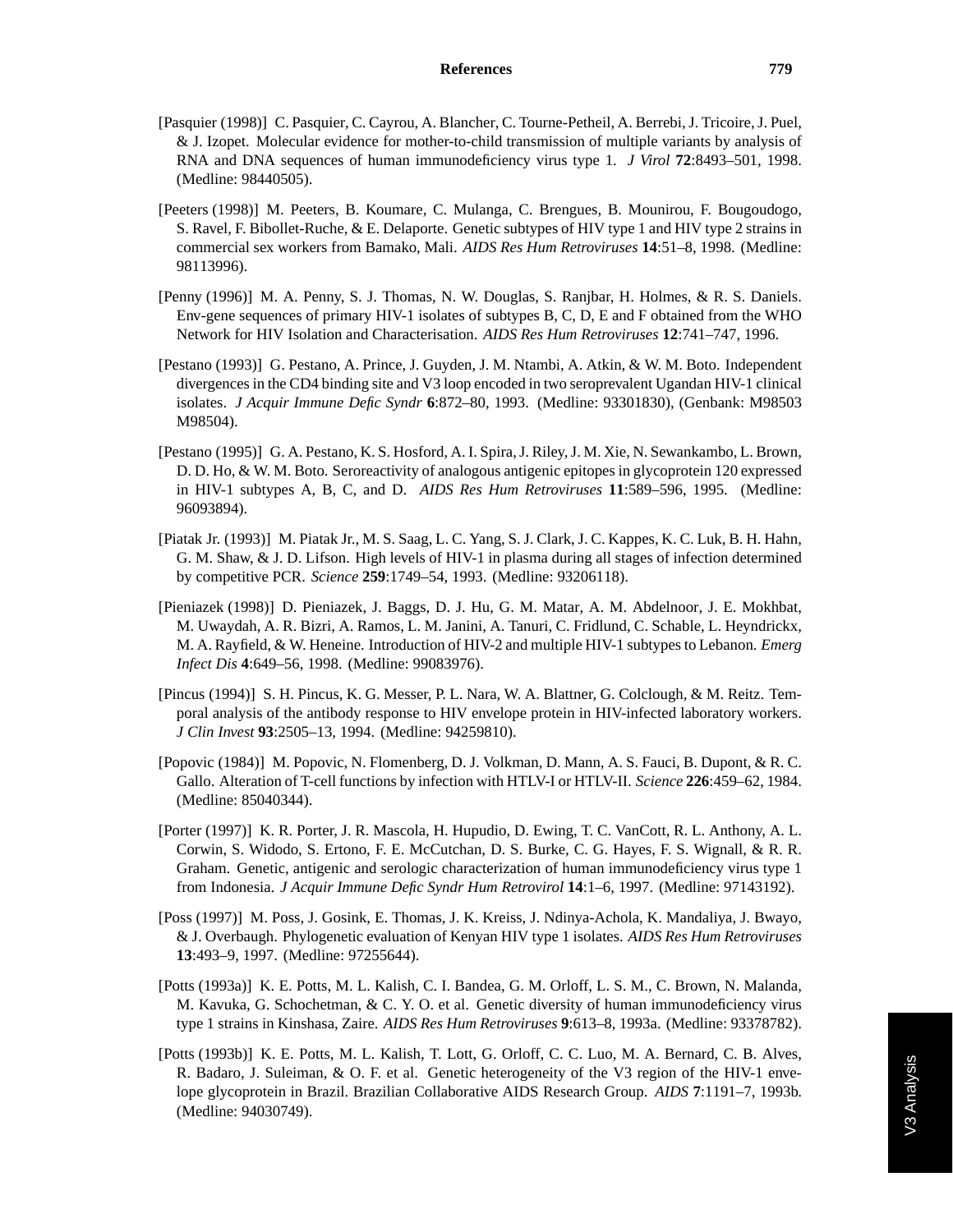- [Quinnan (1999)] G. V. Quinnan, P. F. Zhang, D. W. Fu, M. Dong, & H. J. Alter. Expression and characterization of HIV type 1 envelope protein associated with a broadly reactive neutralizing antibody response. *AIDS Res Hum Retroviruses* **15**:561–70, 1999. (Medline: 99236722).
- [Quinones-Mateu (1999)] M. E. Quinones-Mateu, J. L. Albright, V. Torre, M. Reinis, J. Vandasova, M. Bruckova, & E. J. Arts. Molecular epidemiology of HIV type 1 isolates from the Czech Republic: identification of an env E subtype case. *AIDS Res Hum Retroviruses* **15**:85–9, 1999. (Medline: 99146663).
- [Quinones-Mateu (1995)] M. E. Quinones-Mateu, J. Dopazo, J. A. Este, T. R. Rota, & E. Domingo. Molecular characterization of human immunodeficiency virus type 1 isolates from Venezuela. *AIDS Res Hum Retroviruses* **11**:605–616, 1995. (Medline: 96093896), (Genbank: U16764 U16779).
- [Quinones-Mateu (1996)] M. E. Quinones-Mateu, A. Holguin, V. Soriano, & E. Domingo. Env gene diversity of HIV type 1 isolates from Spain. *AIDS Res. Hum. Retroviruses* **12**:955–957, 1996.
- [R. (1990)] D. R., B. Vanderborght, M. Vanden Haesevelde, L. Heyndrickx, A. van Geel, C. Wauters, R. Bernaerts, E. Saman, P. Nijs, & B. W. et al. Isolation and partial characterization of an unusual human immunodeficiency retrovirus from two persons of west-central African origin. *J Virol* **64**:1207–16, 1990. (Medline: 90156518), (Genbank: M31171).
- [Ramos (1999)] A. Ramos, A. Tanuri, M. Schechter, M. A. Rayfield, D. J. Hu, M. C. Cabral, C. I. Bandea, J. Baggs, & D. Pieniazek. Dual and recombinant infections: an integral part of the HIV-1 epidemic in Brazil. *Emerg Infect Dis* **5**:65–74, 1999. (Medline: 99181514).
- [Ranjbar(1995)] S. Ranjbar. Molecular characterization of an HIV type 1 isolate from Burundi. *AIDS Res. Hum. Retroviruses* **11**:1146, 1995. (Medline: 96089225).
- [Ranjbar (1995)] S. Ranjbar, A. Slade, A. Jenkins, A. Heath, P. Kitchin, N. Almond, S. Osmanov, & H. Holmes. Molecular characterization of an HIV type 1 isolate from Burundi. *AIDS Res Hum Retroviruses* **11**:981–984, 1995. (Medline: 96020099), (Genbank: L35452 L35453 L35454 L35455 L35456 L35457 L35458 L35459).
- [Ray (1998)] S. C. Ray, N. Lubaki, B. R. Dhruva, R. F. Siliciano, & R. C. Bollinger. Autologous strainspecific cytolytic T lymphocyte responses directed against human immunodeficiency virus type 1 Env. *AIDS Res Hum Retroviruses* **14**:3–13, 1998. (Medline: 98113991).
- [Reitz Jr. (1992)] M. S. Reitz Jr., H. G. Guo, J. Oleske, J. Hoxie, M. Popovic, E. Read-Connole, P. Markham, H. Streicher, & R. C. Gallo. On the historical origins of HIV-1 (MN) and (RF). *AIDS Res Hum Retroviruses* **8**:1950, 1992. (Medline: 93144005).
- [Reitz Jr. (1994)] M. S. Reitz Jr., L. Hall, M. Robert-Guroff, J. Lautenberger, B. M. Hahn, G. M. Shaw, L. I. Kong, S. H. Weiss, D. Waters, & R. C. G. et al. Viral variability and serum antibody response in a laboratory worker infected with HIV type 1 (HTLV type IIIB). *AIDS Res Hum Retroviruses* **10**:1143–1155, 1994. (Medline: 95127297).
- [Renjifo (1999)] B. Renjifo, P. Gilbert, B. Chaplin, F. Vannberg, D. Mwakagile, G. Msamanga, D. Hunter, W. Fawzi, & M. Essex. Emerging recombinant human immunodeficiency viruses: uneven representation of the envelope V3 region. *AIDS* **13**:1613–21, 1999. (Medline: 99437260).
- [Richalet-Secordel (1994)] P. M. Richalet-Secordel, A. Deslandres, S. Plaue, B. You, F. Barre-Sinoussi, & R. V. M. H. Cross-reactive potential of rabbit antibodies raised against a cyclic peptide representing a chimeric V3 loop of HIV-1 gp120 studied by biosensor technique and ELISA. *FEMS Immunol Med Microbiol* **9**:77–87, 1994. (Medline: 95004283).
- [Robbins (1996)] K. E. Robbins, C. I. Bandea, A. Levin, J. J. Goedert, W. A. Blattner, G. Brubaker, T. M. Brown, G. Schochetman, M. L. Kalish, J. Shao, & T. R. O'Brien. Genetic variability of human immunodeficiency virus type 1 in rural northwest Tanzania. *AIDS Res. Hum. Retroviruses* **12**:1389– 1391, 1996. (Medline: 97046198), (GenBank: U61875 U61879 U61880 U61881).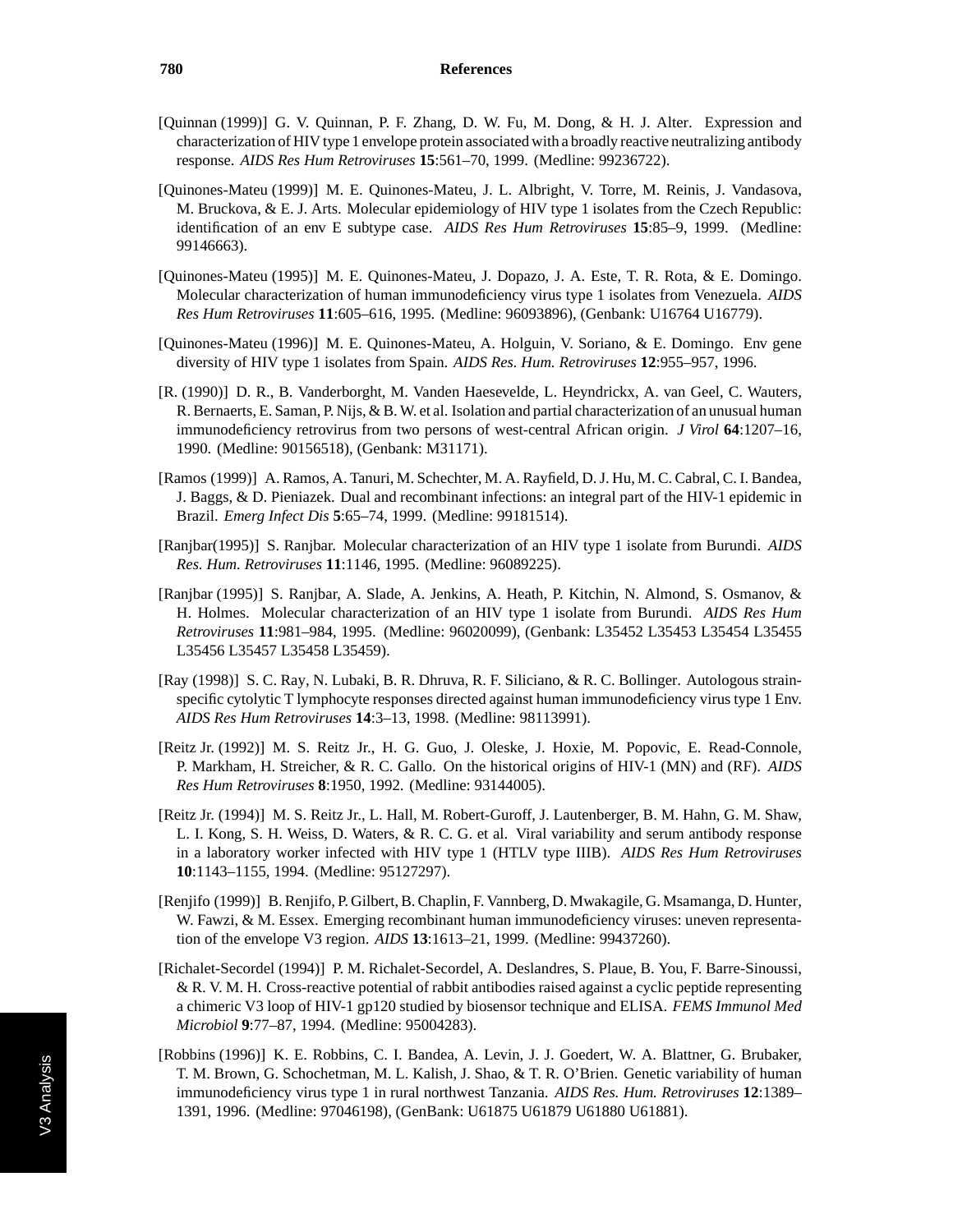- [Robbins (1999)] K. E. Robbins, L. G. Kostrikis, T. M. Brown, O. Anzala, S. Shin, F. A. Plummer, & M. L. Kalish. Genetic analysis of human immunodeficiency virus type 1 strains in Kenya: a comparison using phylogenetic analysis and a combinatorial melting assay. *AIDS Res Hum Retroviruses* **15**:329–35, 1999. (Medline: 99180153).
- [Roth (1997)] W. W. Roth, P. N. Levett, C. P. Hudson, T. C. Roach, C. Womack, & V. C. Bond. HIV type 1 envelope sequences from seroconverting patients in Barbados. *AIDS Res Hum Retroviruses* **13**:1443–6, 1997. (Medline: 98022623).
- [Roth (1999)] W. W. Roth, C. Womack, C. Newman, M. Essex, & V. C. Bond. Phylogenetic examination of HIV type 1 glycoprotein 120-V3 sequences in patients from rural Georgia. *AIDS Res Hum Retroviruses* **15**:399–403, 1999. (Medline: 99180162).
- [Roth (1996)] W. W. Roth, J. A. Zuberi, H. G. Stringer, S. K. Davidson, & V. C. Bond. Examination of HIV type 1 variants in mother-child pairs. *AIDS Res. Hum. Retroviruses* **12**:925–930, 1996.
- [Sabino (1994a)] E. Sabino, L. Z. Pan, C. Cheng-Mayer, & A. Mayer. Comparison of in vivo plasma and peripheral blood mononuclear cell HIV- 1 quasi-species to short-term tissue culture isolates: an analysis of tat and C2-V3 env regions. *AIDS* **8**:901–9, 1994a. (Medline: 95032920), (Genbank: U01357 U01358 U01359 U01360 U01361 U01362 U01363 U01364 U01365 U01366 U01367 U01368 U01369 U01370 U01371 U01372 U01373 U01374 U01375 U01379 U01380 U01381 U01382 U01383 U01384 U01385 U01386 U01387 U01388 U01389).
- [Sabino (1994b)] E. C. Sabino, E. Delwart, T. H. Lee, A. Mayer, J. I. Mullins, & M. P. Busch. Identification of low-level contamination of blood as basis for detection of human immunodeficiency virus (HIV) DNA in anti-HIV-negative specimens. *J Acquir Immune Defic Syndr* **7**:853–859, 1994b. (Medline: 94293167), (Genbank: L20371 L20372 L20373 L20374 L20375 L20376 L20377 L20378 L20379 L20380).
- [Sabino (1996)] E. C. Sabino, R. S. Diaz, L. F. Brigido, G. H. Learn, J. I. Mullins, A. L. Reingold, A. J. S. Duarte, A. Mayer, & M. P. Busch. Distribution of HIV-1 subtypes seen in an AIDS clinic in Sao Pualo City, Brazil. *AIDS* **10**:1579–1584, 1996.
- [Sabino (1994c)] E. C. Sabino, E. G. Shpaer, M. G. Morgado, B. T. Korber, R. S. Diaz, V. Bongertz, S. Cavalcante, B. Galvao-Castro, J. I. Mullins, & A. Mayer. Identification of human immunodeficiency virus type 1 envelope genes recombinant between subtypes B and F in two epidemiologically linked individuals from Brazil. *J Virol* **68**:6340–6346, 1994c. (Medline: 94365938), (Genbank: U08955 U08956 U08957 U08958 U08959 U08960 U08962 U08963 U08964 U08965 U08966 U08967 U08968 U08969 U08970 U08971 U08972 U08973 U08974 U08975 U10019 U10020 U10021 U10022 U10023 U10024 U10025 U10026).
- [Sagoe (1999)] K. W. Sagoe, S. Britton, J. A. Mingle, K. Affram, A. Djokoto, & A. Sonnerborg. Similar HIV-1 subtype A V3 loop sequences are found in dual HIV-1/HIV-2 and HIV-1-only seropositives in Ghana. *AIDS Res Hum Retroviruses* **15**:775–9, 1999. (Medline: 99284365).
- [Saksena (1997)] N. K. Saksena, Y. C. Ge, B. Wang, S. H. Xiang, J. Ziegler, P. Palasanthiran, W. Bolton, & A. L. Cunningham. RNA and DNA sequence analysis of the nef gene of HIV type 1 strains from the first HIV type 1-infected long-term nonprogressing mother- child pair. *AIDS Res Hum Retroviruses* **13**:729–32, 1997. (Medline: 97311526), (Genbank: U73339 U73340 U73341 U73342 U73343 U73344 U73345 U73346 U73347 U73348 U73349 U73350 U73351 U73352 U73353 U73354 U73355 U73356 U73357 U73358 U73359 U73360 U73361 U73362 U73363 U73364 U73365 U73366 U73367 U73368).
- [Sala (1995)] M. Sala, E. Pelletier, & S. Wain-Hobson. HIV-1 gp120 sequences from a doubly infected drug user. *AIDS Res Hum Retroviruses* **11**:653–655, 1995. (Medline: 96093902), (Genbank: U20670 U20671 U20672 U20673 U20674 U20675 U20676 U20677).
- [Sala (1994)] M. Sala, G. Zambruno, J. P. Vartanian, A. Marconi, U. Bertazzoni, & S. Wain-Hobson. Spatial discontinuities in human immunodeficiency virus type 1 quasispecies derived from epidermal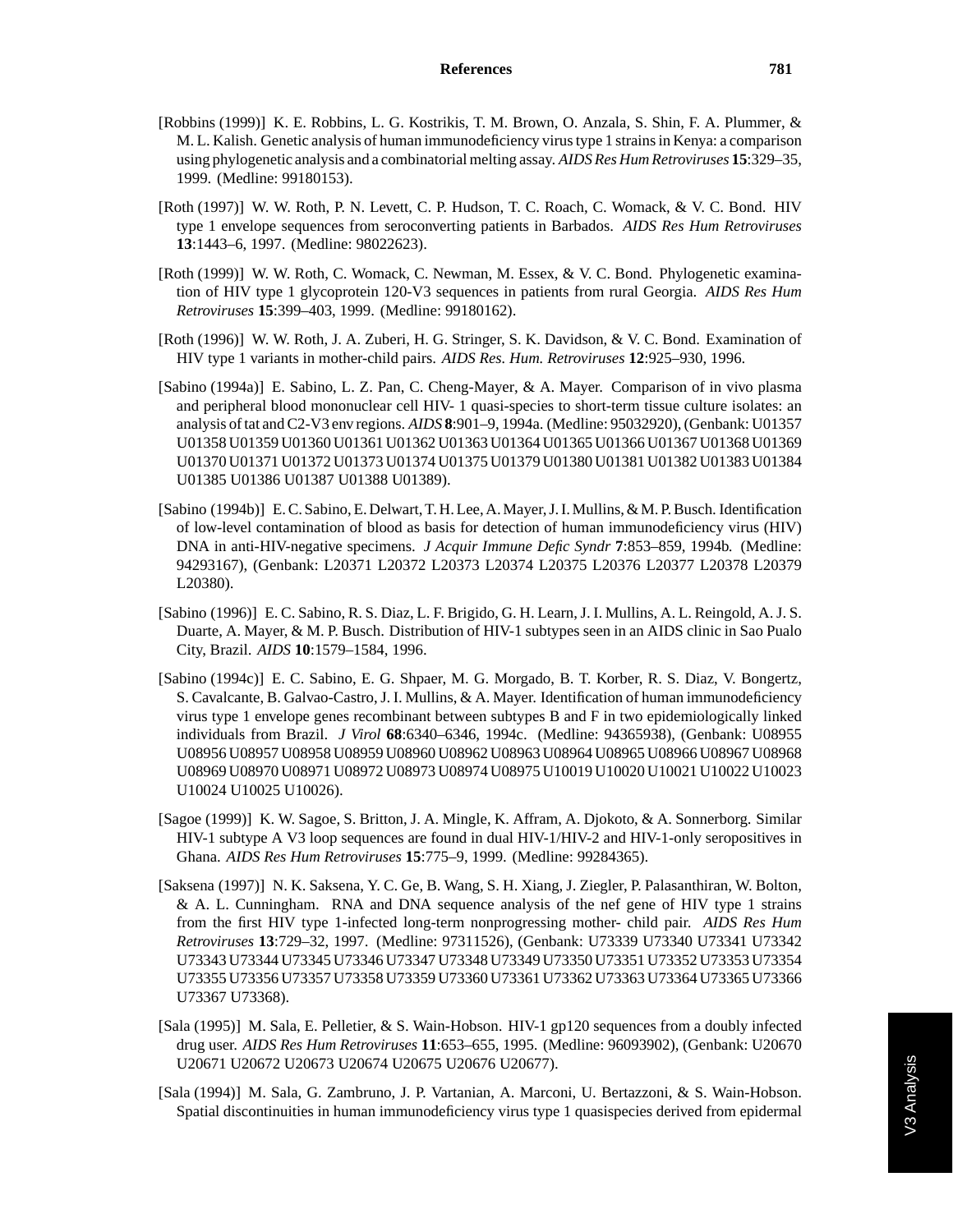Langerhans cells of a patient with AIDS and evidence for double infection. *J Virol* **68**:5280–5283, 1994. (Medline: 94309197).

- [Salminen (1997)] M. O. Salminen, J. K. Carr, D. L. Robertson, P. Hegerich, D. Gotte, C. Koch, E. Sanders-Buell, F. Gao, P. M. Sharp, B. H. Hahn, D. S. Burke, & F. E. McCutchan. Evolution and probable transmission of intersubtype recombinant human immunodeficiency virus type 1 in a Zambian couple. *J Virol* **71**:2647–55, 1997. (Medline: 97213928), (Genbank: K03455 M19921 U86768 U86781).
- [Salminen (1996)] M. O. Salminen, B. Johansson, A. Sonnerborg, S. Ayehunie, D. Gotte, P. Leinikki, D. S. Burke, & F. E. McCutchan. Full-length sequence of an Ethiopian human immunodeficiency virus type 1 (HIV-1) isolate of genetic subtype C. *AIDS Res. Hum. Retroviruses* **12**:1329–1339, 1996.
- [Salminen (1995)] M. O. Salminen, C. Koch, E. Sanders-Buell, P. K. Ehrenberg, N. L. Michael, J. K. Carr, D. S. Burke, & F. E. McCutchan. Recovery of virtually full-length HIV-1 provirus of diverse subtypes from primary virus cultures using the polymerase chain reaction. *Virology* **213**:80–86, 1995. (Medline: 96036482), (Genbank: M17449 M19921 U26546 U26942).
- [Salvatori (1997)] F. Salvatori, S. Masiero, C. Giaquinto, C. M. Wade, A. J. Brown, L. Chieco-Bianchi, & R. D. A. Evolution of human immunodeficiency virus type 1 in perinatally infected infants with rapid and slow progression to disease. *J Virol* **71**:4694–706, 1997. (Medline: 97296279), (Genbank: U74767 U74768 U74769 U74770 U74771 U74772 U74773 U74774 U74775 U74776 U74777 U74778 U74779 U74780 U74781 U74782 U74783 U74784 U74785 U74786 U74788 U74789 U74790 U74791 U74792 U74793 U74794 U74795 U74796 U74797).
- [Sanchez-Palomino (1993)] S. Sanchez-Palomino, J. M. Rojas, M. A. Martinez, E. M. Fenyo, R. Najera, E. Domingo, & C. Lopez-Galindez. Dilute passage promotes expression of genetic and phenotypic variants of human immunodeficiency virus type 1 in cell culture. *J Virol* **67**:2938–43, 1993. (Medline: 93233267).
- [Sanchez-Pescador (1985)] R. Sanchez-Pescador, M. D. Power, P. J. Barr, K. S. Steimer, M. M. Stempien, S. L. Brown-Shimer, W. W. Gee, A. Renard, A. Randolph, & J. A. L. et al. Nucleotide sequence and expression of an AIDS-associated retrovirus (ARV-2). *Science* **227**:484–92, 1985. (Medline: 85090453), (Genbank: K02007).
- [Sato (1999)] H. Sato, T. Shiino, N. Kodaka, K. Taniguchi, Y. Tomita, K. Kato, T. Miyakuni, & Y. Takebe. Evolution and biological characterization of human immunodeficiency virus type 1 subtype E gp120 V3 sequences following horizontal and vertical virus transmission in a single family. *J Virol* **73**:3551–9, 1999. (Medline: 99214287).
- [Sauermann (1990)] U. Sauermann, J. Schneider, J. Mous, U. Brunckhorst, I. Schedel, K. D. Jentsch, & G. Hunsmann. Molecular cloning and characterization of a German HIV-1 isolate. *AIDS Res Hum Retroviruses* **6**:813–23, 1990. (Medline: 90303973).
- [Scarlatti (1993)] G. Scarlatti, T. Leitner, E. Halapi, J. Wahlberg, P. Marchisio, M. A. Clerici-Schoeller, H. Wigzell, E. M. Fenyo, J. Albert, & M. U. et al. Comparison of variable region 3 sequences of human immunodeficiency virus type 1 from infected children with the RNA and DNA sequences of the virus populations of their mothers. *Proc Natl Acad Sci U S A* **90**:1721–5, 1993. (Medline: 93189569), (Genbank: L08277 L08278 L08279 L08280 L08281 L08282 L08283 L08284 L08285 L08286 L08287 L08288 L08289 L08290 L08291 L08292 L08293 L08294 L08295 L08296 L08297 L08298 L08299 L08300 L08301 L08302 L08303 L08304 L08305 L08306).
- [Schwartz (1997)] D. H. Schwartz, R. C. Castillo, S. Arango-Jaramillo, U. K. Sharma, H. F. Song, & G. Sridharan. Chemokine-independent in vitro resistance to human immunodeficiency virus (HIV-1) correlating with low viremia in long-term and recently infected HIV-1-positive persons. *J Infect Dis* **176**:1168–74, 1997. (Medline: 98022673).
- [Se-Thoe (1998)] S. Y. Se-Thoe, B. T. Foley, S. Y. Chan, R. V. Lin, H. M. Oh, A. E. Ling, S. K. Chew, I. Snodgrass, & J. E. Sng. Analysis of sequence diversity in the C2-V3 regions of the external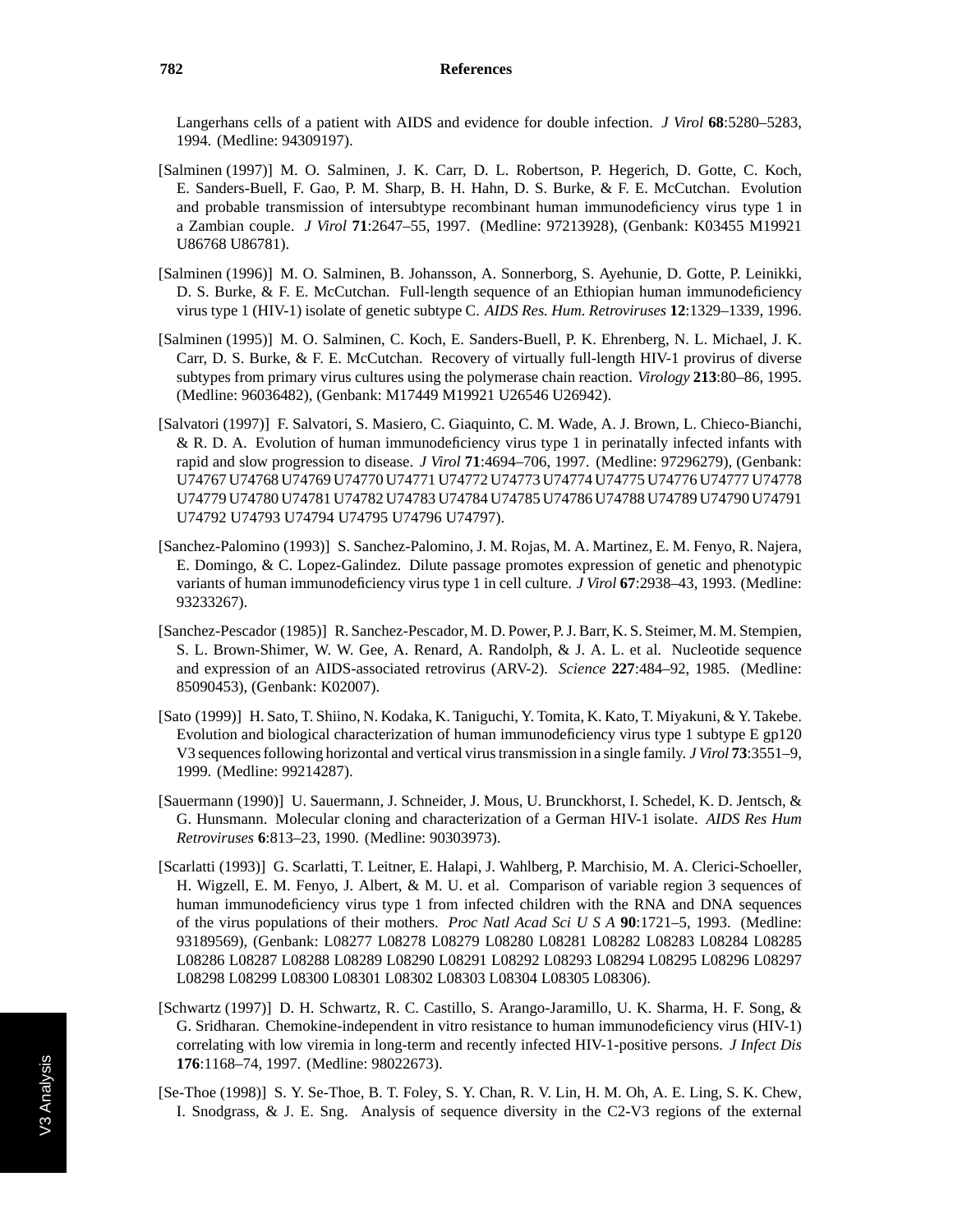glycoproteins of HIV type 1 in Singapore. *AIDS Res Hum Retroviruses* **14**:1601–4, 1998. (Medline: 99054029).

- [Shapshak (1995)] P. Shapshak, I. Nagano, K. Xin, W. Bradley, C. B. McCoy, N. C. Sun, R. V. Stewart, M. Yoshioka, C. Petito, & K. G. et al. HIV-1 heterogeneity and cytokines. Neuropathogenesis. *Adv Exp Med Biol* **373**:225–238, 1995. (Medline: 95397707).
- [Shapshak (1999)] P. Shapshak, D. M. Segal, K. A. Crandall, R. K. Fujimura, B. T. Zhang, K. Q. Xin, K. Okuda, C. K. Petito, C. Eisdorfer, & K. Goodkin. Independent evolution of HIV type 1 in different brain regions. *AIDS Res Hum Retroviruses* **15**:811–20, 1999. (Medline: 99308899).
- [Sherefa (1998)] K. Sherefa, B. Johansson, M. Salminen, & A. Sonnerborg. Full-length sequence of human immunodeficiency virus type 1 subtype A, recombined with subtype C in the env V3 domain. *AIDS Res Hum Retroviruses* **14**:289–92, 1998. (Medline: 98150885).
- [Sherefa (1997)] K. Sherefa, M. Sallberg, B. Johansson, M. Salminen, & A. Sonnerborg. Subtyping of human immunodeficiency virus type 1 strains by using antibodies specific for the third variable domain (V3) of gp120: results may be affected by divergent V3 sequences. *J Clin Microbiol* **35**:2419–21, 1997. (Medline: 97420445).
- [Shibata (1995)] R. Shibata, M. D. Hoggan, C. Broscius, G. Englund, T. S. Theodore, A. Buckler-White, L. O. Arthur, Z. Israel, A. Schultz, H. C. Lane, & et al. Isolation and characterization of a syncytiuminducing, macrophage/T- cell line-tropic human immunodeficiency virus type 1 isolate that readily infects chimpanzee cells in vitro and in vivo. *J Virol* **69**:4453–62, 1995. (Medline: 95287502).
- [Shimizu (1992)] H. Shimizu, F. Hasebe, H. Tsuchie, S. Morikawa, H. Ushijima, & T. Kitamura. Analysis of a human immunodeficiency virus type 1 isolate carrying a truncated transmembrane glycoprotein. *Virology* **189**:534–46, 1992. (Medline: 92351552), (Genbank: D01205 D01206 D01207 D01205 D01206 D01207 D01205 D01206 D01207).
- [Shioda (1997)] T. Shioda, S. Oka, X. Xin, H. Liu, R. Harukuni, A. Kurotani, M. Fukushima, M. K. Hasan, T. Shiino, Y. Takebe, A. Iwamoto, & Y. Nagai. In vivo sequence variability of human immunodeficiency virus type 1 envelope gp120: association of V2 extension with slow disease progression. *J Virol* **71**:4871–81, 1997. (Medline: 97332315), (Genbank: AB002829 AB003019).
- [Shpaer (1994)] E. G. Shpaer, E. L. Delwart, C. L. Kuiken, J. Goudsmit, M. H. Bachmann, & J. I. Mullins. Conserved V3 loop sequences and transmission of human immunodeficiency virus type 1. *AIDS Res Hum Retroviruses* **10**:1679–1684, 1994. (Medline: 95194734).
- [Simmonds (1990)] P. Simmonds, P. Balfe, C. A. Ludlam, J. O. Bishop, & A. J. Brown. Analysis of sequence diversity in hypervariable regions of the external glycoprotein of human immunodeficiency virus type 1. *J Virol* **64**:5840–50, 1990. (Medline: 91056552), (Genbank: M36997).
- [Simon (1998)] F. Simon, P. Mauclere, P. Roques, I. Loussert-Ajaka, M. C. Muller-Trutwin, S. Saragosti, M. C. Georges-Courbot, F. Barre-Sinoussi, & F. Brun-Vezinet. Identification of a new human immunodeficiency virus type 1 distinct from group M and group O. *Nat Med* **4**:1032–7, 1998. (Medline: 98403465).
- [Simonon (1994)] A. Simonon, P. Lepage, E. Karita, D. G. Hitimana, F. Dabis, P. Msellati, G. V. C., F. Nsengumuremyi, A. Bazubagira, & de Van Perre. An assessment of the timing of mother-to-child transmission of human immunodeficiency virus type 1 by means of polymerase chain reaction. *J Acquir Immune Defic Syndr* **7**:952–957, 1994. (Medline: 94328228).
- [Siwka (1994)] W. Siwka, A. Schwinn, K. Baczko, I. Pardowitz, F. Mhalu, J. Shao, A. Rethwilm, & M. ter V. vpu and env sequence variability of HIV-1 isolates from Tanzania. *AIDS Res Hum Retroviruses* **10**:1753–1754, 1994. (Medline: 95194744).
- [Slobod (1994)] K. S. Slobod, S. D. Rencher, A. Farmer, F. S. Smith, & J. L. Hurwitz. HIV type 1 envelope sequence diversity in inner city community. *AIDS Res Hum Retroviruses* **10**:873–875, 1994. (Medline: 95078006), (Genbank: U09140 U09141 U09142 U09143 U09144 U09145 U09146 U09147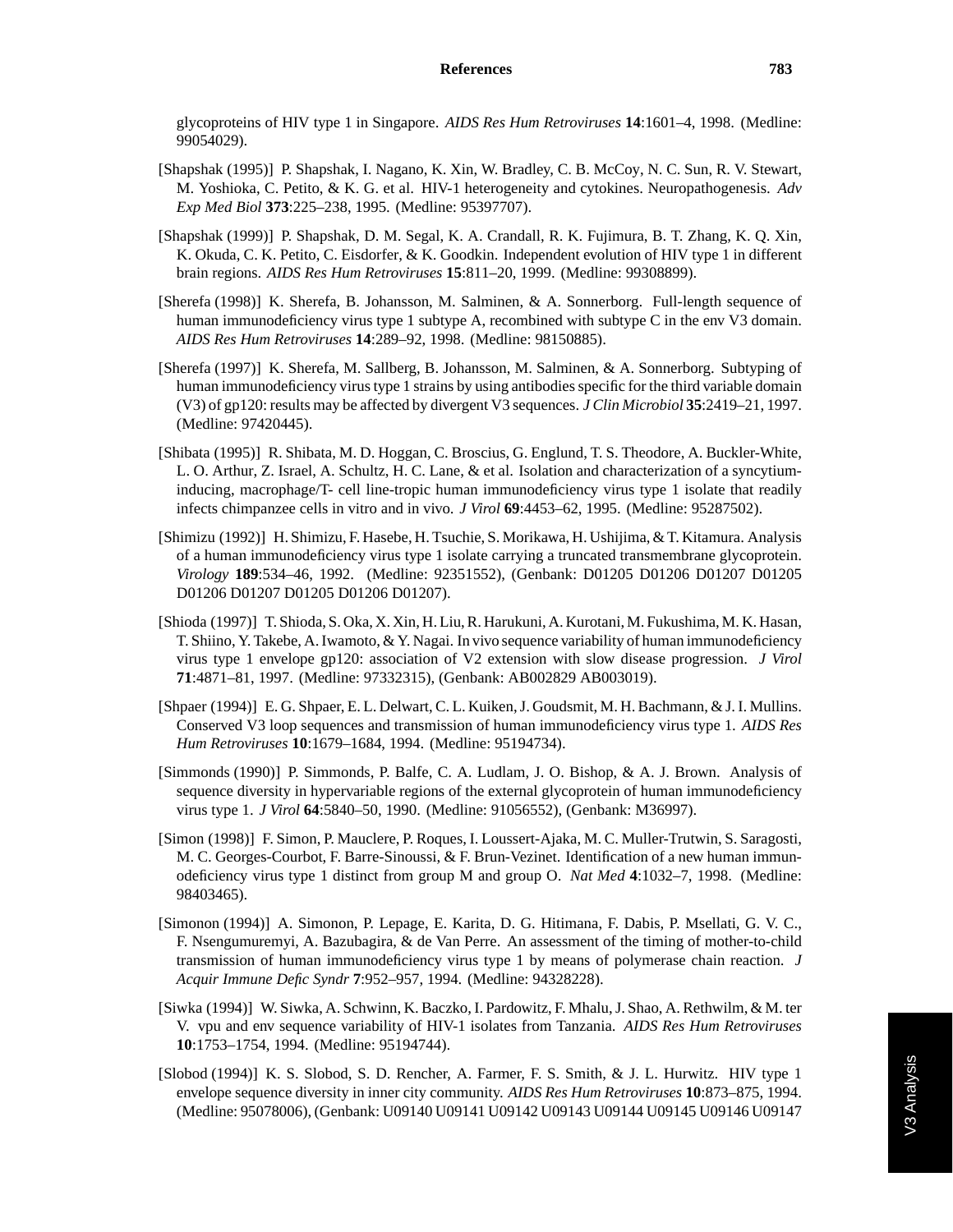U09148 U09149 U09150 U09151 U09158 U09159 U09160 U09161 U09162 U09163 U09164 U09165 U09166 U09167 U09168 U09169 U09170 U09171 U09172 U09173 U09174 U09175).

- [Smith & Smith(1992)] R. F. Smith & T. F. Smith. Pattern-induced multi-sequence alignment (PIMA) algorithm employing secondary structure-dependent gap penalties for use in comparative protein modeling. *Protein Engineering* **5**:35–41, 1992.
- [Smith & Waterman(1992)] T. F. Smith & M. S. Waterman. The continuing case of the Florida dentist. *Science* **256**:1155–6, 1992. (Medline: 92271243).
- [Sova (1995)] P. Sova, M. van Ranst, P. Gupta, R. Balachandran, W. Chao, S. Itescu, G. McKinley, & D. J. Volsky. Conservation of an intact human immunodeficiency virus type 1 vif gene in vitro and in vivo. *J Virol* **69**:2557–2564, 1995. (Medline: 95191036).
- [Spire (1989)] B. Spire, J. Sire, V. Zachar, F. Rey, F. Barre-Sinoussi, F. Galibert, A. Hampe, & J. C. Chermann. Nucleotide sequence of HIV1-NDK: a highly cytopathic strain of the human immunodeficiency virus. *Gene* **81**:275–84, 1989. (Medline: 90034200).
- [Srinivasan (1987)] A. Srinivasan, R. Anand, D. York, P. Ranganathan, P. Feorino, G. Schochetman, J. Curran, V. S. Kalyanaraman, P. A. Luciw, & R. Sanchez-Pescador. Molecular characterization of human immunodeficiency virus from Zaire: nucleotide sequence analysis identifies conserved and variable domains in the envelope gene. *Gene* **52**:71–82, 1987. (Medline: 87248097), (Genbank: K03458 M16322).
- [Srinivasan (1989)] A. Srinivasan, D. York, D. B. Jr, R. Jannoun-Nasr, J. Getchell, J. McCormick, C. Y. Ou, G. Myers, T. Smith, & E. C. et al. Molecular characterization of HIV-1 isolated from a serum collected in 1976: nucleotide sequence comparison to recent isolates and generation of hybrid HIV. *AIDS Res Hum Retroviruses* **5**:121–9, 1989. (Medline: 89228766).
- [Starcich (1986)] B. R. Starcich, B. H. Hahn, G. M. Shaw, P. D. McNeely, S. Modrow, H. Wolf, E. S. Parks, W. P. Parks, S. F. Josephs, & R. C. G. et al. Identification and characterization of conserved and variable regions in the envelope gene of HTLV-III/LAV, the retrovirus of AIDS. *Cell* **45**:637–48, 1986. (Medline: 86218077), (Genbank: K03455 M12507 M12508 M17451).
- [Stevenson (1990)] M. Stevenson, S. Haggerty, C. Lamonica, A. M. Mann, C. Meier, & A. Wasiak. Cloning and characterization of human immunodeficiency virus type 1 variants diminished in the ability to induce syncytium-independent cytolysis. *J Virol* **64**:3792–803, 1990. (Medline: 90317877).
- [Strunnikova (1998)] N. Strunnikova, S. C. Ray, C. Lancioni, M. Nguyen, & R. P. Viscidi. Evolution of human immunodeficiency virus type 1 in relation to disease progression in children. *J Hum Virol* **1**:224–39, 1998. (Medline: 99211150).
- [Strunnikova (1995)] N. Strunnikova, S. C. Ray, R. A. Livingston, E. Rubalcaba, & R. P. Viscidi. Convergent evolution within the V3 loop domain of human immunodeficiency virus type 1 in association with disease progression. *J Virol* **69**:7548–7558, 1995. (Medline: 96078998), (Genbank: U22682 U22683 U22684 U22685 U22686 U22687 U22688 U22689 U22690 U22691 U22692 U22693 U22694 U22695 U22696 U22697 U22698 U22699 U22700 U22701 U22702 U22703 U22704 U22705 U22706 U22707 U22708 U22709 U22710 U22711).
- [Su (1997)] L. Su, H. Kaneshima, M. L. Bonyhadi, R. Lee, J. Auten, A. Wolf, B. Du, L. Rabin, B. H. Hahn, E. Terwilliger, & J. M. Mccune. Identification of HIV-1 determinants for replication in vivo. *Virology* **227**:45–52, 1997. (Medline: 97167516).
- [Subbarao (1998)] S. Subbarao, K. Limpakarnjanarat, T. D. Mastro, J. Bhumisawasdi, P. Warachit, C. Jayavasu, N. L. Young, C. C. Luo, N. Shaffer, M. L. Kalish, & G. Schochetman. HIV type 1 in Thailand, 1994-1995: persistence of two subtypes with low genetic diversity. *AIDS Res Hum Retroviruses* **14**:319–27, 1998. (Medline: 98178715).
- [Takehisa (1997a)] J. Takehisa, M. Osei-Kwasi, N. K. Ayisi, O. Hishida, T. Miura, T. Igarashi, J. Brandful, W. Ampofo, V. B. Netty, M. Mensah, M. Yamashita, E. Ido, & M. Hayami. Phylogenetic analysis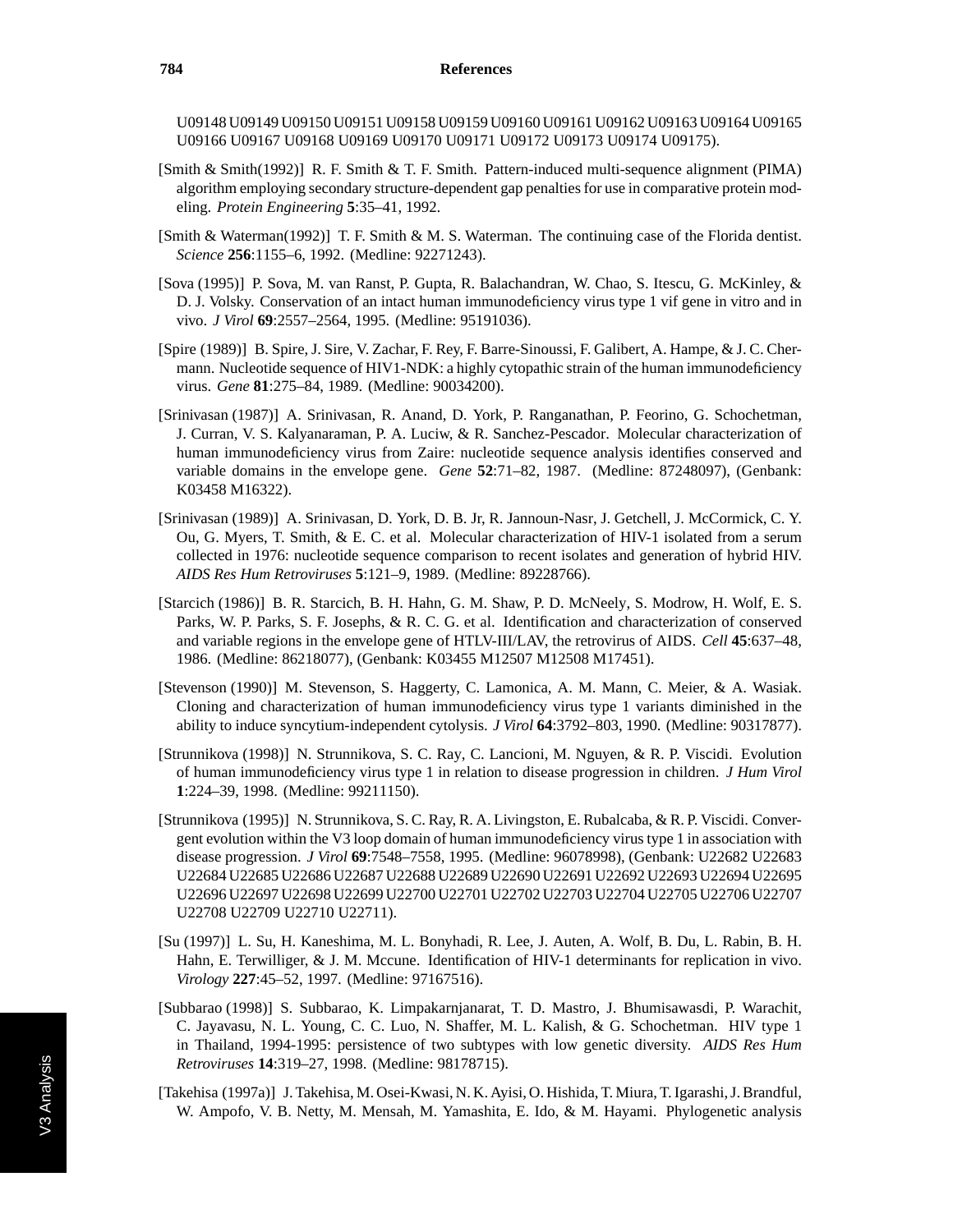of human immunodeficiency virus 1 in Ghana. *Acta Virol* **41**:51–4, 1997a. (Medline: 97343087), (Genbank: U67049 U67050 U75451 U75452 U75453 U75454 U75457 U75458 U75459 U75460 U75461).

- [Takehisa (1998)] J. Takehisa, L. Zekeng, E. Ido, I. Mboudjeka, H. Moriyama, T. Miura, M. Yamashita, L. G. Gurtler, M. Hayami, & L. Kaptue. Various types of HIV mixed infections in Cameroon. *Virology* **245**:1–10, 1998. (Medline: 98277067).
- [Takehisa (1999)] J. Takehisa, L. Zekeng, E. Ido, Y. Yamaguchi-Kabata, I. Mboudjeka, Y. Harada, T. Miura, L. Kaptu, & M. Hayami. Human immunodeficiency virus type 1 intergroup (M/O) recombination in cameroon. *J Virol* **73**:6810–20, 1999. (Medline: 99329206).
- [Takehisa (1997b)] J. Takehisa, L. Zekeng, T. Miura, E. Ido, M. Yamashita, I. Mboudjeka, L. G. Gurtler, M. Hayami, & L. Kaptue. Triple HIV-1 infection with group O and Group M of different clades in a single Cameroonian AIDS patient (letter). *J Acquir Immune Defic Syndr Hum Retrovirol* **14**:81–2, 1997b. (Medline: 97143206), (Genbank: U58148 U58149 U58150 U58151 U58152 U58153 U58154 U58155 U58156 U58157 U58158 U58159).
- [Takeuchi (1991)] Y. Takeuchi, M. Akutsu, K. Murayama, N. Shimizu, & H. Hoshino. Host range mutant of human immunodeficiency virus type 1: modification of cell tropism by a single point mutation at the neutralization epitope in the env gene. *J Virol* **65**:1710–8, 1991. (Medline: 91162716), (Genbank: M58037 M58038 M58039 M59192 M59193 M59888 M59889 M59890 M59891 M59892).
- [Tan (1993)] W. Tan, R. Fredriksson, A. Bjorndal, P. Balfe, & E. M. Fenyo. Cotransfection of HIV-1 molecular clones with restricted cell tropism may yield progeny virus with altered phenotype. *AIDS Res Hum Retroviruses* **9**:321–9, 1993. (Medline: 93290926).
- [Tanuri (1999)] A. Tanuri, P. Swanson, S. Devare, O. J. Berro, A. Savedra, L. J. Costa, J. G. Telles, R. Brindeiro, C. Schable, D. Pieniazek, & M. Rayfield. HIV-1 subtypes among blood donors from Rio de Janeiro, Brazil. *J Acquir Immune Defic Syndr Hum Retrovirol* **20**:60–6, 1999. (Medline: 99125811).
- [Theodore (1996)] T. S. Theodore, G. Englund, A. Buckler-White, C. E. Buckler, M. A. Martin, & K. W. Peden. Construction and characterization of a stable full-length macrophage- tropic HIV type 1 molecular clone that directs the production of high titers of progeny virions. *AIDS Res Hum Retroviruses* **12**:191–4, 1996. (Medline: 96432129).
- [Tien (1999)] P. C. Tien, T. Chiu, A. Latif, S. Ray, M. Batra, C. H. Contag, L. Zejena, M. Mbizvo, E. L. Delwart, J. I. Mullins, & D. A. Katzenstein. Primary subtype C HIV-1 infection in Harare, Zimbabwe. *J Acquir Immune Defic Syndr Hum Retrovirol* **20**:147–53, 1999. (Medline: 99139923).
- [Tripathy (1996)] S. P. Tripathy, B. Renjifo, W. Wang, M. F. McLane, R. Bollinger, J. Rodrigues, J. Osterman, S. Tripathy, & M. Essex. Envelope glycoprotein 120 sequences of primary HIV type 1 isolates from Pune and New Delhi, India. *AIDS Res. Hum. Retroviruses* **12**:1199–1202, 1996.
- [Triques (1999)] K. Triques, A. Bourgeois, S. Saragosti, N. Vidal, E. Mpoudi-Ngole, N. Nzilambi, C. Apetrei, M. Ekwalanga, E. Delaporte, & M. Peeters. High diversity of HIV-1 subtype F strains in Central Africa. *Virology* **259**:99–109, 1999. (Medline: 99294894).
- [Trkola (1996a)] A. Trkola, T. Dragic, J. Arthos, J. M. Binley, W. C. Olson, G. P. Allaway, C. Cheng-Mayer, J. Robinson, P. J. Maddon, & J. P. Moore. CD4-dependent, antibody-sensitive interactions between HIV-1 and its co-receptor CCR-5. *Nature* **384**:184–7, 1996a. (Medline: 97064177).
- [Trkola (1996b)] A. Trkola, W. A. Paxton, S. P. Monard, J. A. Hoxie, M. A. Siani, D. A. Thompson, L. Wu, C. R. Mackay, R. Horuk, & J. P. Moore. Genetic subtype-independent inhibition of human immunodeficiency virus type 1 replication by CC and CXC chemokines. *J Virol* **72**:396–404, 1996b. (Medline: 98080427).
- [Tsuchie (1993)] H. Tsuchie, J. K. Maniar, N. Yoshihara, M. Imai, T. Kurimura, & T. Kitamura. Sequence analysis of V3 loop region of HIV-1 strains prevalent in India. *Jpn J Med Sci Biol* **46**:95–100,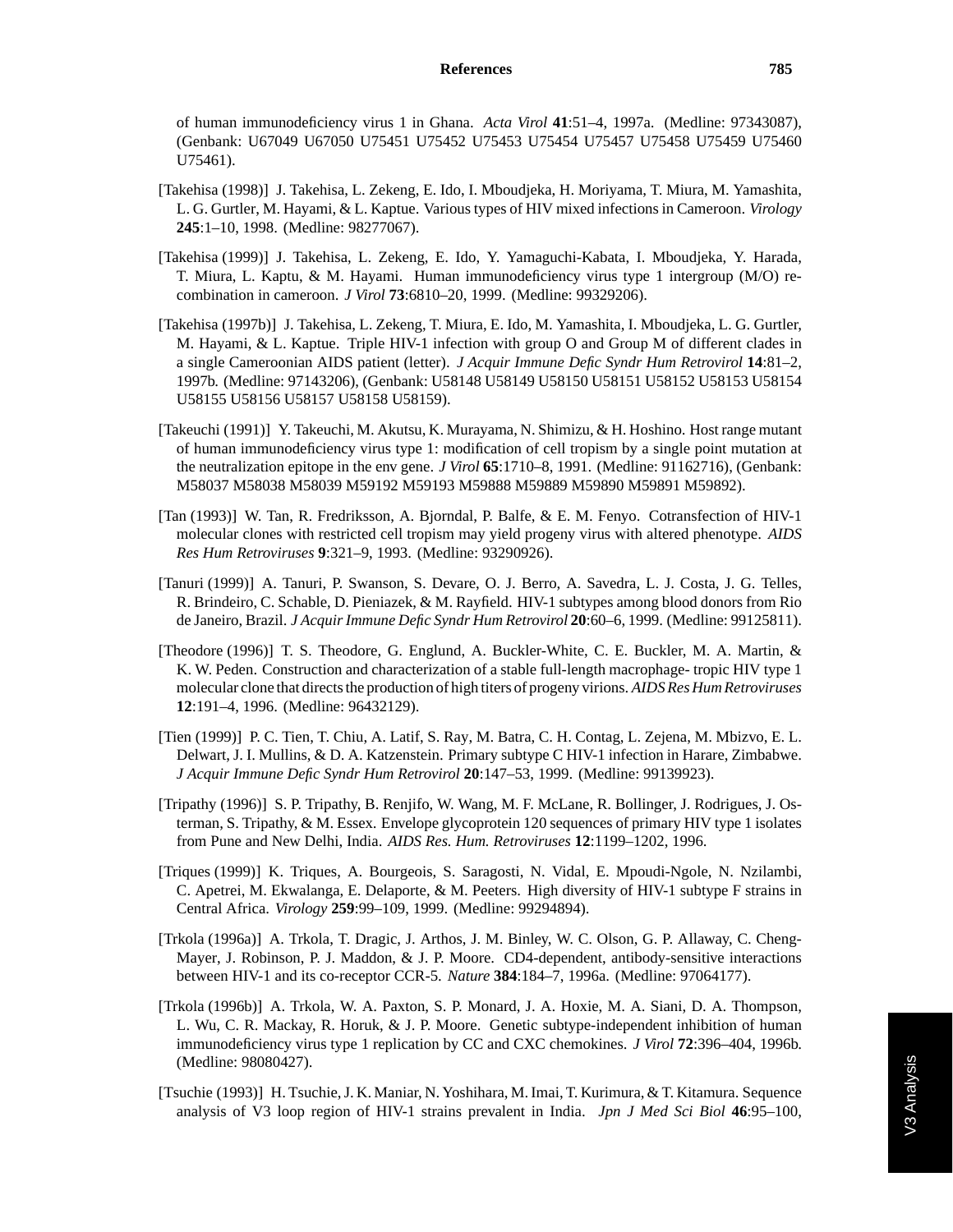1993. (Medline: 94096635), (Genbank: D13420 D13421 D13422 D13423 D13424 D13425 D13426 D13427).

- [Vallejo (1998)] A. Vallejo, A. Heredia, A. Mas, S. F. Lee, J. S. Epstein, V. Soriano, & I. K. Hewlett. Tropism, coreceptor use, and phylogenetic analysis of both the V3 loop and the protease gene of three novel HIV-1 group O isolates. *J Acquir Immune Defic Syndr Hum Retrovirol* **18**:417–25, 1998. (Medline: 98379694).
- [Van de Peer (1996)] Y. Van de Peer, W. Janssens, L. Heyndrickx, K. Fransen, G. van der Groen, & R. De Wachter. Phylogenetic analysis of the env gene of HIV-1 isolates taking into account individual nucleotide substitution rates. *AIDS* **10**:1485–94, 1996. (Medline: 97085695).
- [van der Hoek (1998a)] L. van der Hoek, J. Goudsmit, J. Maas, & C. J. Sol. Human immunodeficiency virus type 1 in faeces and serum: evidence against independently evolving subpopulations. *J Gen Virol* **79 ( Pt 10)**:2455–9, 1998a. (Medline: 98451331).
- [van der Hoek (1998b)] L. van der Hoek, C. J. Sol, J. Maas, V. V. Lukashov, C. L. Kuiken, & J. Goudsmit. Genetic differences between human immunodeficiency virus type 1 subpopulations in faeces and serum. *J Gen Virol* **79 ( Pt 2)**:259–67, 1998b. (Medline: 98131952).
- [van der Hoek (1996)] L. van der Hoek, C. J. Sol, F. Snijders, J. F. Bartelsman, R. Boom, & J. Goudsmit. Human immunodeficiency virus type 1 RNA populations in faeces with higher homology to intestinal populations than to blood populations. *J Gen Virol* **77 ( Pt 10)**:2415–25, 1996. (Medline: 97042272), (Genbank: Z76463 Z76464 Z76465 Z76466 Z76467 Z76468 Z76469 Z76470 Z76471 Z76472 Z76473 Z76474 Z76475 Z76476 Z76477 Z76478 Z76479 Z76480 Z76481 Z76482 Z76483 Z76484 Z76485 Z76486 Z76487 Z76488 Z76489 Z76490 Z76491 Z76492).
- [Van Harmelen (1999)] J. H. Van Harmelen, E. Van der Ryst, A. S. Loubser, D. York, S. Madurai, S. Lyons, R. Wood, & C. Williamson. A predominantly HIV type 1 subtype C-restricted epidemic in South African urban populations. *AIDS Res Hum Retroviruses* **15**:395–8, 1999. (Medline: 99180161).
- [van 't Wout (1998)] A. B. van 't Wout, H. Blaak, L. J. Ran, M. Brouwer, C. Kuiken, & H. Schuitemaker. Evolution of syncytium-inducing and non-syncytium-inducing biological virus clones in relation to replication kinetics during the course of human immunodeficiency virus type 1 infection. *J Virol* **72**:5099–107, 1998. (Medline: 98241752).
- [Vanden Haesevelde (1994)] M. Vanden Haesevelde, J. L. Decourt, L. D. R. J., B. Vanderborght, G. van der Groen, H. van Heuverswijn, & E. Saman. Genomic cloning and complete sequence analysis of a highly divergent African human immunodeficiency virus isolate. *J Virol* **68**:1586–96, 1994. (Medline: 94149849), (Genbank: L23119).
- [Vella (1995)] C. Vella, M. H. Smith, G. H. Farrar, D. H. Jones, & R. S. Daniels. A molecular and serologic study of the envelope gene of the British isolate: HIV-1 GB8. *Vaccine* **13**:735–41, 1995. (Medline: 96100812).
- [vonBrunn (1995)] A. vonBrunn, B. vonBrunn, J. Eberle, B. Biryahwaho, R. G. Downing, & L. Gurtler. New crown motif of an HIV-1 V3 loop sequence from a Ugandan AIDS patient. *AIDS Res Hum Retroviruses* **11**:183–184, 1995. (Medline: 95251931), (Genbank: U15005 U15006 U15007).
- [Voulgaropoulou (1999)] F. Voulgaropoulou, B. Tan, M. Soares, B. Hahn, & L. Ratner. Distinct human immunodeficiency virus strains in the bone marrow are associated with the development of thrombocytopenia. *J Virol* **73**:3497–504, 1999. (Medline: 99174056).
- [Wade (1998)] C. M. Wade, D. Lobidel, & A. J. Brown. Analysis of human immunodeficiency virus type 1 env and gag sequence variants derived from a mother and two vertically infected children provides evidence for the transmission of multiple sequence variants. *J Gen Virol* **79 ( Pt 5)**:1055–68, 1998. (Medline: 98264482).
- [Wain-Hobson (1985)] S. Wain-Hobson, P. Sonigo, O. Danos, S. Cole, & M. Alizon. Nucleotide sequence of the AIDS virus, LAV. *Cell* **40**:9–17, 1985. (Medline: 85099333), (Genbank: K02013).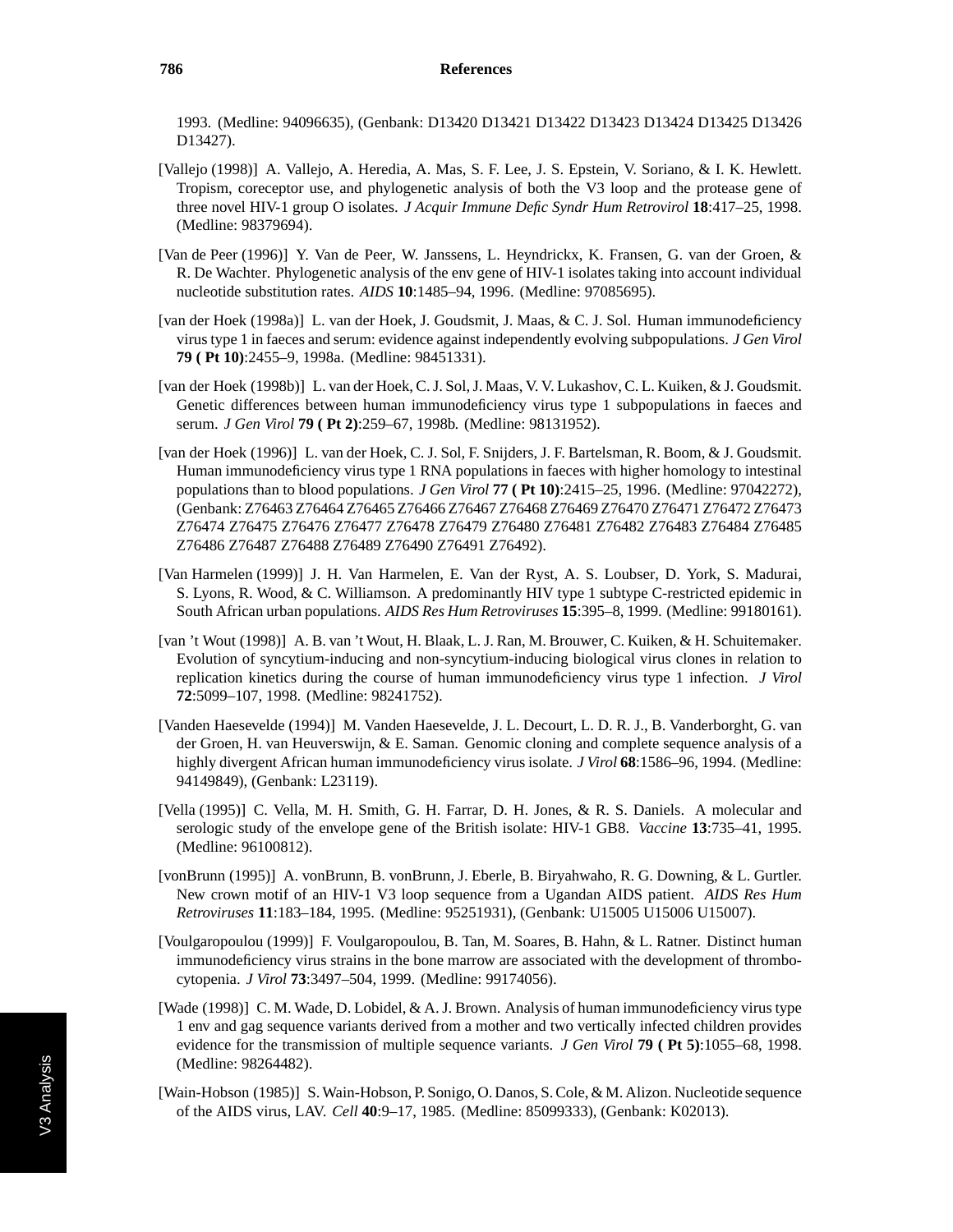- [Wain-Hobson (1991)] S. Wain-Hobson, J. P. Vartanian, M. Henry, N. Chenciner, R. Cheynier, S. Delassus, L. P. Martins, M. Sala, M. T. Nugeyre, & D. G. et al. LAV revisited: origins of the early HIV-1 isolates from Institut Pasteur. *Science* **252**:961–5, 1991. (Medline: 91240282), (Genbank: M64178 M64179 M64180 M64181 M64182 M64183 M64184 M64185 M64186 M64187 M64188 M64189 M64190 M64191 M64192 M64193 M64194 M64195 M64196 M64197 M64198 M64199 M64200 M64201 M64202 M64203 M64204 M64205 M64206 M64207).
- [Wang (1997a)] B. Wang, Y. C. Ge, R. Jozwiak, W. Bolton, P. Palasanthiran, J. Ziegler, J. Chang, S. H. Xiang, A. L. Cunningham, & N. K. Saksena. Molecular analyses of human immunodeficiency virus type 1 V3 region quasispecies derived from plasma and peripheral blood mononuclear cells of the first long-term-nonprogressing mother and child pair. *J Infect Dis* **175**:1510–5, 1997a. (Medline: 97324000).
- [Wang (1997b)] B. Wang, Y. C. Ge, P. Palasanthiran, J. Ziegler, W. Bolton, S. H. Xiang, D. E. Dwyer, A. L. Cunningham, & N. K. Saksena. HIV type 1 V3 loop sequences derived from peripheral blood of transmitting mothers, their infants, and nontransmitting mothers differ in their crown octapeptide motifs. *AIDS Res Hum Retroviruses* **13**:275–9, 1997b. (Medline: 97186421), (Genbank: U66625 U66626 U66627 U66628 U66629 U66630 U66631 U66632 U66633 U66634 U66635 U66636 U66637 U66638 U66639 U66640 U66641 U66642 U66643 U66644 U66645 U66646 U66647 U66648 U66649 U66650 U66651 U66652 U66653 U66654).
- [Wang (1998)] B. Wang, R. Jozwiak, Y. C. Ge, & N. K. Saksena. A unique, naturally occurring singleamino acid mutation in HIV type 1 V3 loop can discriminate between its cytopathicity and replication in vivo and in vitro. *AIDS Res Hum Retroviruses* **14**:1019–21, 1998. (Medline: 98349438).
- [Wang (1996a)] W. Wang, H. Brumblay, M. Essex, & T.-H. Lee. The ratio of non-synonymous nucleotide substitutions to synonymous nucleotide substitutions per site of divergent gp120 sequences: Intrasubject and intersubject comparisons. *Unpublished* 1996a.
- [Wang (1995)] W. Wang, M. Essex, & T. H. Lee. Uncommon gp120 cysteine residues found in primary HIV-1 isolates. *AIDS Res Hum Retroviruses* **11**:185–188, 1995. (Medline: 95251932), (Genbank: U16324 U16325 U16326 U16327 U16328 U16329 U16330 U16331 U16332 U16333 U16334 U16335).
- [Wang (1996b)] W. Wang, K. H. Mayer, M. Essex, & T. Lee. Sequential change of cysteine residues in hypervariable region 1 of gp120 in primary HIV-1 isolates of subtype B. *AIDS Res. Hum. Retroviruses* **12**:1195–1197, 1996b.
- [Wasi (1995)] C. Wasi, B. Herring, S. Raktham, S. Vanichseni, T. D. Mastro, N. L. Young, H. Rubsamen-Waigmann, H. von Briesen, M. L. Kalish, C. C. Luo, & et al. Determination of HIV-1 subtypes in injecting drug users in Bangkok, Thailand, using peptide-binding enzyme immunoassay and heteroduplex mobility assay: evidence of increasing infection with HIV-1 subtype E. *AIDS* **9**:843–9, 1995. (Medline: 96014956).
- [Wei & Fultz(1998)] Q. Wei & P. N. Fultz. Extensive diversification of human immunodeficiency virus type 1 subtype B strains during dual infection of a chimpanzee that progressed to AIDS. *J Virol* **72**:3005–17, 1998. (Medline: 98184535).
- [Weniger (1994)] B. G. Weniger, Y. Takebe, C. Y. Ou, & S. Yamazaki. The molecular epidemiology of HIV in Asia. *AIDS* **8**:S13–28, 1994. (Medline: 95160969), (Genbank: L07442 L07443 L07444 L07445 L07446 L07447 L07448 L07449 L07450 L07451 L07452 L07453 L07454 L07455 L07456 L07457 L07458 L07459 L07460 L07461 L07462 L07463 L07464 L19238 L19239 L32084 L32085 L32086 L32087 L32088).
- [Westervelt (1991)] P. Westervelt, H. E. Gendelman, & L. Ratner. Identification of a determinant within the human immunodeficiency virus 1 surface envelope glycoprotein critical for productive infection of primary monocytes. *Proc Natl Acad SciUSA* **88**:3097–101, 1991. (Medline: 91195299), (Genbank: M60157 M60158 M60159 M60160 M60161 M60162 M60163 M60164 M60165 M60472).
- [Willey (1986)] R. L. Willey, R. A. Rutledge, S. Dias, T. Folks, T. Theodore, C. E. Buckler, & M. A. Martin. Identification of conserved and divergent domains within the envelope gene of the acquired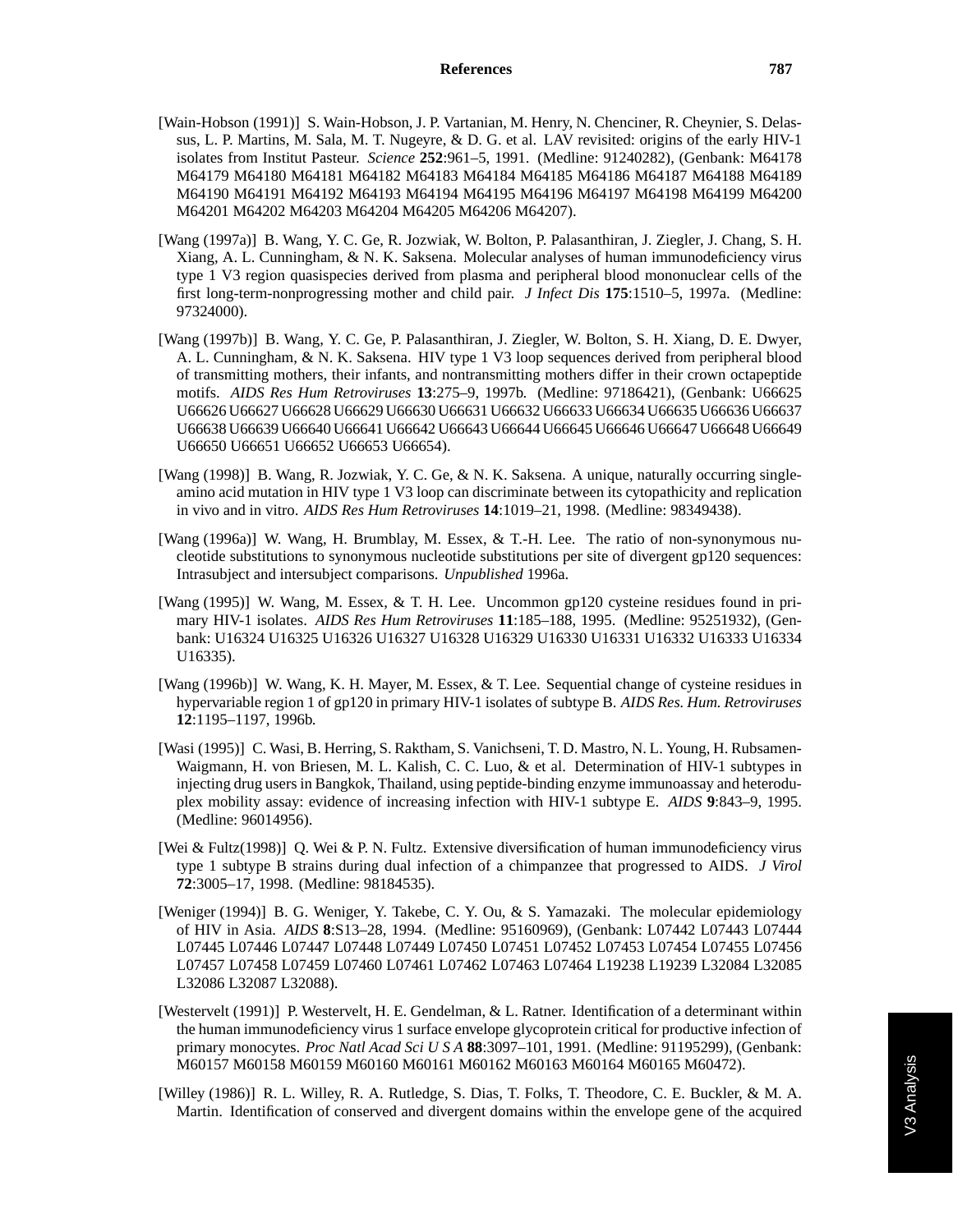immunodeficiency syndrome retrovirus. *Proc Natl Acad SciUSA* **83**:5038–42, 1986. (Medline: 86259728), (Genbank: K03346 K03347 K03455).

- [Wolfs (1991)] T. F. Wolfs, G. Zwart, M. Bakker, M. Valk, C. L. Kuiken, & J. Goudsmit. Naturally occurring mutations within HIV-1 V3 genomic RNA lead to antigenic variation dependent on a single amino acid substitution. *Virology* **185**:195–205, 1991. (Medline: 92024075), (Genbank: M74591 M74592 M74593 M74594 M74595 M74596 M74597 M74598 M74599 M74600 M74601 M74602 M74603 M74604 M74605 M74606 M74607 M74608 M74609 M74610 M74611 M74612 M74613 M74614 M74615 M74616 M74617 M74618 M74619 M74620).
- [Wolfs (1992a)] T. F. Wolfs, G. Zwart, M. Bakker, & J. Goudsmit. HIV-1 genomic RNA diversification following sexual and parenteral virus transmission. *Virology* **189**:103–10, 1992. (Medline: 92295544), (Genbank: M91819 M91820 M91821 M91822 M91823 M91824 M91825 M91826 M91819 M91820 M91821 M91822 M91823 M91824 M91825 M91826).
- [Wolfs(1992b)] T. F. W. Wolfs. Genetic variation of the third variable envelope region in natural HIV-1 infection. *Doctoral Thesis, Amsterdam* 1992.
- [Wolinsky (1996)] S. M. Wolinsky, B. T. M. Korber, A. U. Neumann, M. Daniels, K. J. Kunstman, A. J. Whetsell, Y. Cao, D. D. Ho, J. T. Safrit, & R. A. Koup. Adaptive evolution of human immunodeficiency virus type 1 during the natural course of infection. *Science* **272**:537–542, 1996.
- [Wrin (1995)] T. Wrin, T. P. Loh, J. C. Vennari, H. Schuitemaker, & J. H. Nunberg. Adaptation to persistent growth in the H9 cell line renders a primary isolate of human immunodeficiency virus type 1 sensitive to neutralization by vaccine sera. *J Virol* **69**:39–48, 1995. (Medline: 95074890), (Genbank: U15030 U15032).
- [Xin (1995a)] K. Q. Xin, X. H. Ma, K. A. Crandall, H. Bukawa, Y. Ishigatsubo, S. Kawamoto, & K. Okuda. Dual infection with HIV-1 Thai subtype B and E (letter). *Lancet* **346**:1372–3, 1995a. (Medline: 96064971).
- [Xin (1995b)] K. Q. Xin, P. Shapshak, S. Kawamoto, I. Nagano, C. B. McCoy, & K. Okuda. Highly divergent env sequences of HIV-1 B subtype with two novel V3 loop motifs detected in an AIDS patient in Miami, Florida. *AIDS Res. Hum. Retroviruses* **11**:1139–41, 1995b. (Medline: 96089223).
- [York-Higgins (1990)] D. York-Higgins, C. Cheng-Mayer, D. Bauer, J. A. Levy, & D. Dina. Human immunodeficiency virus type 1 cellular host range, replication, and cytopathicity are linked to the envelope region of the viral genome. *J Virol* **64**:4016–20, 1990. (Medline: 90317906).
- [Yourno (1988)] J. Yourno, S. F. Josephs, M. Reitz, D. Zagury, F. Wong-Staal, & R. C. Gallo. Nucleotide sequence analysis of the env gene of a new Zairian isolate of HIV-1. *AIDS Res Hum Retroviruses* **4**:165–73, 1988. (Medline: 88281278), (Genbank: J03653).
- [Yu (1995)] X. F. Yu, Z. Wang, C. Beyrer, D. D. Celentano, C. Khamboonruang, E. Allen, & K. Nelson. Phenotypic and genotypic characteristics of human immunodeficiency virus type 1 from patients with AIDS in northern Thailand. *J Virol* **69**:4649–55, 1995. (Medline: 95333239), (Genbank: M75007 U25550 U25551 U25552 U25553 U25554 U25555 U25556 U25557 U25558 U25559 U25560 U25561 U25562 U25563 U25564 U25565 U25566 U25567 U25568 U25569 U25570 U25571 U25572 U25573 U25574 U25575 U25576 U25577 U25578).
- [Yu (1997)] X. F. Yu, Z. Wang, C. Beyrer, D. D. Celentano, C. Khamboonruang, & K. Nelson. Diversity of full-length subtype E HIV type 1 env sequences in early seroconvertors from northern Thailand. *AIDS Res Hum Retroviruses* **13**:1439–41, 1997. (Medline: 98022622).
- [Zachar (1996a)] V. Zachar, A. S. Goustin, V. Zacharova, H. Hager, U. Koppelhus, D. D. Womble, X. Liu, C. Bambra, A. Nyongo, & P. Ebbesen. Genetic polymorphism of envelope V3 region of HIV type 1 subtypes A, C, and D from Nairobi, Kenya. *AIDS Res. Hum. Retroviruses* **12**:75–78, 1996a.
- [Zachar (1996b)] V. Zachar, V. Mayer, V. Zacharova, H. Schmidtmayerova, J. Kasanicka, M. Mokras, X. Liu, A. S. Goustin, & P. Ebbesen. Spread of HIV type 1 in Slovakia remains limited and is restricted to subtype B. *AIDS Res. Hum. Retroviruses* **12**:1069–1071, 1996b.